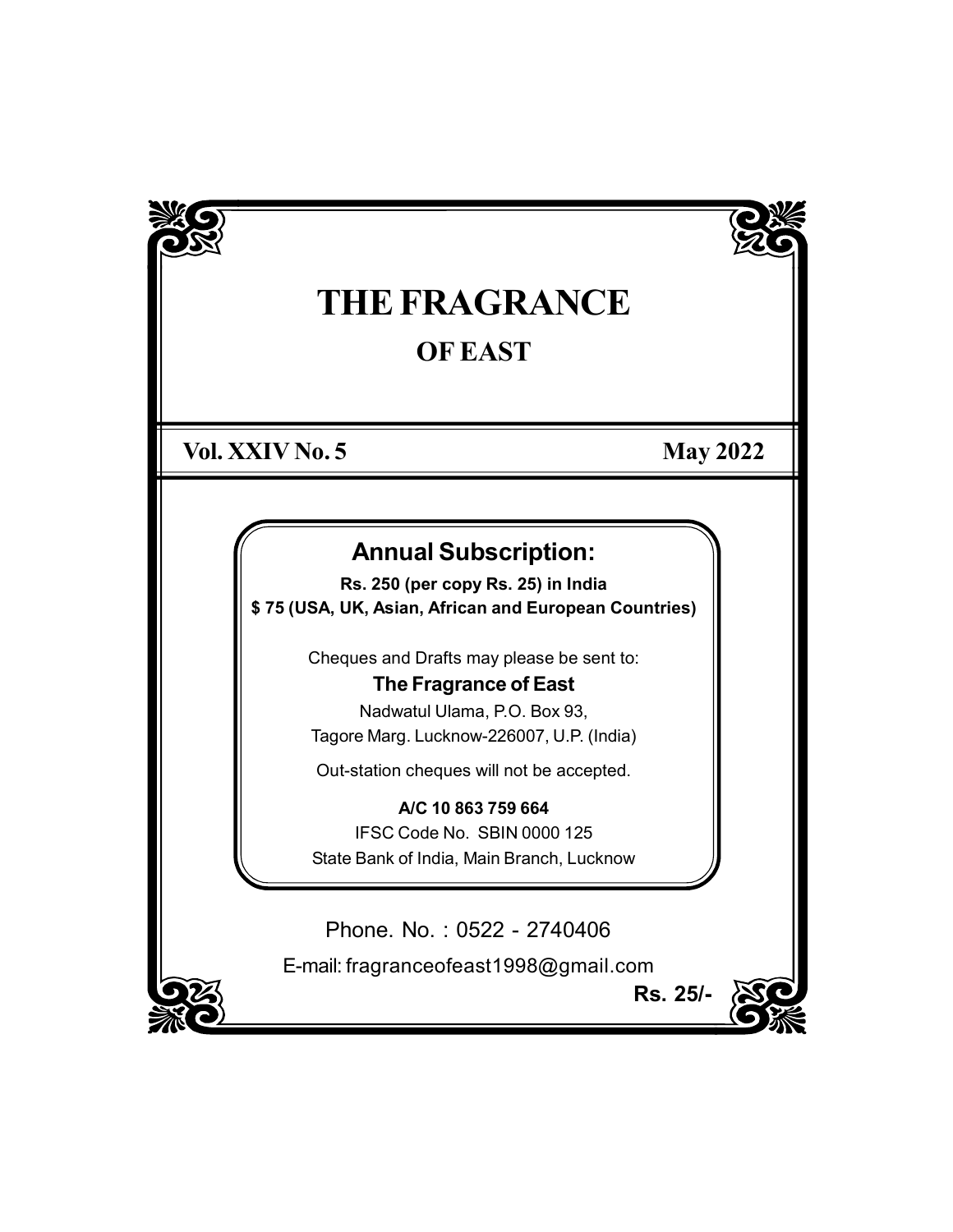# The Fragrance of East

# Founder:

Syed Abul Hasan Ali Nadwi (RAH)

Patron:

S.M. Rabey Hasani Nadwi

Advisory Board :

S. Bilal Abdul Hai Hasani Nadwi Mohammad Aslam Siddiqui Shamsul Haque Nadwi

Editor:

Shariq Alavi

Asstt. Editor:

Obaidur Rahman Nadwi

# Islamic Morality

#### S. Abul Hasan Ali Nadwi

Among the moral attributes which have particularly influenced the Islamic culture are hospitality, liberality and open-handedness. These qualities, again, are a heritage from Hazrat Ibrahim about whose generous reception of guests there has occurred the following verse in the Quran :

Has the story reached these of the honoured guest of Abraham ? (LI : 24)

Pilgrims and foreign chroniclers who had the occasion to' live, for any length of time, among communities, tracing their descent 'from him either racially or spiritually, have recorded most pleasant memories of their stay in this respect. They have invariably been impressed by their warm hospitality and friendly feeling towards guests and strangers. One can still notice in the countries of the Middle East, which have not yet been swept off their feet by the mounting tide of W estern Civilization, glimpses of the hospitality that had enabled globetrotters-like Ibn-e-Batuta and Ibn-e-Jubair to enjoy the comfort and warmth of home during travel. The Indian Muslims in spite of their being placed so far away from the natural seat of Islamic Civilisation and the fact that Islam had reached their, country long after it had passed the peak of its glory, also are conspicuous for their cordial treatment of the guests. Hospitality is a part of the tradition of Muslim homes, and although modern economic conditions have put a 'curb on it, Muslims still feel happy on the arrival of a guest and consider it a source of good fortune and an Islamic virtue to entertain him open-heartedly.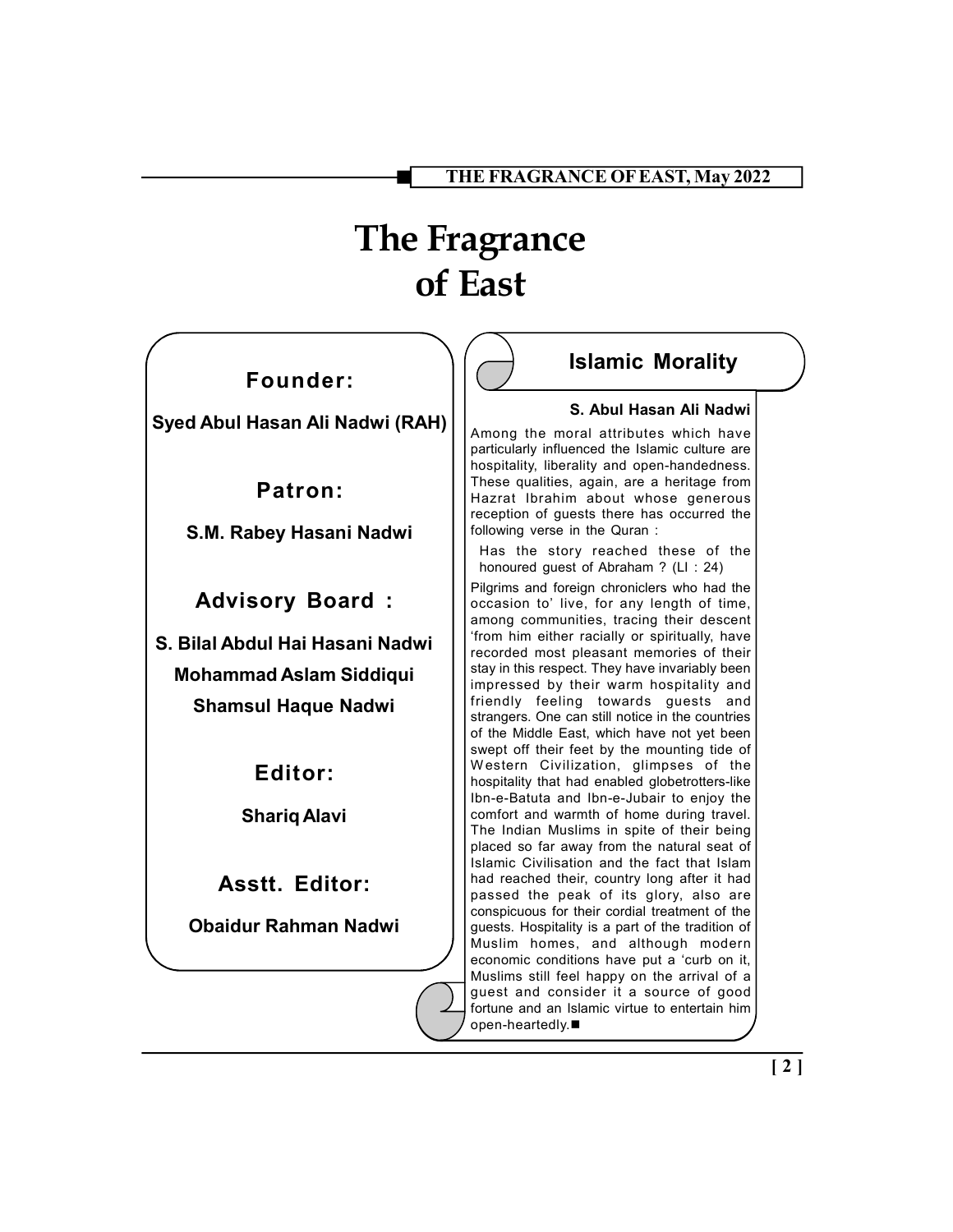|                                  | THE FRAGRANCE OF EAST, May 2022      |
|----------------------------------|--------------------------------------|
|                                  |                                      |
| <b>CONTENTS</b>                  |                                      |
|                                  |                                      |
| 1- The Message of Idul Fitr      | - S. Abul Hasan Ali Nadwi<br>7       |
| 2- A Personality Endowed With    | - S.M. Rabey Hasani Nadwi<br>9       |
| <b>The Loftiest Virtues</b>      |                                      |
| 3- The Present Condition And     | - S. Bilal Abdul Hai Hasani Nadwi 15 |
| <b>A Few Appeals</b>             |                                      |
| 4- When Will This Pandemic End?  | - Shahid Jameel<br>17                |
| 5- Core of Education As Revealed | - Mohammad Alamgheer<br>19           |
| in The Holy Qur'an               |                                      |
| 6- Adam                          | - Muhammad Sa'eed Siddiqi<br>22      |
| 7- The True Standard of Values   | - Sikandar Azam<br>25                |
| 8- Three Basic Concepts of Islam | - Obaidur Rahman Nadwi<br>26         |
| A Tale of Two Real Humans<br>9-  | 38                                   |
| 10- Around The World             | 39                                   |
|                                  |                                      |
|                                  |                                      |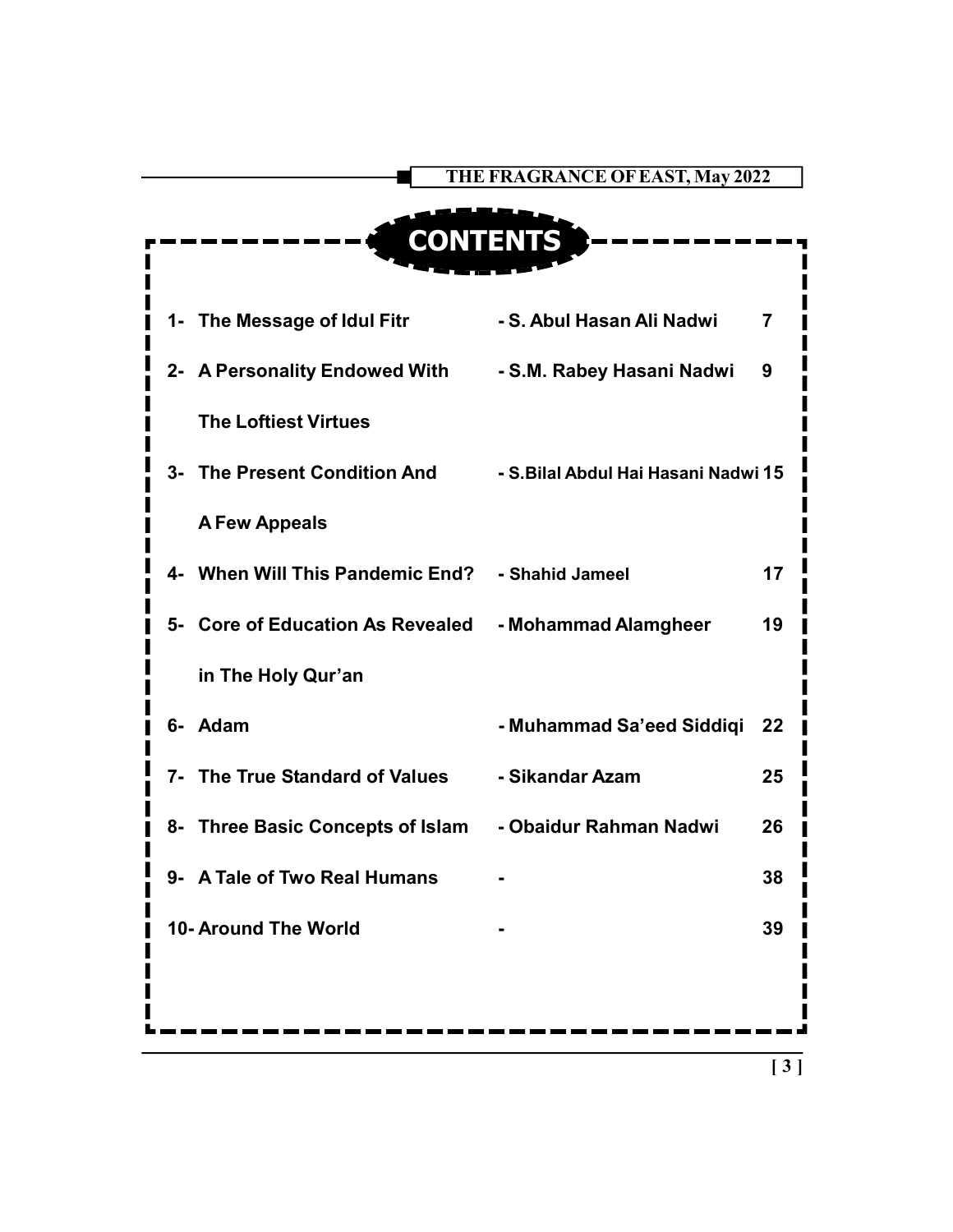# Wisdom of Qur'an

We have revealed for you [O men!] a Book in which is a message for you. Will you then not understand?

(al-Anbiya' 21:10)

The above Qur'anic verse contains a wealth of meaning. One learns that the Qur'an is like a transparently clear mirror in which everyone can see their own image reflected. One realises on studying it what role one has to play in society. Likewise, one finds in its light the way to gain proximity with Allah. For the Qur'an deals, in the main, with man his conduct and character. Contained in it are some role models for man. More importantly, it is concerned solely with man, his features and conditions. Little wonder then that classical 'Ulama' looked upon it as a lively Book, holding out as a mirror to the human condition. They did not take it as some archaic work, dealing with dated history and communities of yore. They recognised that it is concerned with man's everyday life, with the ever-changing situations faced by man and the varying challenges contingent upon time and space.

Our worthy ancestors knew well their strengths and weaknesses. They recognised reality. They derived all their guidance from the Qur'an. To resolve their problems they turned to it and found in its pages the images of their mindset and features. As a result, they did not have much difficulty in identifying solutions to their problems. They thanked and glorified Allah for this, sought His forgiveness and strove to mend their ways.

# Pearls From the Prophet Muhammad (PBUH)

Sufiyan bin Abdullah Saqfi has related to us that, once, he asked the Prophet, 'to Apostle of God ! Tell me an all-encompassing thing about Islam so that, after you, I may not have to ask from anyone in this regard." The Prophet replied, "Say, I believe in God, and remain true to it." -—Muslim

Commentary.—- It is enough for a man to make himself the faithful bondsman of God by affirming faith in Him as the Lord and Creator of the Worlds, and, then, to make the conscientious fulfillment of the duties stemming from it his characteristic behaviour and way of life.

This Tradition is included among the "allembracing sayings." The sacred Prophet has summed up the fundamental meaning and purpose of Islam in a few words. Faith in God and constancy and steadfastness in it constitutes the pith and essence of Islam. The significance of faith in God has already been explained in the commentary of the Tradition placed at the head of the present compilation while steadfastness means to pursue faithfully and unchangingly the Straight Path and to persevere in it at all times. Strict observance of the Divine injunctions, positive as well as negative, is, so to speak, the name of constancy in Faith. Some of the leading Sufisaints have remarked that "steadfastness is better than a thousand supernatural deeds." Once a person has learnt the lesson of steadfastness, he has learnt everything. After it, there is left nothing for him to aspire for. At various places in the Quran, felicity has been associated with faith in God and steadfastness. Take the following verse, for instance.

Lo! those who say Our Lord is Allah, and afterward are upright, the angels descend on them saying: Fear not nor grieve, but hear good tidings of the Paradise which ye promised. (xli : 30) Seeing that the Traditions of the Prophet were based upon Quranic teachings it can be said that the reply to Sufiyan bin Abdullah Saqfi was in the light of the verses like the one reproduced

above.

[ 4 ]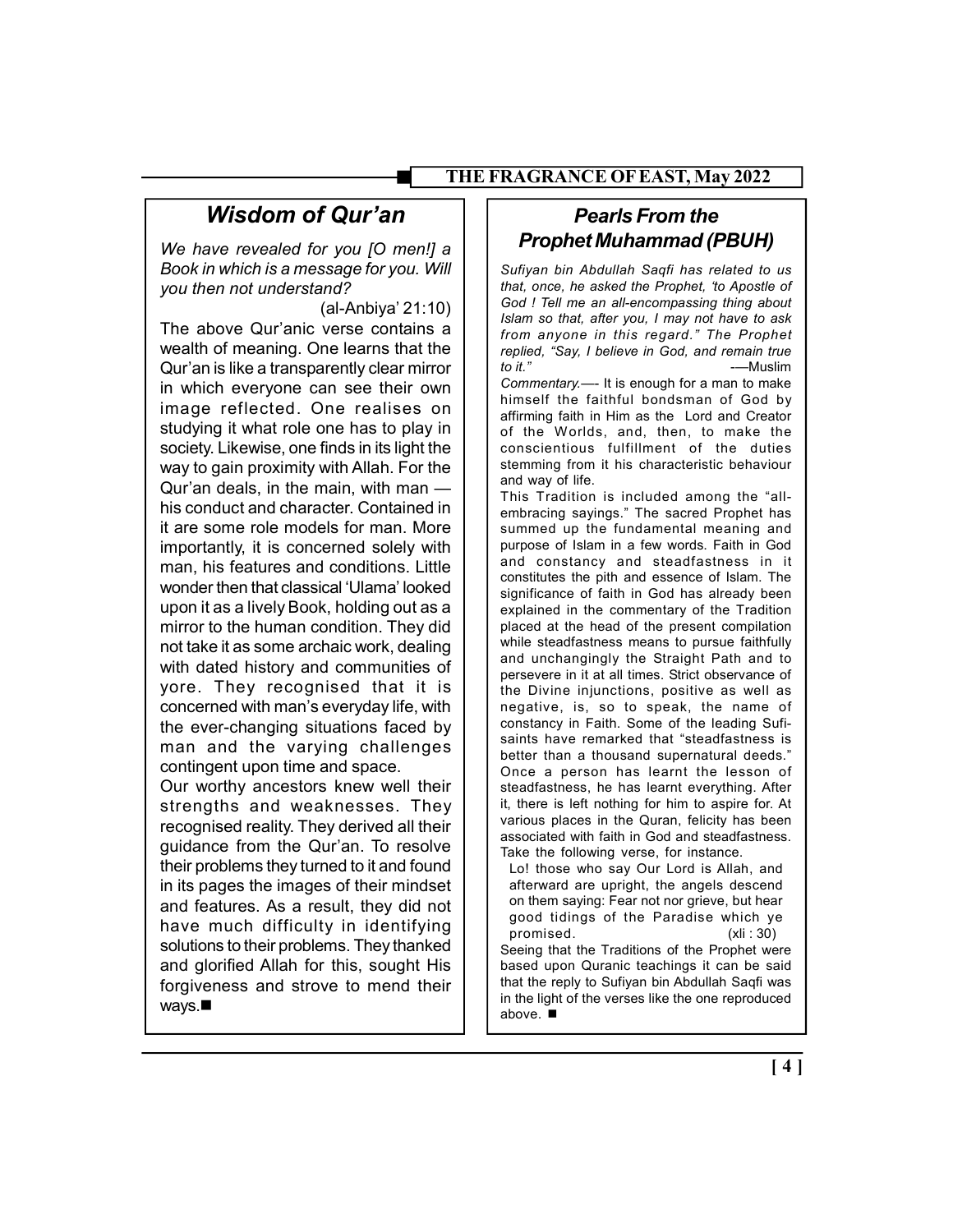Editor's Note

# Peaceful Life

India is a multireligious country. People of different religions, caste, faiths, spread over more than two dozen states live peacefully. Enjoy the benefits of the sermons of their religious heads. No religion teaches hatred or ill-will against another religion. India was ruled by Muslim rulers for more than 800 years. Christians dominated for about 200 years. If Muslim or Christian rules would have tried than whole nation must have been followers of their faith. But basic religion because of its glow and adherance to faith survived.

Of late, in certain parts of the country nefarious activities have raised their head. It is unfortunate that political parties in power in some states encouraged rowdy elements to raise issues which have no relevance. For instance in Karnataka they objected Muslim girls in coming to colleges putting on 'Hijab'. How does it matter to others if one hides her face or head but a big agitation was launched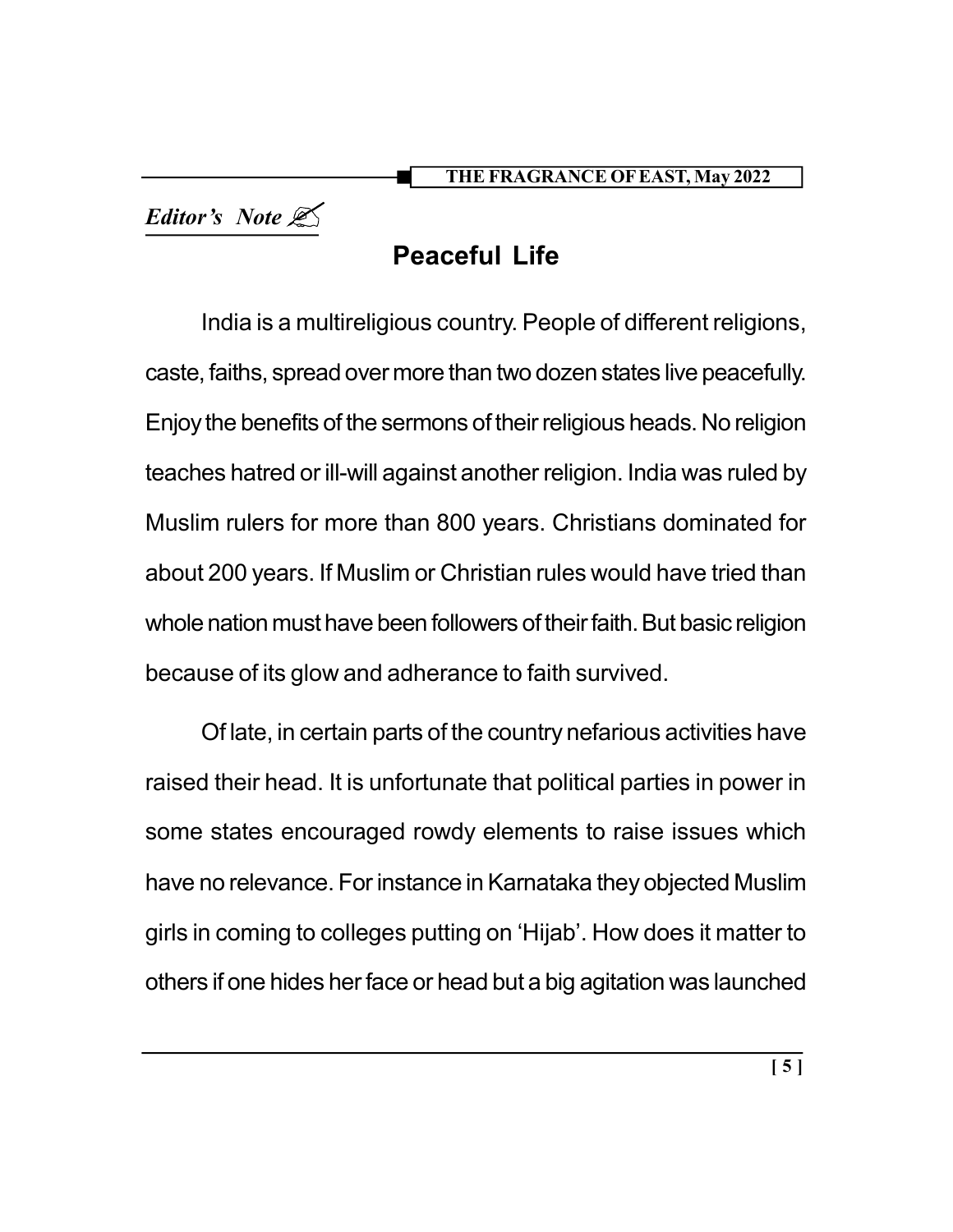against Muslim girls wearing Hijab. Similarly, another issue of 'Halal Meat' has been raised and marketing of 'Halal Meat' is being stopped by force. How does it matter if one eats what type of meat but since Muslim butchers and consumers of 'Halal Meat' are Muslims there is anoyance against them. The latest agitation getting currency is of "Azan from mosque". Azan is a call for Muslims to come for prayer in mosque. It is only a few minutes affair. But it is hurting our non-Muslim brothers and there is a mass agitation against it.

It is unfortunate that some state governments are taking side of the rowdy elements and ignore the constitutional rights and privilages granted to citizens in general. We are hopeful that Indian Government will get these issues resolved and peace will prevail.  $\blacksquare$ 

# S.A.

We solicit articles for publication in The Fragrance of East. Suitable remuneration will be paid to writers. We prefer receipt of articles on: e-mail: shariq\_alavi@yahoo.com along with a hard copy, duly signed, by post.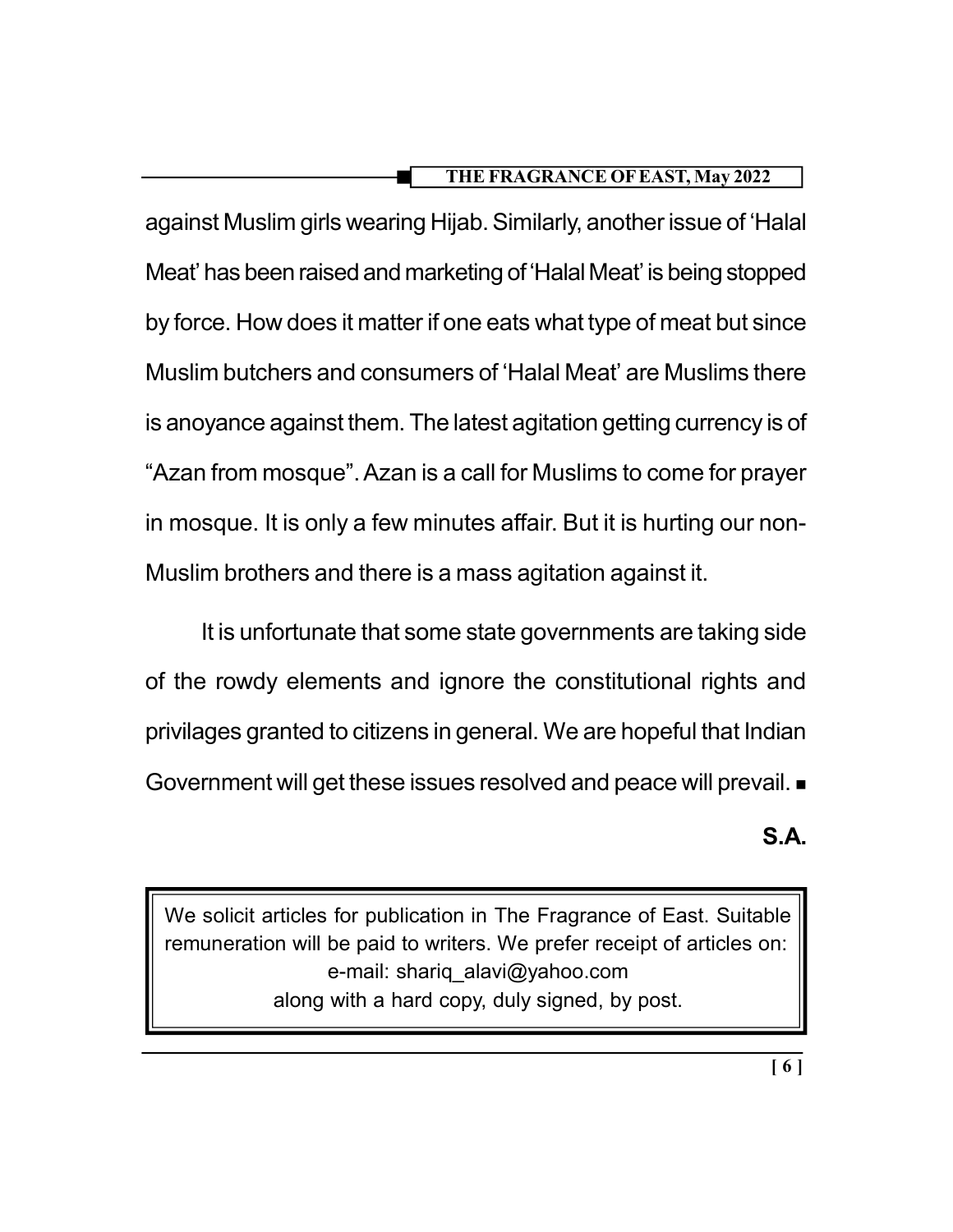# The Message of Idul Fitr

Allah intends for you ease, and He does not want to make things difficult for you. [He wants that] you must complete the same number of days and that you must magnify Allah for having guided you so that you may be grateful to Him. And when My slaves ask you [O Prophet] concerning Me, then [tell them]I am indeed near. I respond to the invocations of the supplicant when he calls on Me. So let them obey Me and believe in Me, so that they may be led alright.

#### (al-Baqarah 2:185-186)

This passage relates to the blessed month of Ramadan. The Qur'anic account of fasting marks the opening of this passage which states that fasting is prescribed as a religious duty for Muslims, as it was for the believers of an earlier date. It is prescribed so that they may become pious. It is further clarified that the Qur'an was sent down during this month and that the Qur'an is guidance for all mankind. Contained in it are signs as guidance and criterion.

In this passage Allah tells Muslims that He intends ease for them. He does not want to put them to any difficulty. Fasting for twenty-nine or thirty days during Ramadan is not an impossible task. Muslims are asked to fast for a limited number of days. This is followed by the directive that they

## - S. Abul Hasan Ali Nadwi

should celebrate Allah's praise in that He has guided them. They are obliged to praise Him for having blessed them with His guidance. They are also exhorted to thank Allah and express gratitude to Him.

Allah mentions implicitly '*Id* in the above passage. Although the festival of 'Id is not specified, the passage states the objective, spirit and function of 'Id. As Allah enables a Muslim to fast during Ramadan and pray at night, he should celebrate Allah's glory. This should be by way of thanks for the bestowal of His guidance. A Muslim stands indebted to Him for blessing him with faith and Islam. Without His leave he could neither fast nor pray. For there are numerous communities besides Muslims in the world. They know well that Muslims celebrate Ramadan in a particular way. Yet it makes no difference to them. Ramadan does not carry any meaning and message for them.

We should be grateful to Allah for having guided us. We should be equally grateful for being blessed with Islarn. Moreover, we should be thankful to Him for granting us health which enables us to fast. Above all, Allah grants us the ability and strength to fast. For one may possess everything yet not receive divine guidance to fast. One may be an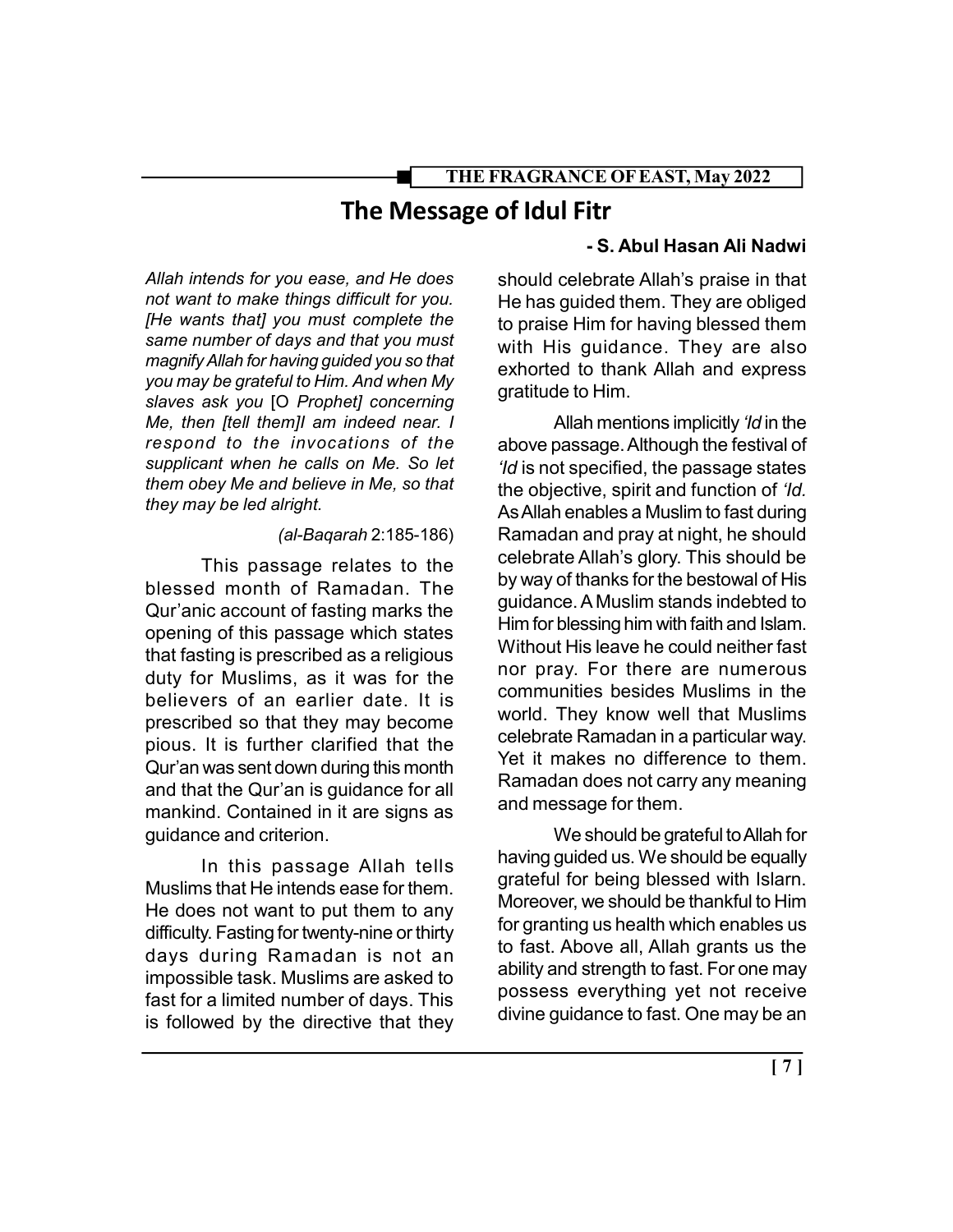adult, with sound physique and other resources yet still not fast. It amounts to disobedience on his part.

That Allah alone grants the ability is the real thing. It is He Who inspires man to fast during Ramadan and to pray to Him. In sum, He guides us to fast. Yet there are those who possess the facilities and resources to fast but who do not do so. This is because Allah does not inspire such a person to fast. A believer is obliged to celebrate Allah's praise for having provided him with the requisite resources and ability to fast. Since there is nothing to prohibit one from fasting, it is imperative for one to fast. The directive to celebrate Allah's praise is on account of the same - the ability granted by Him to fast.

It is part of the Sunnah that on the day of 'Id al-Fitr one should celebrate Allah's praise on one's way to the mosque. On 'Id al-Adha one should chant such praise aloud: "Allah is great. Allah is great. There is no god besides Allah. Allah is great. All praise is for Allah." It is also part of the Sunnah that one should use two different routes for going to the mosque to offer prayer. This results in circulating Allah's praise throughout the whole town. The inhabitants of the town will hence receive this message. While waiting for the 'ld Prayer to commence, one should keep on praising Him for His guidance and this out of gratitude. For Allah has granted one the ability to fast. One will

be pardoned for missing a fast on account of ill health.

It is common knowledge that festivals are an. occasion for expressing joy. One is relieved of one's duties, enabling one to enjoy the festival. Islam is, however, the only faith that obliges its followers to perform extra duty on the day of festival. Nonetheless, this duty is not very burdensome. Rather, it accrues more blessings. It instructs the believers in 'Self-restraint and decency. On 'Id day Muslims are obliged to offer two additional rak'ah of prayer. They are not exempted from discharging their religious duty on this day, as they have to offer extra prayer in between the compulsory Fajr and Zuhr Prayers. This is the Islamic way of expressing gratitude to Allah.

The Muslim community is thus consistently instructed in thanking Allah. No other religious community is particular about this. The Muslims alone try to perform this. They discharge their duty and thank Allah for enabling them to do so.

Other religious communities do not offer extra prayers or charity on their festival days. Rather, they enjoy life, engrossed in eating and drinking. In Islam, however, the focus is on giving charity to the poor, gratitude to Allah and celebrating of Allah's praise. This is done in order to thank Allah for His guidance. It expresses Muslims' gratefulness to Him.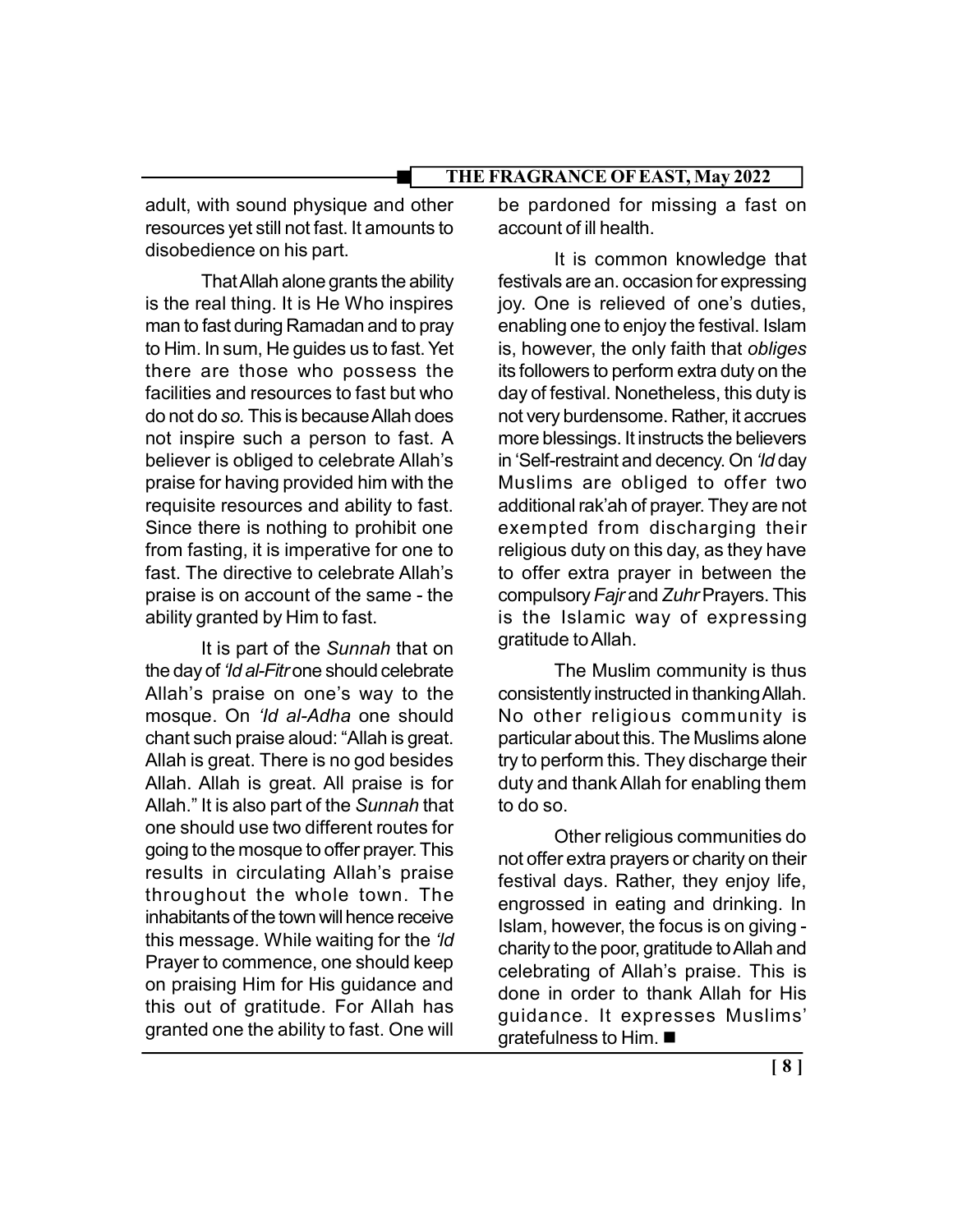# A Personality Endowed With The Loftiest Virtues

Allah, the Lord of the worlds, was to entrust this last designated Prophet of Him, Hazrat Mohammad (SAW), with such a magnificent obligation as cannot be within the power of a common man to sustain. Hence, Allah Almighty had made his exterior and interior both much more healthy and strong and endowed with much superior qualities compared to till other human beings from the moment of his birth itself; then He had him, specially for this very purpose, passed through diverse and toughest vicissitudes of life such as would help the man in confronting various conditions and in devising appropriate course of action with determination and courage. First of all, he was made to undergo the impuissance of orphanage. Soon after his birth, by the time he entered the age of early discernment he found that he was deprived of paternal patronage. On attaining the age of six years, he was deprived of mother's patronage as well; whereas hundreds of his coevals all around him were lucky to have their parents' protection and care. Such a situation is normally a cause of severe mental distress and dejection for, and affects the head and heart of, an innocent child of tender age. After the deprivation of mother's protection at the age of six years, there was only the grandfather who could be

#### - S.M. Rabey Hasani Nadwi\*

affectionate to him. But, at the age of eight years, he, too, left him desolate. Such a deprivation cannot normally be endured by any child without having any adverse effects. The course of his life gets convoluted and it becomes uncertain whether he would ever be able to achieve success in life. But, in case he endures this burden by means of some godsend of a valour, then his personage develops within itself a good deal of capability to endure the tough situations and to have a break-through made as per the need and preference. Allah Almighty had, particularly, granted Hazrat Mohammad (SAW) this valor and courage. Because of it, he had in him generated a faculty of duly perceiving the exigencies of situations and events and the comprehension and courage to meet the challenges of life in appropriate manner. It was, therefore, not long before he took to the course of contentment and dignity becoming to a respectable life; and in spite of the tough conditions, he had his life accomplished with self-respect and fortitude.

Hence, from the time of his getting into the age of contemplation and perception itself, he had started looking at the waywardness prevalent all around him in the surroundings with disgust. He was deeply shaken by the fact that there was in the people, on one hand, the yearning for a respectable life, courage and valour and various humanistic

Rector, Nadwatul Ulama, Lucknow.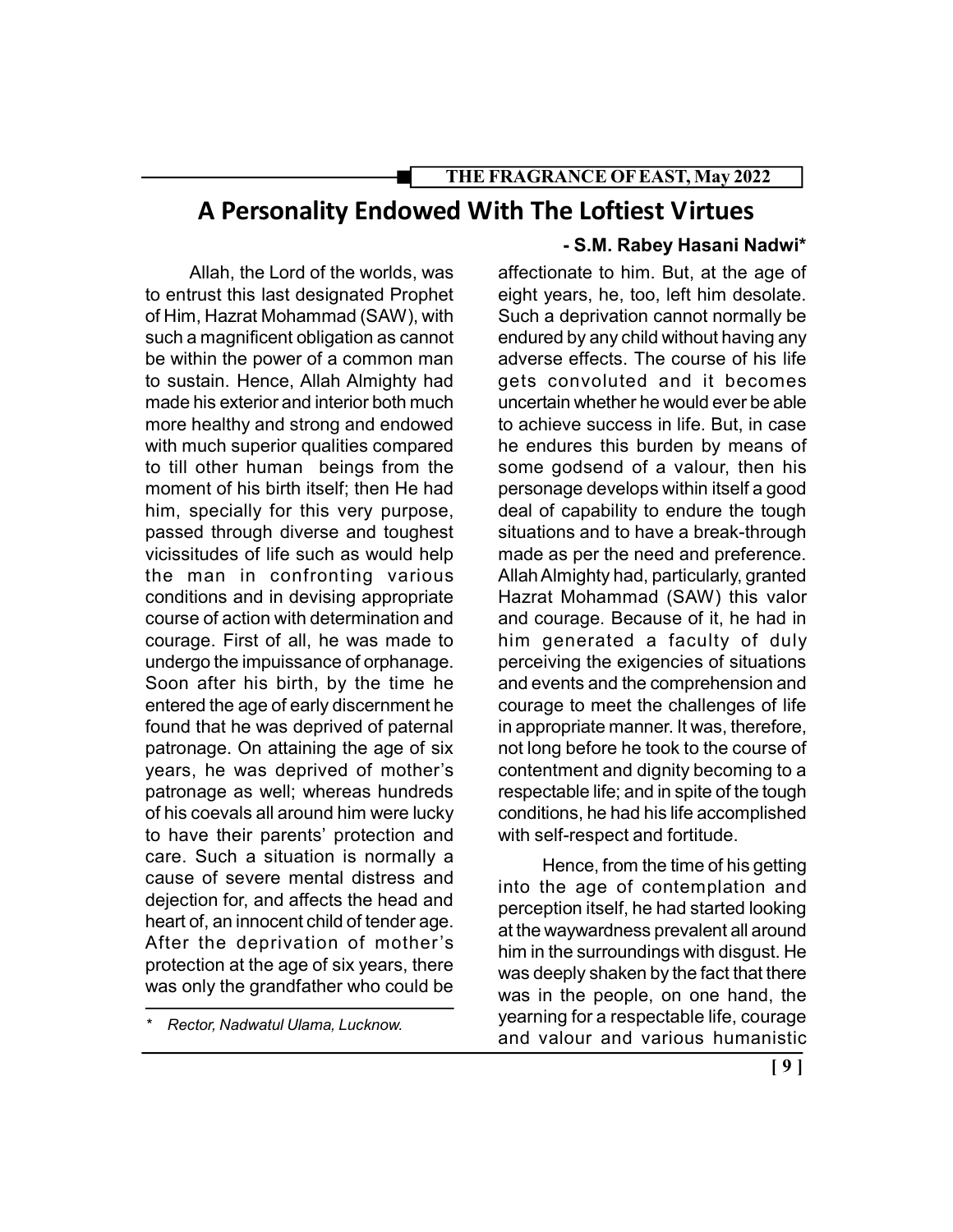virtues; but, on the other hand, for the placation of the religious urge, they worshipped, having made with their own hands, statues in human and animal forms and sought from them the fulfillment of their needs. They asked them in such a manner as one would do some human living being or, rather, some power greater than the human being, for fulfillment of one's needs. The Prophet (SAW) saw no rapport between the two things. To him they appeared contrary to each other: that, on one hand, the sense of, or, rather, hyper sensitivity about, supremacy and grandeur of the human being and, on the other hand, so much self debasement as genuflecting and humiliating themselves before lifeless objects such as clay and stone. He (SAW) kept himself distanced from such a concept and such mean and debased matters. Perhaps that was, too, a reason for occurring to him, during the phase prior to his receiving the Divine Revelation and getting the Guidance through it, to ponder over the hidden secrets of the universe and life, taking to isolation, on getting uncomfortable with the conditions prevailing in his surroundings. And, hence, for this purpose he had started going to, and spending some time in, a cave of a mountain outside the city.

## Hilf-el-Fuzool (Al-Fuzool Pact):

Once there was a commission of an act of aggression on the part of a notable person ('Aas bin Wail) against a stranger and alien person (of the tribe

of Zubaid) in settlement of the claim due him. A few respectable persons of the clan constituted a committee for having the claims of the rightful claimants duly restored. He (SAW) participated in it, too. And, whenever it was necessary to do something in legitimate matters of the clan or the city, he (SAW) took part in it. In view of his probity and reliability, people had so much confidence in him that they left their possessions in his trust and relied on him.

# Participation in Trade with Hazrat Khadeeja and the Wedding:

A respectable and rich lady of his clan who used to import commercial merchandise from, and export the same, abroad was, on having become a widow, feeling the need of assistance from some reliable and ingenious man in connection with export of her merchandise abroad who could travel in company of, supervise over, and keep a watch on, her slave. On the basis of the information she had of his virtues, she requested the Prophet (SAW), too, for the assistance and having made him the in-charge of the expedition, she sent him abroad in company of her slave. She had, as if, tested in this way the quality of his performance and practical aptitude. By undertaking this journey, he (SAW) conducted that lady's business in very profitable way. Moreover, the slave who had accompanied him during the journey extolled, too, highly, his performance and probity, on his return.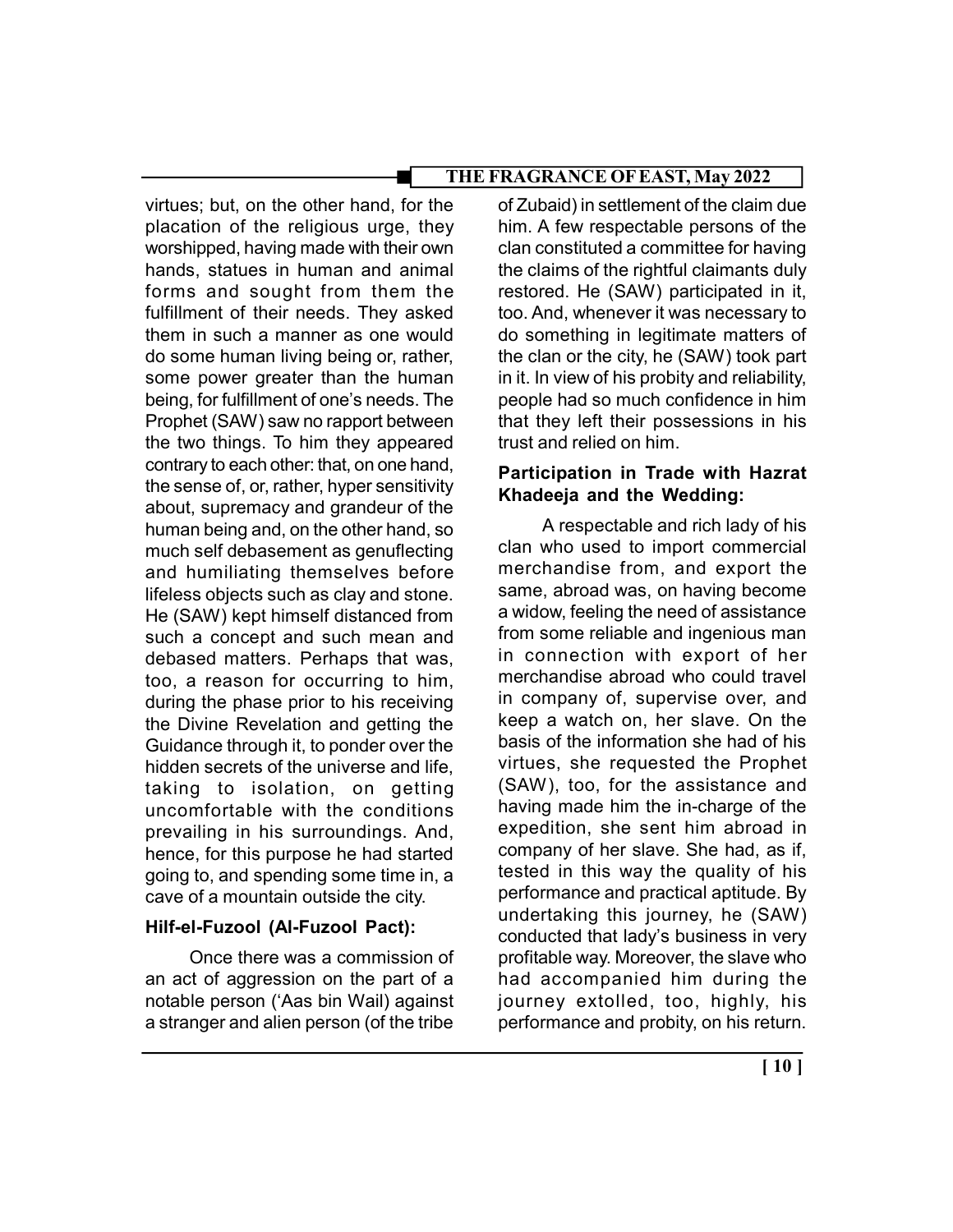Hence, that lady made the offer herself to get married to him (SAW), whereas she had earlier received proposals from several respectable persons for marriage with her and had declined. This lady was Hazrat Khadeejah bin Khuwailed. She was fifteen years older than him in age. But, on the basis of the virtues that she saw in him she decided to get into wedlock with him. He was then 25 years of age and Hazrat Khadeejah was 40 years of age. But, he (SAW), too, agreed on getting married to her. He ignored this difference in ages and deemed the respect that she commanded in her clan preferable. This wedding of the Prophet (SAW) was his first one, as an ordinary man does not usually get into with a women senior in age than him. But, he (SAW) was the person with a disposition that always kept the qualities and virtues more in view than anything else. He (SAW) conceded, therefore, to this wedlock with pleasure. Having entered into the wedlock, he (SAW) had now formally become an inmate of the house. On the other hand, in the commercial matter, too, they became eligible to complement each other. The two together maintained the bondage with great love and attachment. Within the city circle, too, they kept performing the obligations of life with good reputation.

As a result of this wedding, he had now acquired additional powers in the business of Hazrat Khadijah who was

now his wife. Its other fall-out was that whatever financial worry he had was almost over. He (SAW), then, keeping himself aloof from the deviation that he was observing in the milieu of Makkah in respect of religion, paid more attention toward remembrance of, and devotion to, Allah Almighty. It used to be mostly in the form of contemplation over and remembrance of, his Lord after having retired to some secluded place. He was provided by his wife, Hazrat Khadijah, with a slave that was Hazrat Zaid bin Hartha. He had turned into a very good assistant to him (SAW). Motivated by the humanitarian impulses, he (SAW) had, having him freed, made him his companion. Such an act used to be done in those days by means of adopting the slave as one's son, also.

## Taking Up Hazrat Ali, Abu Talib's Son, in His Tutelage:

On the other hand, on his getting financially eased, the feeling that he (SAW) had of the indigence of his affectionate and extremely compassionate uncle, AbuTalib, became more acute. Motivated by that very feeling, he (SAW) proffered a suggestion before his another uncle, Hazrat Abbas. He suggested that: since Abu Talib had many sons and their financial burden is too much for him to bear, we should, therefore, provide him some sort of relief, by taking at least two of them, one each, in our custody and making them our liability. Hence,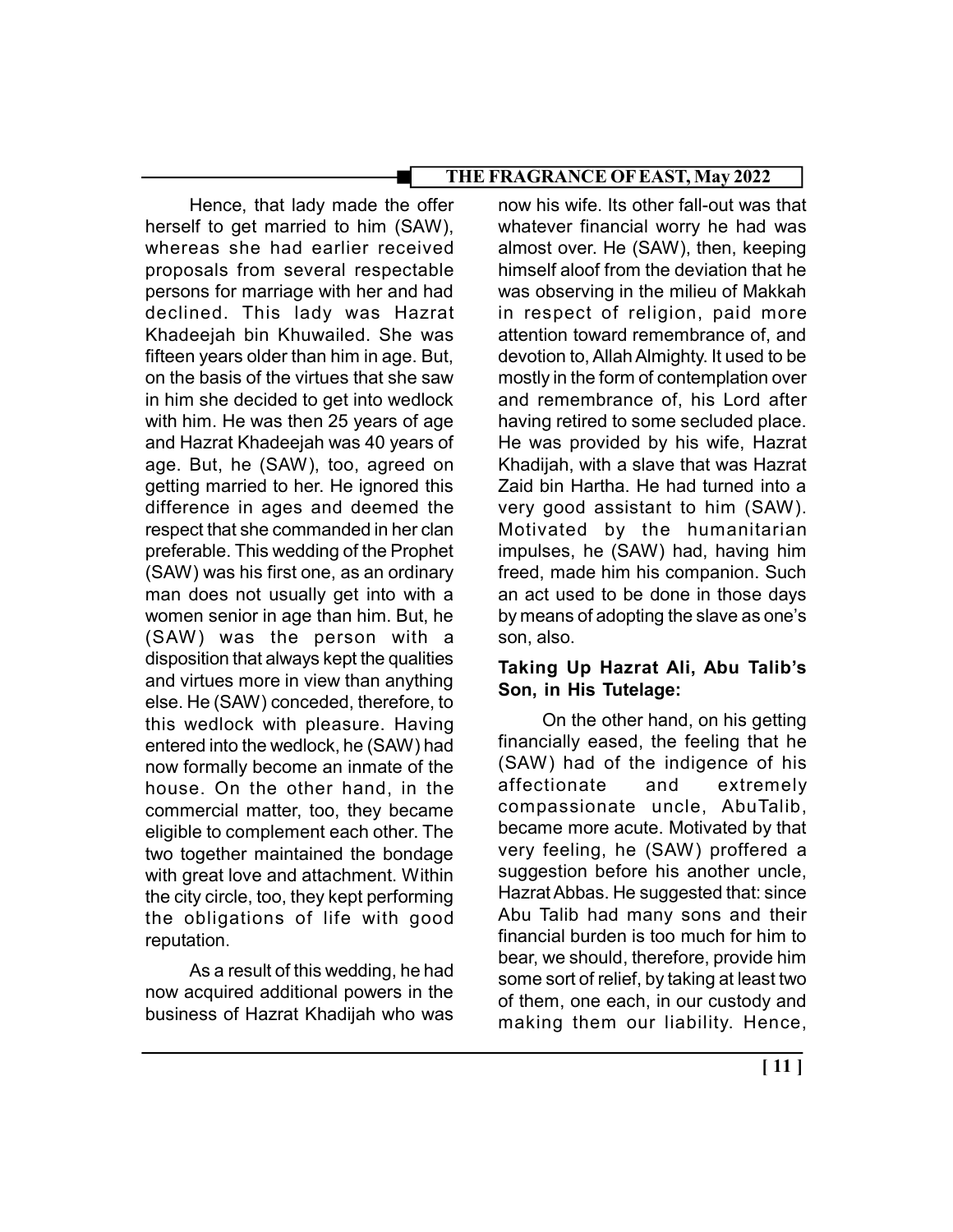according to this suggestion one of the two sons was taken by Hazrat Abbas and made to join him, and the other was taken by the Prophet (SAW) and made to join him. Hazrat Abbas undertook the liability of Aqeel and he (SAW) undertook that of Hazrat Ali. Hazrat Ali's age, too, was 30 years less than his (SAW). That is normally the difference that exists between the ages of fathers and their sons. At the time of his being taken into his (SAW) custody his age might have been about five years and that of the Prophet (SAW) might have been 35 years. Thus, he lived almost all his life with the Prophet (SAW) like a son. He (SAW) also had it in mind that he was his cousin (uncle's son).

## Building the Ka'ba:

Under his religious fervour, irrespective of other factors, He (SAW) used to go to Bait-ullah (the house of Allah) for the purpose of worshipping his Providence and, in accordance to the extent he could learn the way of worshiping reportedly traced back up to his ancestors, Hazrat Ibrahim and Hazrat Ismail, the very builders of the holy house of Allah, he performed the ritual of worship. The practice of worshipping idols that was in vogue was repugnant to his mind. Hence, keeping himself detached from them he had the ritual of worshipping his Lord performed in his own way. Meanwhile, need was felt to have the Ka'ba repaired. There was no roof on it. Walls, too, were only up to man's height. And,

since Makkah is situated in a low-lying land, on occasions of occurrence of floods everything got into a shambles. So the Quoraish felt the need to have it repaired. In the meantime they came to know that at Jeddah a ship, having wrecked had gone on the rocks. One of the chiefs of the Quoraish, having gone there, obtained, on behalf of the Quoraish, its wooden planks. With them, they started constructing the Ka'ba anew. And, since it was the job that pertained to the sacred place of worship, representatives of all the clans of the Quoraish took part in it. He (SAW) had already attained then the age of 35 years. He, too, took part in it. He would fetch stones getting them loaded on his shoulders and get them to the place meant for them. That had even caused bruises on his shoulders. And, then, when it was the time for the black stone to be placed at its place, a brawl erupted amongst the Quoraish. For, every one of them wanted to earn the felicity of having it placed with his hands. The brawl had reached to the point of all but a full-fledged war.

At last, it was decided that whoever arrives first the next day early morning at the holy house of Allah should be asked to give his verdict in this matter, and that should be admissible to everyone. The next morning this distinction happened to be the lot of the Prophet (SAW). It was he who had reached there first of all. Seeing him, all of them got delighted. They said: It is he, the AlSadique, Al-Ameen (the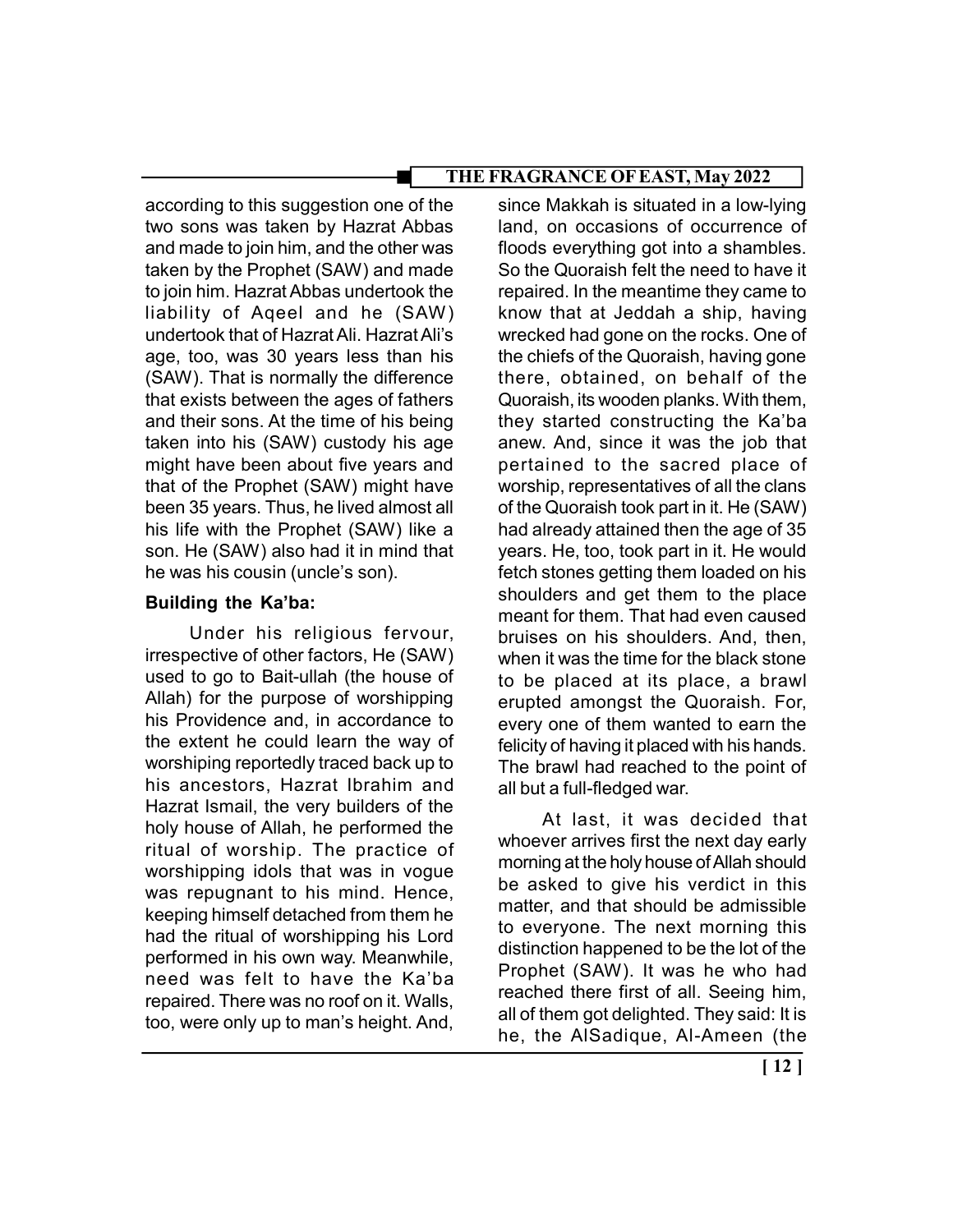truthful one!, the trustworthy one!) He is absolutely the right person. Hence, the verdict was sought from him. The verdict he passed was that all of them should, putting the black stone on a sheet of cloth, jointly carry it. Everyone should hold the side of the sheet on his end. Hence, all of them, holding the sheet from all the four sides, held it up. When they had it taken to its designated place, he (SAW), lending his support to it, had it ensconced in its place.

Thus, by his prudent ruling, he (SAW) had the people of the Quoraish pacified and got them rescued from that tussle which could have led, on getting deprived of the felicity of the black stone, to virtual sabre-rattling, as used to be the norm with the Arabs for the sake of honor. Due to this act performed by him, he got further raised in esteem in their eyes. All the members of the clan were already highly appreciative of his piety and virtues. This incident gave an additional fillip to his esteem. They started laying more reliance on him on momentous occasions.

# Divine Care and Tutelage:

These lofty humanistic characteristics were generated in him partly due to congenital factor, unadulterated nature and magnanimity which were in him, and also owing to impact of the lofty ancestral, atavistic traits. These were then further boosted and buttressed by the practice he had of facing and enduring all sorts of rough and tough situations of life which had

started coming his way from the days of his very early childhood itself.

Anyway, the harsh conditions, the adversities of life and privation from closest loving ones proved to be helpful in generating in him courage and determination and firmness of character. He adopted the lofty human characteristics and kept himself aloof from those vices which get germinated in ordinary, licentious youngsters and youths. This was, in fact, due to Favour from Allah, the Lord of the worlds. It was due to this special Favour from Allah Almighty that he followed the path of righteousness and virtues. Out of this very liberal atmosphere, Allah Almighty was to choose an individual of truthful, lofty humanistic characteristics and morals, to be made such a Prophet as would have to be the preacher and the precursor of the true religion up till the Doomsday. In the holy Quran, the Lord of the worlds has a reference made to it, too. He did so on the occasion when, after having been made the Prophet, there was once a delay in the Revelation that used to keep coming from Allah Almighty and the Prophet became apprehensive of whether it was so because of Allah Almighty's Favour had been withheld from him. It was then that the entire Surah (chapter) that follows was revealed:

(By the morning brightness, by the night, when it darken. Thy Lord has not forsaken thee, nor is He displeased. And the Hereafter indeed better unto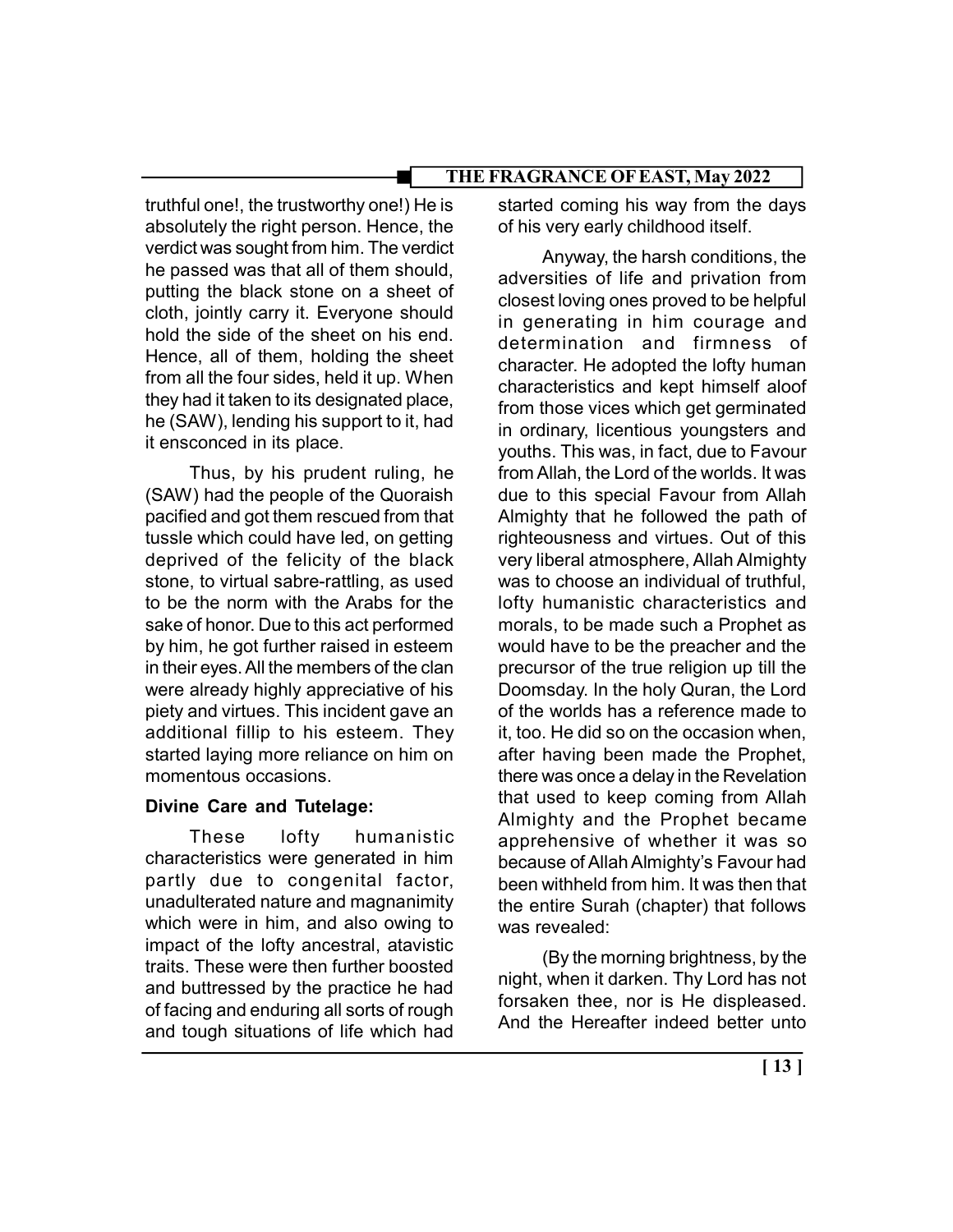thee than the present life. And soon shall thy Lord give unto thee so that thou shall be well-pleased. Did He not find thee an orphan? So He sheltered thee. And He found thee wandering, so He guided thee. And he found the destitute, so He enriched thee. Wherefore as to the orphan, be not thou overbearing unto him. And as to the bagger, chide him not; and as to the favors of thy Lord, discourse thou thereof.)

## Hazrat Abu Bakr's Companionship:

Among his approximate coevals amongst the Quoraish, Hazrat Abu Bakr was one with whom he (SAW) had gotten more familiar and attached. He, too, was a scrupulous man with a neat and clean track record. Because of that, both of them, having liked each other's virtues, had become mutually very intimate with each other and a close association and bondage had evolved between them. This bondage turned later on into an ideal one. On the manifestation of the Prophecy, he professed the Faith in him (SAW) and conceded to obeying him with total conformity of the head and the heart. And so he remained uninternlittently in an ideal manner throughout his life.

#### Spending Time in Seclusion in the Cave of Hira:

Even before he was assigned the Prophecy, he (SAW) had, having felt the decadence in the religious and moral conditions, started contemplating what was all that was going on and how man

was getting farther and farther from his humanism. Due to these feelings, he would sometimes betake himself far away from the city populace. Getting isolated from the populace, he would pass some time in a cave. Obviously, the urge and the motive for passing some time in isolation and seclusion must have been in the quest of the essential truth and for contemplation and meditation in this matter. And that must have been a result of his profound sensitivities. Later, as the Providence of the universe had decreed, on occurrence of far too much depravations and vices amongst the Arab as well as the non Arab human beings, to have a Prophet designated for exhortation and bring reform in the people, He had him (SAW) chosen for the purpose. And, according as the moment destined for assignment of the Prophecy kept approaching, he (SAW) started getting portentous signals thereof from the Unseen. Hence even before he was made the Prophet, voices accosting him with the epithet of "Allah's Prophet", had started coming to him from pebbles and plants. Hearing these voices, he (SAW) would, in astonishment, have his attention diverted towards them. But whoever was uttering those words would not be seen. Consequently, on attaining the age of 40 years which is, from both physical and moral viewpoints, a perfect and standard level of maturity, he (SAW) was invested with the sublime position of the Prophethood.■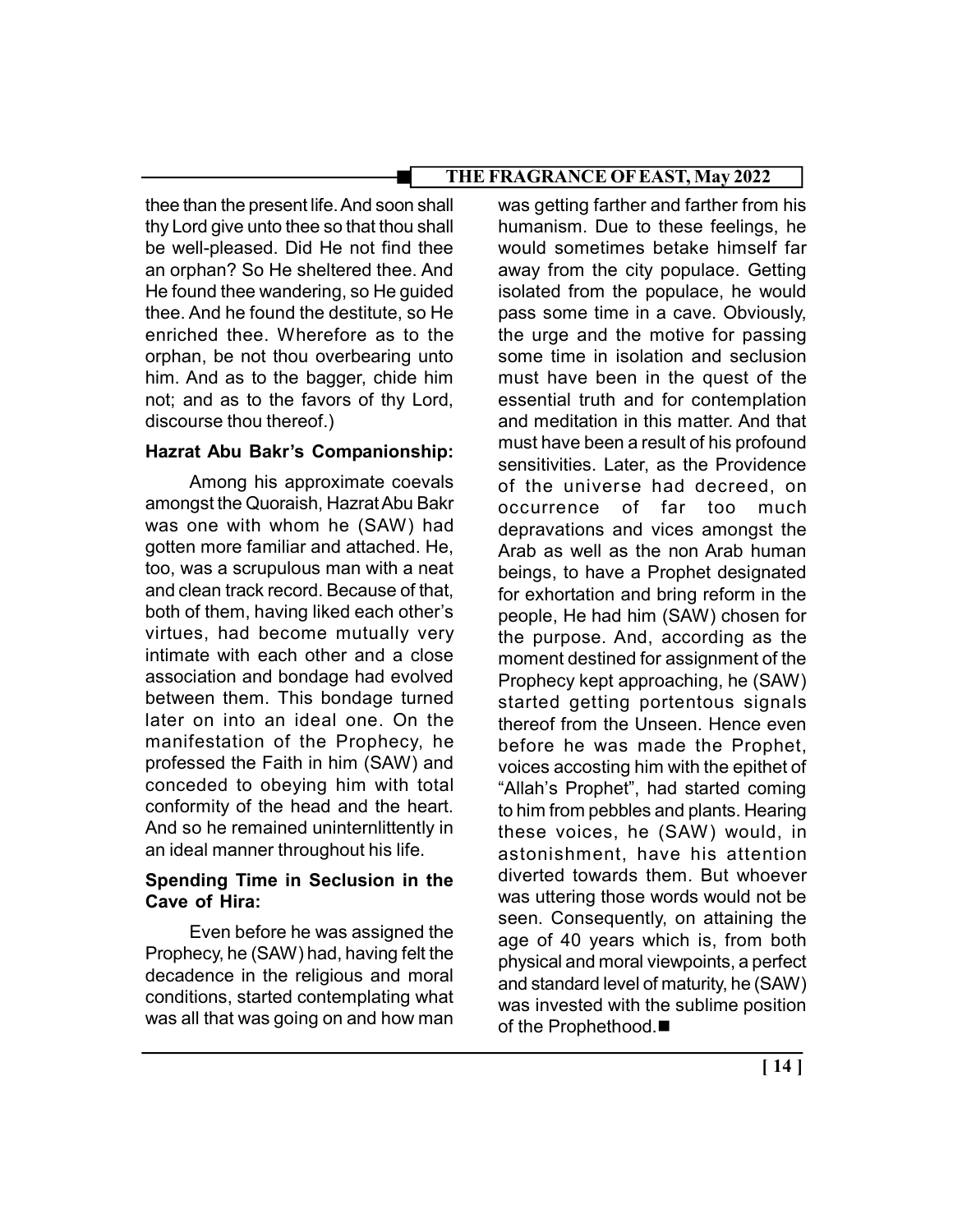# THE FRAGRANCE OF EAST, May 2022 The Present Condition And A Few Appeals

Governments come and go. One gets considerable time and some gets less. It is an outward success and its future is not stable. In India itself such a phase passed during the time of Indra Gandhi that it didn't seem that her government ever faced such decline. Every climax has decline. If its tenure can be predicted, it can be guessed from its stout efforts which nations and organizations perform. The future of any government lies in its enduring efforts which it performs continuously. Cutting across the outward success, the basic work must be accomplished which for the nations' success appears sole key otherwise it would be election like efforts which may increase some seats and vice versa. But it is not the solution of the matter.

At the present situation, a great responsibility lies on Muslims who possess religious, social and moral conduct of life from which other nations

Nazir-e-Aam, Nadwatul Ulama, Lucknow

- S. Bilal Abdul Hai Hasani Nadwi\* are devoid. But unfortunately Muslims are unable to project it before the world which was ever their glory.

It is imperative for them to introspect themselves and embark a new journey. They may face scores of obstacles and hindrances in their journey but who have their desired goals and main targets never lose hearts, ever look for new ways and strive for the new marg.

It should be noted that frustration has no place in Islam. Muslims never exhibit it. So, the word "frustration" must be deleted as a wrong word. The first and foremost thing is that we must enhance our (iman) faith. Believing in Allah and always express pleasure on His decision. Whatever happens indeed is according to Allah's will. Even one comes to power with Allah's order.

The second thing is that we will have to come forword in the field of education and take its system in our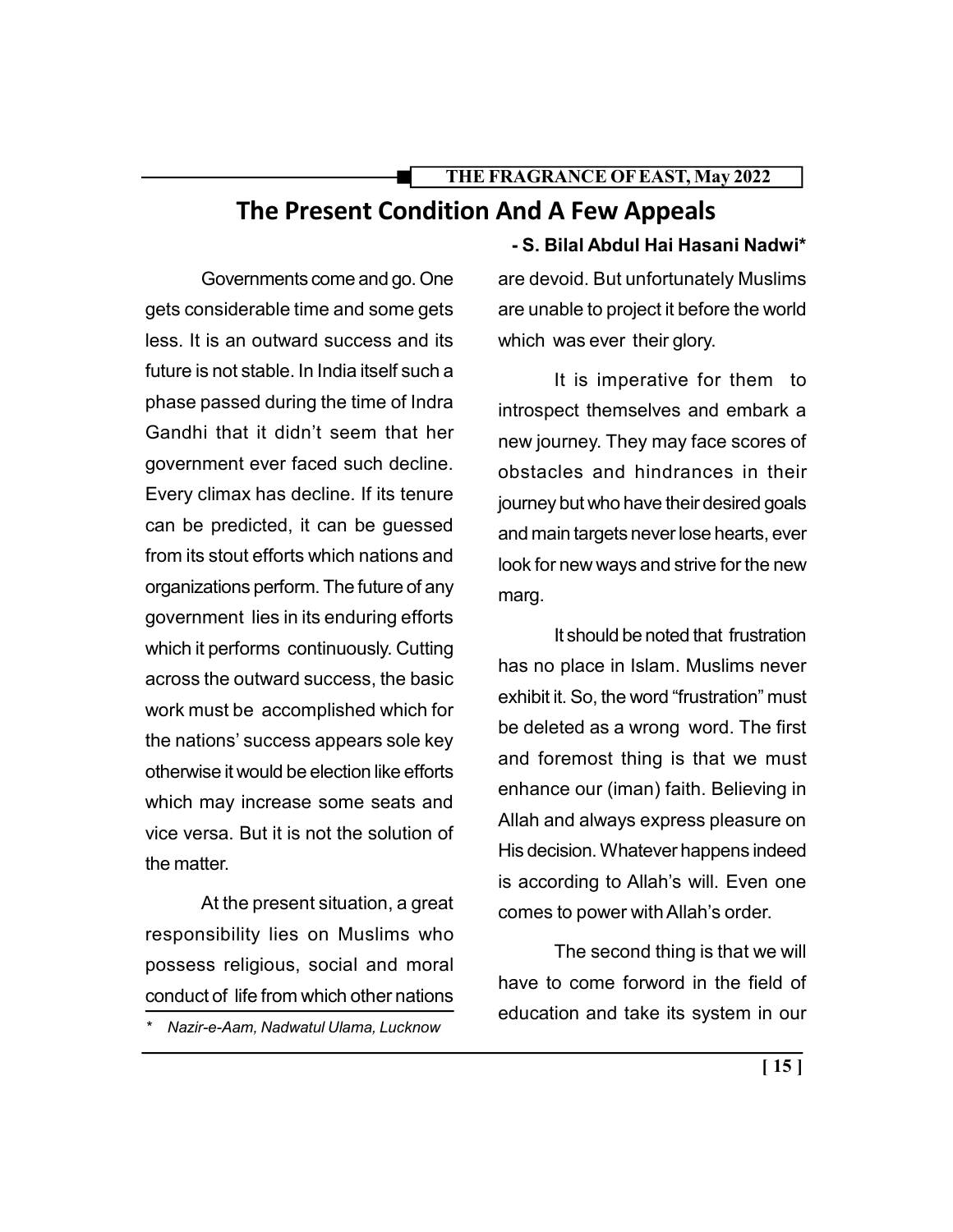hands. Considering the demands of life, we will have to prepare ourselves for every sphere of life and carve a new way for humanity by mingling education with morality which the entire world immensely need. To achieve it we will have to set up Islamic schools and colleges everywhere in a great number where 95% of our population acquire education. If we don't think of these institutions,the new generation will slip away from our hands. For further studies, decent coaching centers should also be set up on large scale where our new generation may imbibe ethical values of Islam along with secular education.

The third thing is that we must build central mosques in every locality where children of the concerned area may easily get Islamic education and may strengthen their "iman" (faith) and be able to lead their lives according to Islamic Shariah. Besides, we should become aware of every community problems and difficulties and strive to dispel them and also think of their

employment. Philanthropists should regard it their main duty.

The fourth thing is that we must absorb morals of Islam and mend our ways of life and try to put an end to the prevailing misconceptions about Islam. We should win hearts with our morality and good dealings. Thus the task will be easy. Apart from it we should communicate the message of love and brotherhood and distribute books and pamphlets related to the Message of Humanity from which the job of brainwashing and character moulding may be easy. Holding corner meetings and dialogues will also be useful in this regard.Strengthening Madrasas should be our basic responsibility. These are forts of Islam. We may gain strength and power through these institutions. These are some important and necessary tasks before us. Accordingly, we must girdup our loins to perform team work. Allah will surely help us and in sha Allah, the conditions will change tomorrow. (English Rendering: O.R. Nadwi)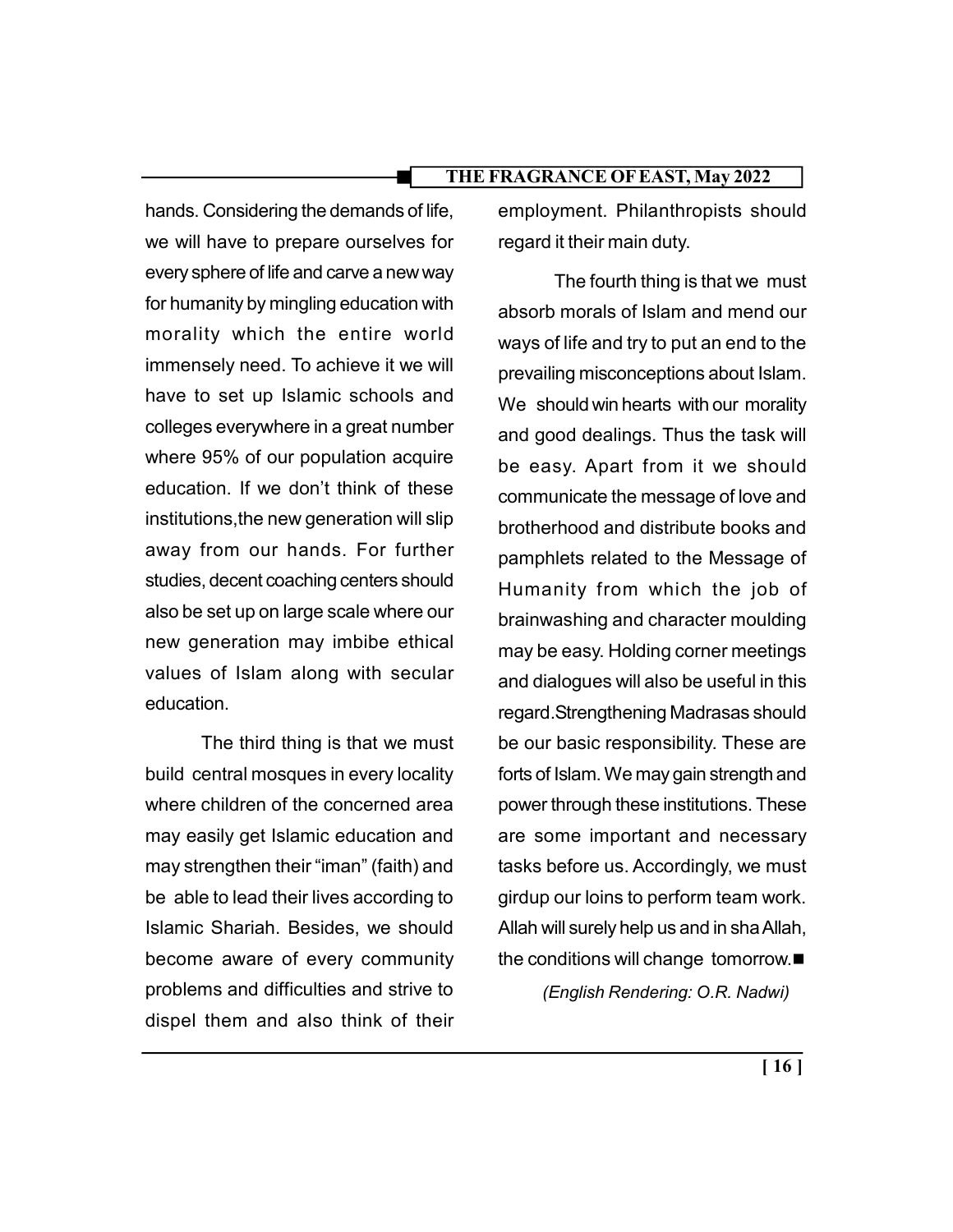# When Will This Pandemic End?

A friend has had Covid for the third time, catching it most recently from her seven-year-old son, who brought it from school. Several other children in his class were infected, prompting the school to shut down the entire class. The past week also saw media frenzy around the XE variant, and a revised booster (sorry, precaution dose) policy unveiled by the government. Let's try to unpack what all this means and answer two key questions: How is this pandemic different and when will it end?

Covid is different from other pandemics in our collective memory. The virus is different, and biology plays a big role in both the spread and control of disease. The other coronavirus scare before this in recorded history was the 2002-03 SARS outbreak, which subsided after infecting about 8,000 people globally, with no variant-driven waves of infection. Both SARS and Covid were due to novel viruses with no pre-existing immunity when they emerged in the human population.

■ However, those infected with the former were infectious only when symptomatic, but the latter spread efficiently even from those without symptoms. That distinction was the difference between a few thousand and over 500 million recorded infections. More spread has also allowed the virus more freedom to mutate, resulting in thousands of variants. One variant of concern has replaced the other to cause waves of infection, illness and mortality.

- Another difference is organised testing
- Visiting Professor, Ashoka University and a Fellow at OCIS and Green Templeton College, University of Oxford.

#### - Shahid Jameel

and genome sequencing to track Covid. Daily bulletins tell us how many new infections were detected from Delhi to New York, and the viral variants responsible for these. With technology not available during the 20th-century pandemics, all we got post-facto were numbers of hospitalised cases with flu-like illnesses and deaths.

The 2009-10 swine flu was 21<sup>st</sup> century's first pandemic, during which an estimated 700 million to 1.4 billion people were with over 2, 84,000 excess deaths. Though it was available, genomic surveillance was not used as much. Technology has allowed better planning but has also added to public anxiety.

 $\blacksquare$  The third and most important is the availability of multiple vaccines during this pandemic, which is a first. Since vaccines for Covid first became available, over 11.4 billion doses have been administered globally with 64.8% of the world's population having received at least one dose of a Covid vaccine. Though disparities remain, cumulative data from over 120 countries show a clear inverse correlation between the rate of vaccination and Covidassociated mortality.

The point that is often missed is that all vaccines protect very well from severe disease and death but give variable protection from infection and even that wanes with time. And that is why we need boosters. They reduce reinfections and virus spread and protect the vulnerable (elderly and those with significant co morbidities) from severe illness.

Words like 'herd immunity' and 'endemic' have entered casual conversation over the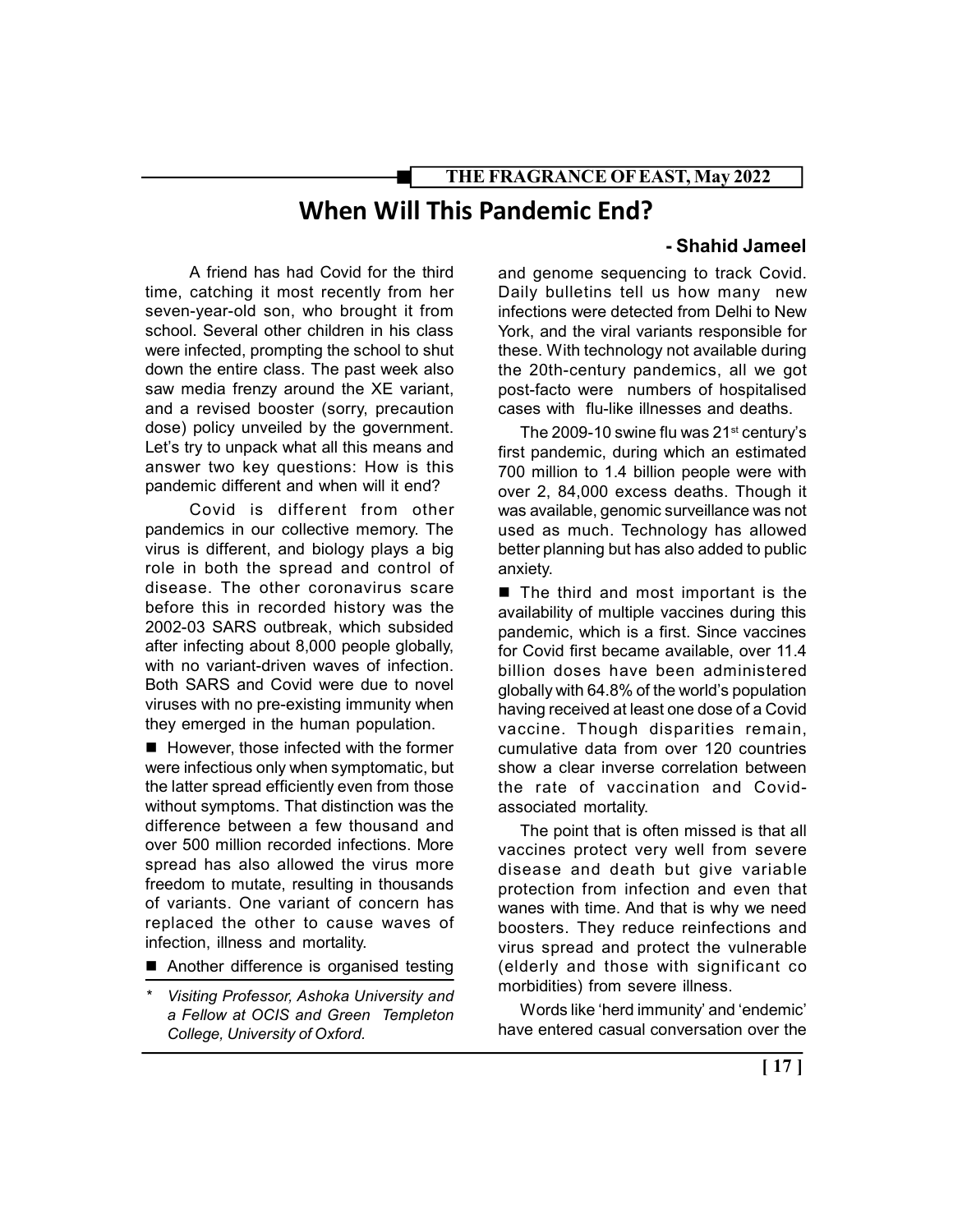past two years. To many they represent the beacon that will signal the end of Covid. The concept of herd immunity comes from our experience with other (mainly childhood) vaccines, wherein the vaccinated majority protects the vulnerable minority.

However, this would work if SARSCOV-2 infected people only once or those vaccinated gained immunity to infection. We know this is not the case. Increasing numbers of documented reinfections among both vaccinated people and those with prior infection, would make it impossible for herd immunity to work in Covid.

When will the virus become 'endemic'? That is hard to say, but seasonal influenza can be a good guide. It's always around but becomes more prominent at certain times of the year depending upon geographic location and largely causes mild illness. The mortality rate from seasonal influenza is 0.1% or less. Assuming it takes 2-3 weeks (average 18 days) from case positivity to death from Covid, the current global average mortality rate is 0.2%, with regional variations: Germany, 0.08; France, 0.11; Italy, 0.18; UK, 0.25; South Africa, 0.54; US, 1.37; and India, 1.86. So, Covid is getting there, but is not there yet.

Though India is now reporting only about 1,000-2,000 infections and 30 deaths daily, this mortality rate is surprising considering that 71% of the population has received vaccines - 60% have two doses and 11% have one dose. With India's current test positivity rate at 0.23% , there are many more daily infections than the ones that are being detected and reported. The higher mortality rate may also reflect poor healthcare facilities, patients reporting late for care, or a combination.

Here are five suggestions on the way forward.

India has done very well with vaccinations and should stay on course with a priority to (a) give the second dose to those who have received only one; and (b) give boosters to the Vulnerable that includes the elderly and those with co morbidities. This is where last week's policy shift on boosters will help. A 59 year-old with comorbidities can now get a booster, which was not possible earlier.

■ Testing and environmental surveillance should continue to track both numbers and emerging variants. Just like Delta and Omicron, a 'new variant that is more infectious and/or more severe can dramatically alter the pandemic's trajectory.

**Improve ventilation of closed spaces** and continue masking, especially for those at increased risk.

■ Manufacture Covid drugs; these will be needed to manage endemic infections.

Develop a strategy for managing Long Covid, which considering the millions infected in the country, will continue to be a burden on the workforce and the healthcare system for many years to come. When will the pandemic end? While the start is definite the end is not. That is because pandemics are not just biological or medical events, but also social, economic and political ones. Historically, economic and psycho-social factors force people to get on with their lives before public health authorities declare the pandemic to have ended medically. We are also witnessing this for Covid in several regions. The challenge will be to balance socio-economic factors with the medical ones. It's time to move on. Cautiously. ■

(The Times of India 15-04-2022)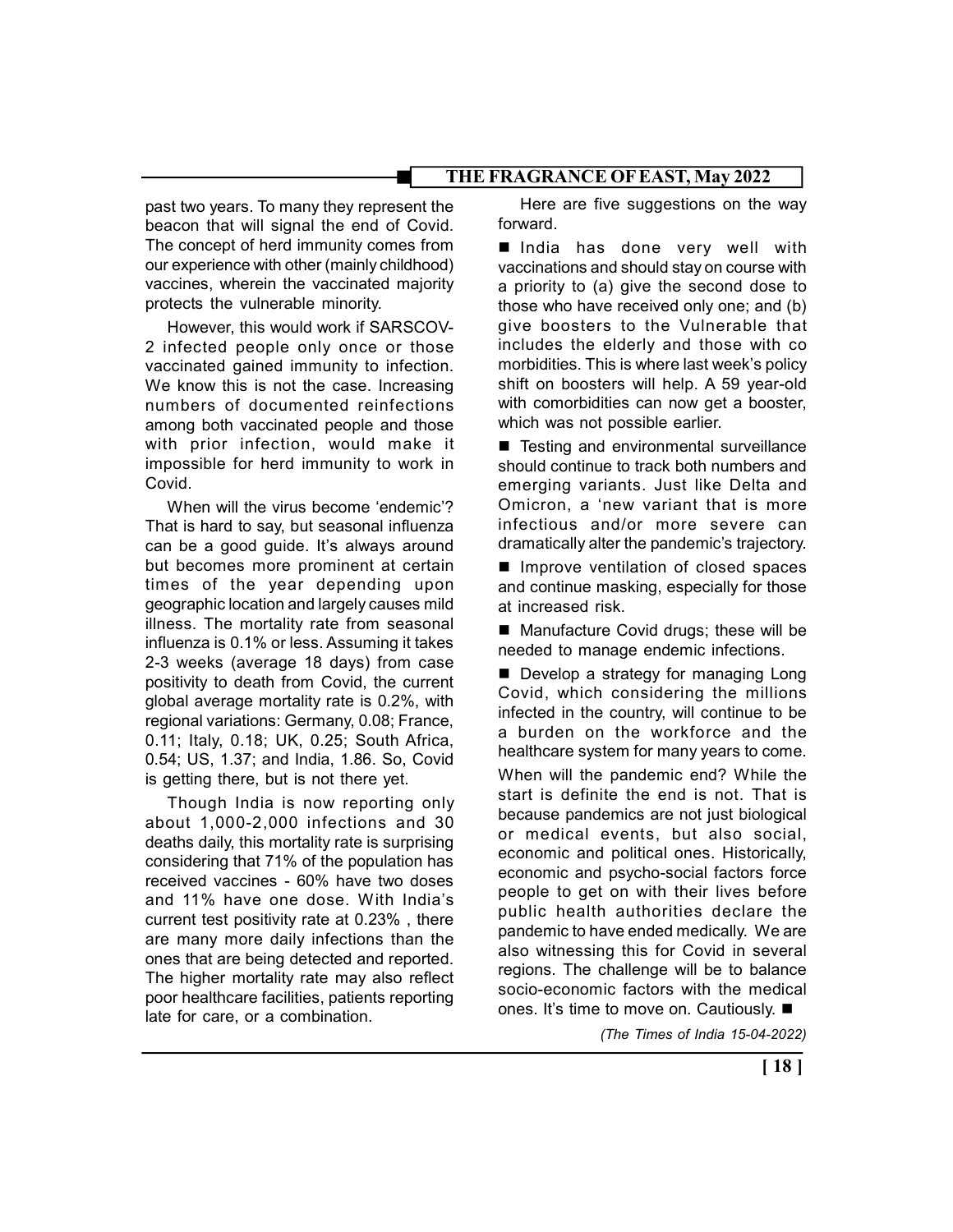# Core of Education As Revealed in The Holy Qur'an

Islam is the only universal code of human life, including his life in the world and world hereafter. To make him successfully capable of leading honest and truthful life in this mortal planet, he has been blessed with the Divine guide Hazrat Mohammad (SAW) who was entrusted with the preaching of holy script Al-Quran, the Last and Final words of Allah the Almighty. And it is strikingly noteworthy that the revelation of this Book starts with its maiden holy verse IQRA BISME RABBIKALLAJI KHALAQ: meaning Read in the name of the Lord Who crateth. It is because a man, illiterate and ignorant, would not be able to appreciate the significance of his life, his Creator and the world in which he has been sent down to stay till his death successfully and profitably. Famed historian P.K.Hitti is therefore, seen to interpret the term IQRA in the way that it is the very QURAN connoting "recitation, lecture, discourse." Or the study of the Quran intensively and comprehensively asks to shape one's mind, manner and attitude just after the directives of the Quran alone. That is why the term education is being used to define as the process of changing the attitude of a child to the desired direction, and here it means the direction of the teaching and manner as the Quran asked for. However in 'Mishket Sharif', one of the holy six volumes on Hadith, it is stated that Allah (Swt) Himself, recited the chapters (suras) viz. 'Taha' and 'Yasin' before the Angels, thousand and thousand years before the creation of the universe. The

#### - Mohammad Alamgheer

divine recitation had uniquely spell bounded the Angels who are seen to opine, 'Certainly that people are fortunate indeed upon whom this would be revealed, that heart might be happy which would be able to sustain it, and that tongue would indeed be delighted enough which would discuss and dialogue on and about it." However through it is known that, men is the best of all creations, but at the same time it is to be noted that the Holy Quran is unquestionably superior to him. Because this Holy Book has been designed to make man superior to other creation by endowing him alone with the power of articulation or the art of literary, rhetoric expression, in using terms and terminologies, in creating poetic as well as prosaic rhymes and rhythms both rationally and morally to upkeep his control & superiority over all the creations. Allah (Swt) has already such declaration for him in His holy book about which both humans as well as the Jinns face His challenge in composing another work equal or equivalent to this Revelation.

His this challenge has gone unmet and will remain so till the Day of Resurrection.

Al-Quran is the creation of Allah and the subject matters of it are all the things, lives, visible and invisible, that Allah has created to decorate the universe for good living and breathing of all mortal beings. His last creation is Man, the lovely expression of His own image in the form of Adam (As.).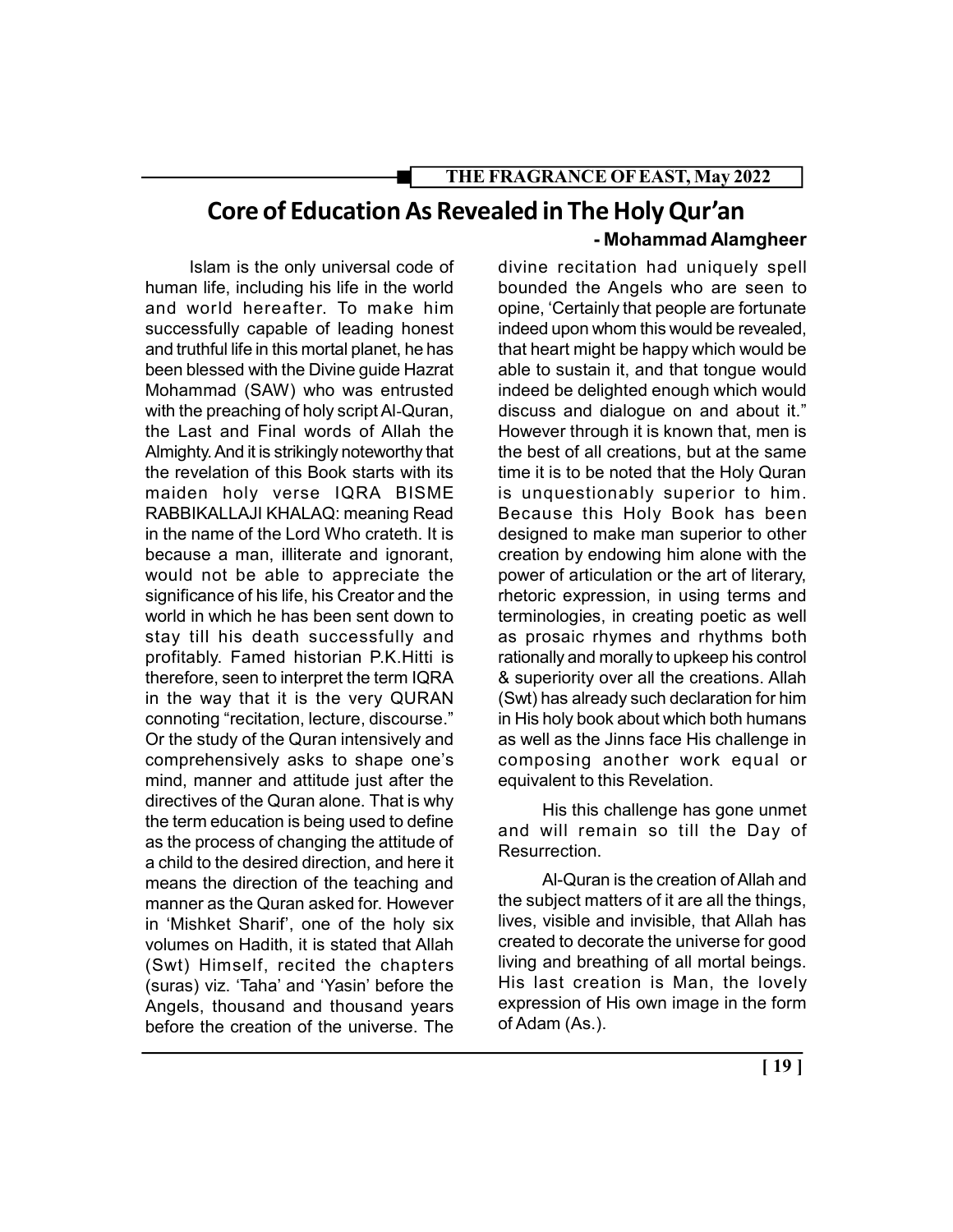Now to make him well fitted is this world to lead meaningful and wise living till his death, Adam ((As) was well acquainted with all the things and objects along with their inherent qualities and characteristics. Allah Himself taught him directly showing all the essentials. And from this event, we have had the maiden examples of (l) Direct Method of Teaching (2) Teaching by Demonstration (3) The concepts of a Teacher and (4) A Student-Allah being Himself the First Teacher and Hazrat Adm (As) His First Student. Moreover we have also got the concept of the contents of curriculum, nay Curriculum for mankind as a whole there from. Hence it would have not been possible to have such concept of Teaching and Education provided Hazrat Adam and his espouse Bibi Hawa (As) were not expelled from the Heaven as the rewarding punishment for taking fruit of the forbidden tree having been allured by Iblish or the Satan. And this incident is also one of the core-subjects of education indeed:

Thus from Hazrat Adam (As) to the last Prophet Hazrat Mohammad (SAW), a train of Prophets had been sent down to the earth for making mankind educated and enlightened to build up the edifice of human civilization and culture through the passage of ceaseless flowing of Time and Energy. All the Prophets had with them Sahifa or Kitab (The holy guide books) to teach their nations, and from this tradition we have got the concept of the 'TEXT BOOK' for us to be followed in forming our minds and manner to imbibe the will and wishes of our Creator, Allah the Almighty as best as possible.

Allah has by the way of emphasising the verse laid the absolute importance to acquire the art and skill of learning in one Makkan Sura :The Clot (Al-Alaq), where He said to His Prophet Mohammad (SAW) "Read in the name of the Lord Who createth, createth man from a clot. Read and thy Lord is most Bounteous Who teacheth by the pen, teacheth man that which he knew not (96, 1-5)." Translation from M.Pickthall's The Glorious Quran? This extract if minutely is studied, it becomes transparent that the contents of the education of Holy Quran are:

l. God centering Whom 2. Man has to study Him and His creations not fully known and 3. His bounties to preach through his words and writings. In other words: the subject matters of the holy Quran, as it is envisaged by the Islamic Scholars and Islamicists, are in succession:

- 1. Allah- the Creator of the worlds,
- 2. Man- of different categories: Momen, Munafiq, Mushrek and Kafirs.
- 3. The Nature-both in literary and literal sense.

The aims and objectives of the teaching of the Holy Quran are to inculcate upon human-mind the following in scientific method and reasoning:

- a. Allah: Allah alone is the Creator of the entire worlds,
- b. He is the Creator of Man,
- c. He has sent down Adam (As) and his progeny with a specific purpose to be fulfilled by him in the way as desired by the Creator,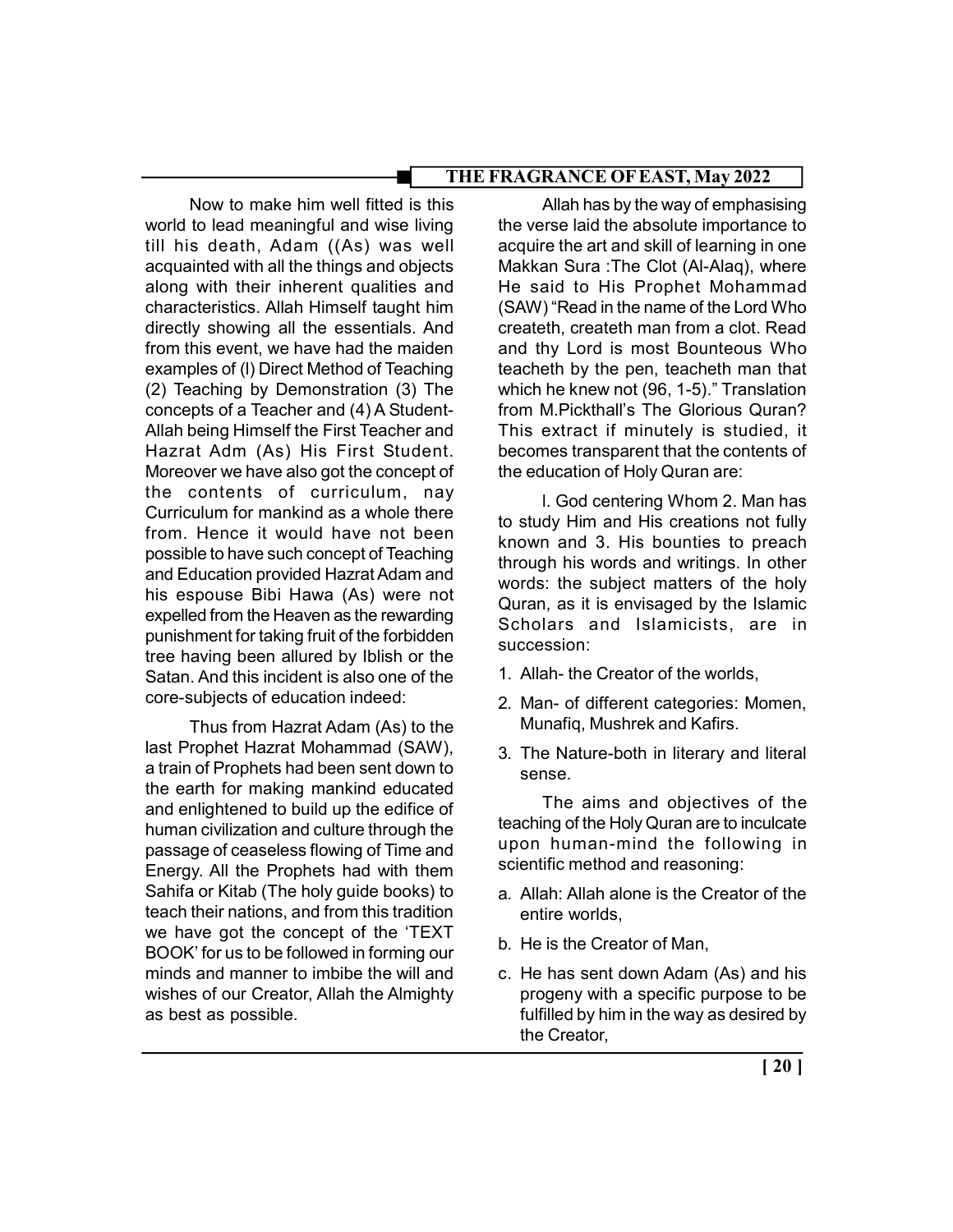d. To make man pious and God-fearing through which he would be fortunate to become favorite to his Master both here in this world and the world hereafter.

To help man reach this cherished goal, Allah has sent the last and final Prophet Hazrat Mohammad (SAW) to him (mankind) as in the words of him (Prophet) "Buestu Mualliman"- I have been sent down on earth as the Teacher". Thus the Prophet (SAW) has throughout 23 year long his Prophetic life established the undying golden example of following the lessons of the Quran both in letter and spirit.

Holy Quran that has provided us the maiden concept of Education as a Science and Art of Humanity to study curriculum and syllabus following Prophet Mohammad (SAW) as the Teacher along with the Quran and his Hadith as the coresubject of teaching.

We should indeed be ever grateful to Allah, the Benign, for giving us the way to be supreme among all His creations acquiring His Prophet, teaching from ''the cradle to grave" of our lives remembering the following holy verse of Him stressing the fact:

The Beneficent hath made known the Quran. He has created men, He hath taught him utterance. (55, 1-4). ■

Hence we in fine see that it is the

#### Two Degrees Can Be Pursued Together At Different Univs Too

NEW DELHI: UGC's new guidelines will now allow students to simultaneously pursue two full-time degree programmes in physical mode. "As announced in the National Education Policy-2020 and in order to allow students to acquire multiple skills, the UGC is coming up with new guidelines to allow a candidate pursue two degree programmes simultaneously in physical mode. The degrees can either be pursued at the same or different universities," UGC chairperson M Jagadesh Kumar said. The guidelines say, "With the rapid increase in demand for higher education and limited availability of seats in regular stream, several higher education institutions have started a number of programmes in open and distance learning mode to meet the aspirations of students... The issue of allowing students to pursue two academic programmes simultaneously has been examined by the UGC, keeping in view the proposals envisaged in the NE which emphasises the need to facilitate multiple pathways to learning involving both formal and non-formal education modes."

Kumar said this is an attempt to provide students with as much flexibility as possible for their "holistic, integrated and learner-centric" education. HEIs can admit about 3% of students for oncampus learning. "Many universities are now offering both ODL and online programmes. With the modified regulations for online education, which we are going to announce in a couple of weeks, many top quality institutes in India will also start offering degrees online," Kumar said.

"The degree or diploma programmes conducted after the new guidelines are implemented shall be governed by the regulations notified from time to time by the UGC and also by respective statutory and professional councils wherever applicable," he added.

"Multiple skill set should be a subset of a single degree and cannot traverse between two degrees. This decision needs a review considering that there are existing options to achieve the desired objective without a need for this new policy to pursue two degrees simultaneously," said S Vaidhyasubramaniam, VC, SASTRA deemed university. *(The Times of India 13-04-2022)*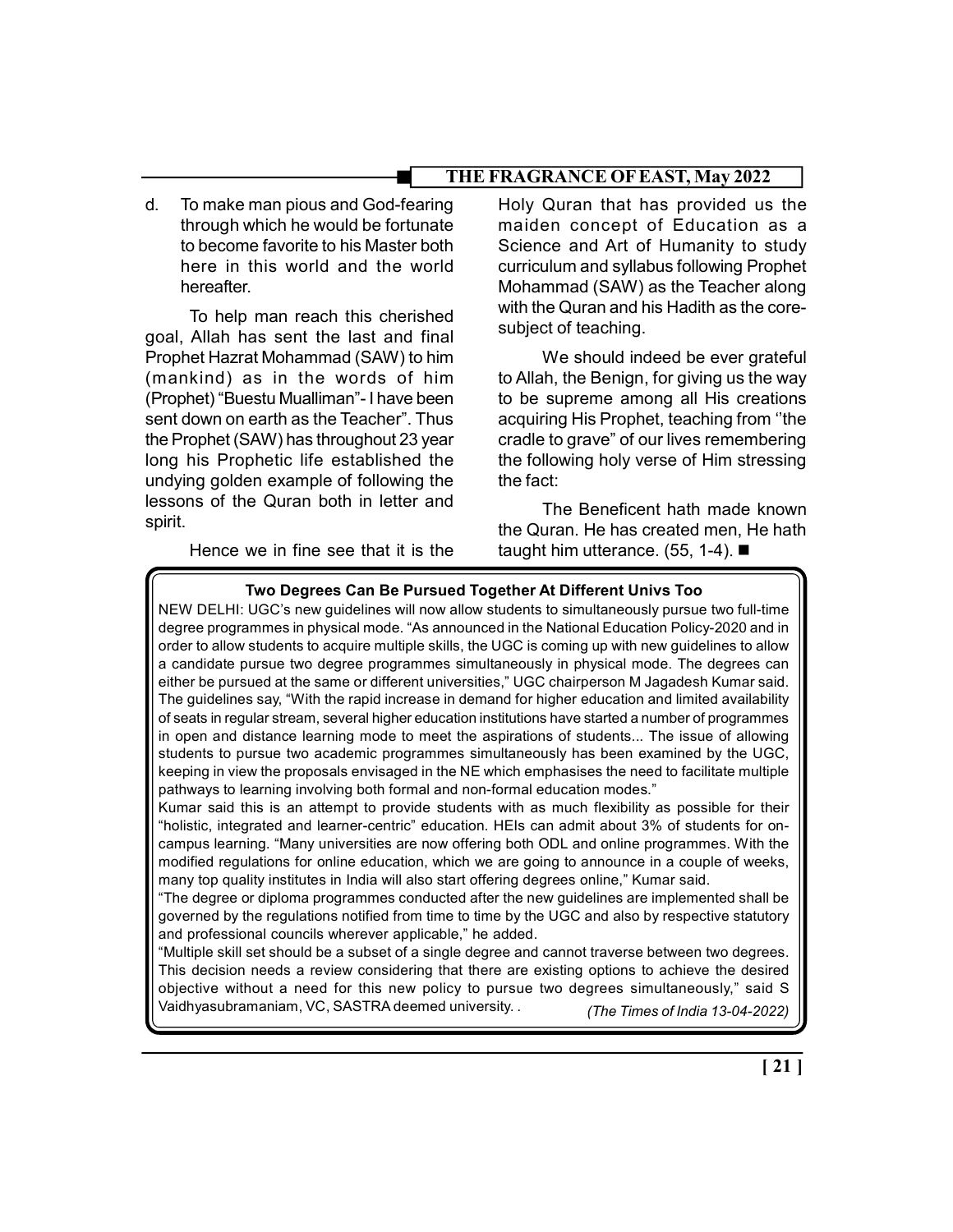# Adam

The name of Adam has been mentioned eighteen times. It has been mentioned in the Surah Baqarah at one place: Prostrate yourselves before Adam. At the second place, it has been mentioned: And He taught Adam all the names. At the third place, it has been said: O Adam! Dwell thou and thy wife in the Garden and at the fifth place it has been stated: Then Adam learnt from his Lord words (of penitence).

In the Surah Al-i-'lmran, it has been stated at one place: Allah preferred Adam and Noah. At a second place Allah has said: The likeness of 'Isa with Allah is as the likeness of Adam. He created him of dust. In the Surah Al-'Araf, He has said at one place: Fall ye prostrate before Adam! The same verse has been repeated in the Surah Al-Kahf. In the Surah Maryam, while mentioning about the Prophets, it has been said: These are the seed of Adam.

In the Surah Ta Ha it has been stated at one place. And verily We made a covenant of old with Adam. At the second place it has been mentioned: And when We said unto the angels: Fall prostrate before Adam. At the third place, it has been stated: Therefore We said: O Adam! This (the Devil) is an enemy unto thee. At the fourth place, it has been mentioned: O Adam ! Shall I show thee the tree of immortality? And at the fifth place, it has been said: And Adam disobeyed his Lord, so went astray.

#### - Muhammad Sa'eed Siddiqui

As regards the derivation of this word 'Adam', the linguists have divergent views. According to one group, it implies the surface or crust of earth. The second group holds the view that it denotes the brownish or red colour. The third group expresses the view that this word is derived from Udmah which means the mixture and composition of various elements, and ingredients. Raghib has given more versions in his Mufradat Qur'an. One version is that this word is not of Arabic but it relates to the Hebrew. The scholars and commentators of the Bible are of the view that in the Hebrew, this word means a man or a human being.

From the interpretations, commentaries and explanations of the Holy Qur'an, it transpires that Adam was the first human-kind and the first Prophet. He was the first progenitor of the human race. Jinns and angels were created before him. Adam was fashioned out of wet clay, which could be moulded in any shape. When it began to sound like a baked brick, Allah breathed into it and it turned into a living and conscious man.

The primary purpose of creation of Adam and the human race in this world is to establish Divine vicegerency on earth and to execute, enforce and administer Allah's law therein. The Holy Qur'an has laid stress on his competency to be a vicegerent on earth. When he was elevated to this exalted position (of being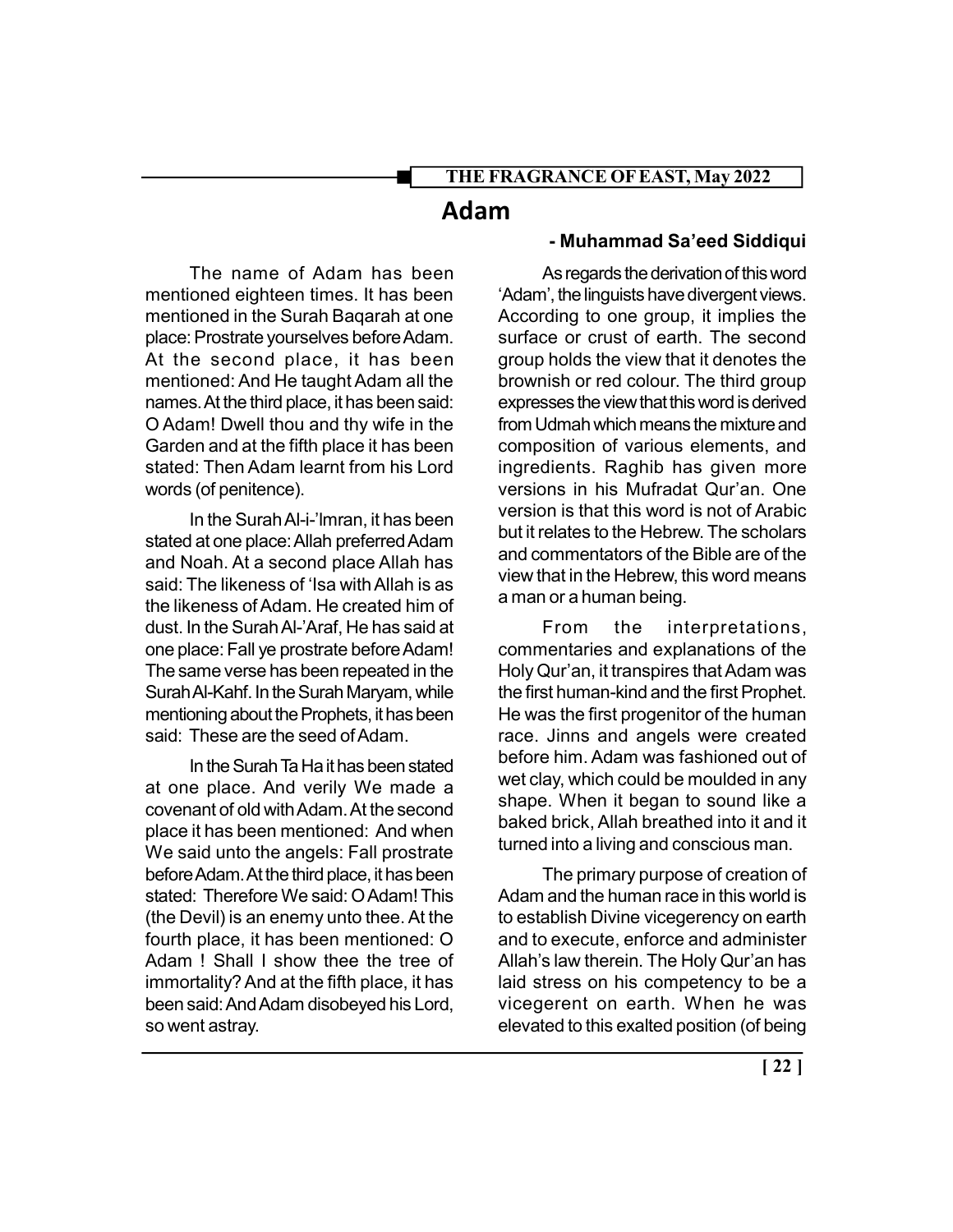Allah's vicegerent), the other creation viz. Jinns etc. were commanded to prostrate before him. All of them obeyed except Iblis. He refused to obey as he thought himself to be superior to Adam, since he was of fire, whereas Adam had been made out of clay. He was, therefore, expelled out of Paradise due to his arrogance and selfconceitedness. Henceforth, he became a sworn enemy of Adam and all the human race.

Adam and Eve had the freedom to eat anything in Paradise except the fruit of the forbidden tree. The Satan tempted both Adam and Eve to eat the forbidden fruit, saying that there was no harm in eating it, as this would prove to be an effective means of perpetuating their stay in Paradise and they were thus induced to eat it. Due to this lapse on the part of Adam and Eve, they were sent down from their erstwhile state (of Paradise). Both of them were filled with remorse and sought repentance. They were forgiven; but they were ordered to get down on earth, as the real purpose of Adam's creation was to make him Vicegerent on earth and he was kept in the Garden temporarily for his trial and training.

The Qur'an and Hadith are silent as to which part of the land did Adam and Eve descends for the first time. Some traditions say that it was Sarandip (Ceylon). But most probably, they landed in Iraq, the inland of Dajla and Farat. However, they lived long on earth and had many children the most famous among them were Habil and Qabil (according to Torah "Cain"). The other well-

known son of theirs was Shaith, who was a Prophet. According to some traditions, Adam's age was one thousand years. The above information is not derived from the Holy Quran.

Of course, it has been said in the Holy Qur'an that We made the progeny of Adam the best creation. In Judaism and Christianity, Hadrat Adam has been acknowledged as sacred and Abul Bashar (father of mankind). In the Torah, a detailed mention of him has been made. In the ancient scriptures, we also come across his name. The Book Birth of the Torah makes a detailed mention of him commencing from the following passage:

The Almighty had neither descended water from the sky nor was there Adam to till the land. Vapors rose from the land and covered it. The Almighty made Adam from the clay and breathed into its nostrils, so he became a living being.

## (Birth 2: 5-7).

The following expositions have also been given in this book that at the birth of Adam's first son, his age was one hundred and thirty years and he died at the age of nine hundred and thirty years. It has also been stated that:

He was created in the image of God.

Birth (1 : 27)

The day God created Adam, He created him in His image. Frequent mention of Adam, is also seen in New Testament. According to the modern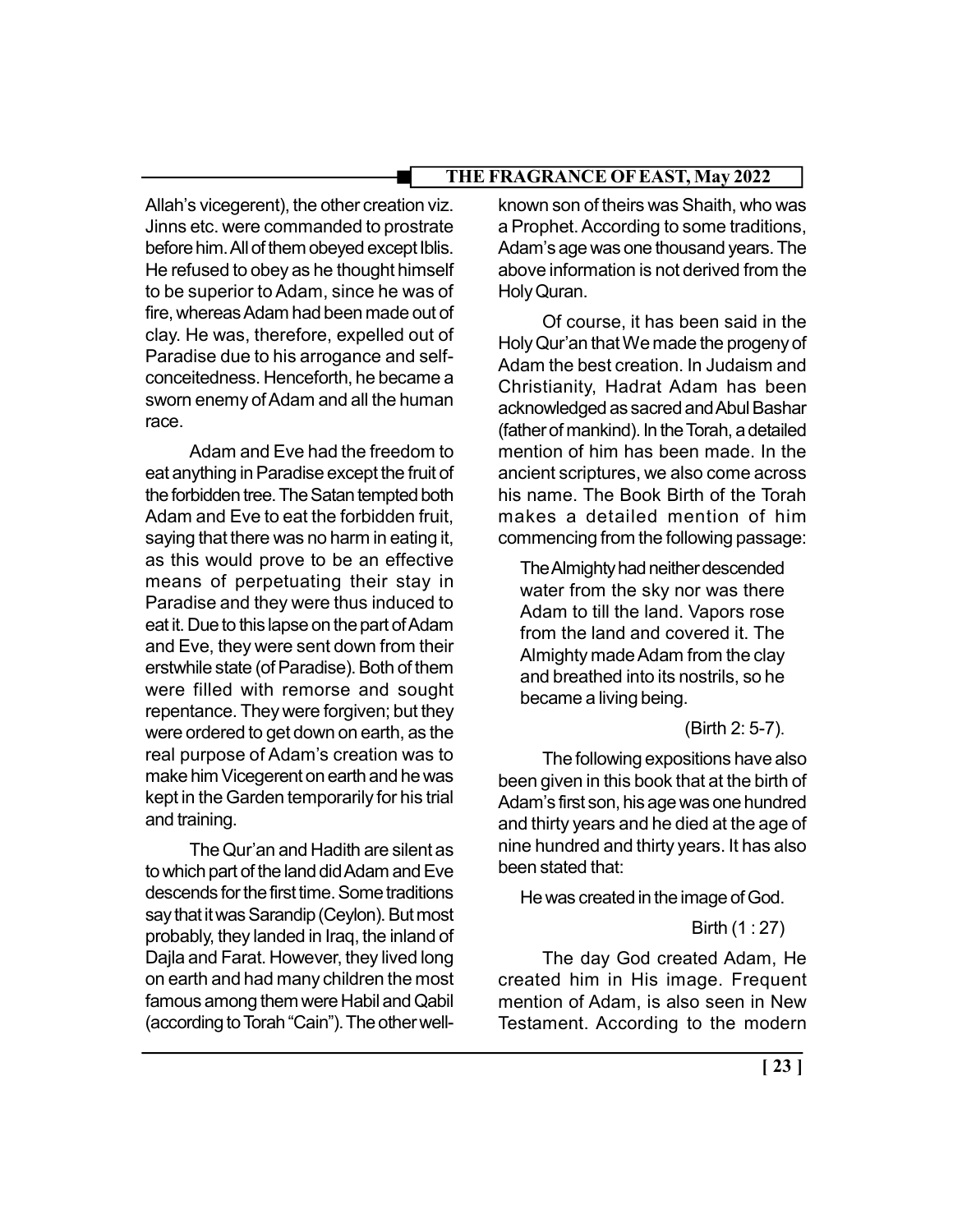writers, the existence of evil and sin begins from the existence of Adam, and the salvation of humanity depends upon Christ. At one place, in the Holy Qur'an, mention of Hadrat Adam and Hadrat 'Isa (Christ) has been made together; but only this much has been said: The likeness of

'Isa with Allah is as the likeness of Adam. He created him of dust.

Al-Baqarah: (2: 31, 33, 34, 35, 37), Al-i-'Imran (3: 33, 59), Al-A'raf (7: 11), Bani Israil (17: 61), Al-Kahf (18 : 50), Maryam (19 : 58), Ta Ha (20 : 115, 1 16, 1 17, 120,  $121$ ).

# Same-Sex Marriage Against Indian Culture: Govt To HC

PRAYAGRAJ: The UP government has opposed recognition of same-sex marriage in the Allahabad HC on the ground that "such marriages are against Indian culture and Indic religions and shall be invalid as per Indian laws, which have been designed keeping in mind the concept and existence of a man and a woman".

Considering the submissions of the state government, Justice Shekhar Kumar Yadav of the Allahabad High Court in his judgement dated April 7 rejected the request to recognise the same-sex marriage, disposing of the habeas corpus petition filed by one Anju Devi, mother of one of the girls in the lesbian relationship. The mother had sought custody of her daughter (23) alleging that she had been illegally detained by another 22-year-old woman (Opposite party No 4 in the case).

Earlier, on the mother's plea, the court had on April 6, 202, issued an order wherein both the girls were directed the be produced before the court. On April 7, 2022, they came to the court and submitted that they were major and in love, and had entered into a same-sex marriage with mutual consent. They also showed a matrimonial contract letter to the court.

Further they prayed before the court that since they are adults and have entered into a homosexual marriage, therefore, such marriage should be recognized by the court.

It was there specific sub mission that Supreme Court had decriminalized all consensual sex among adults, including homosexual sex in its ruling in the case of Navtej Singh Johar & Ors. v. Union of India thr. Secretary Ministry of Law and Justice AIR 2018 SC 4321. They argued that though the Hindu Marriage Act talks about the marriage of two people, homosexual marriage has not been opposed by the legislation.

The additional government advocates, representing the Uttar Pradesh government opposed the prayer of the girls on the ground that our country runs according to the Indian culture, religions, and Indian law and in India, marriage is considered to be a sacred 'samskara', whereas, in other countries, marriage is a contract. Referring to the Hindu Marriage Act, the AGAs further submitted that it talked about marriage between a woman and a man and in the absence of either of them, marriage cannot be accepted in any way, as it would be beyond the Indian family concept.

Further stressing that the Hindu Marriage Act 1955, Special Marriage Act 1954, and even the Foreign Marriage Act 1969 also do not allow homosexual marriage, the State of UP argued that even Muslim, Buddhist, Jain, Sikh etc, religions have also not recognized homosexual marriage.

The government counsel said according to Indian Sanatan Vidhi, in total 16 types of rituals are there including the rituals ranging from pregnancy to funeral rites and in all 16 rituals, a man and a woman have a definitive role to play and in their absence, such rituals can't be completed.

(The Times of India)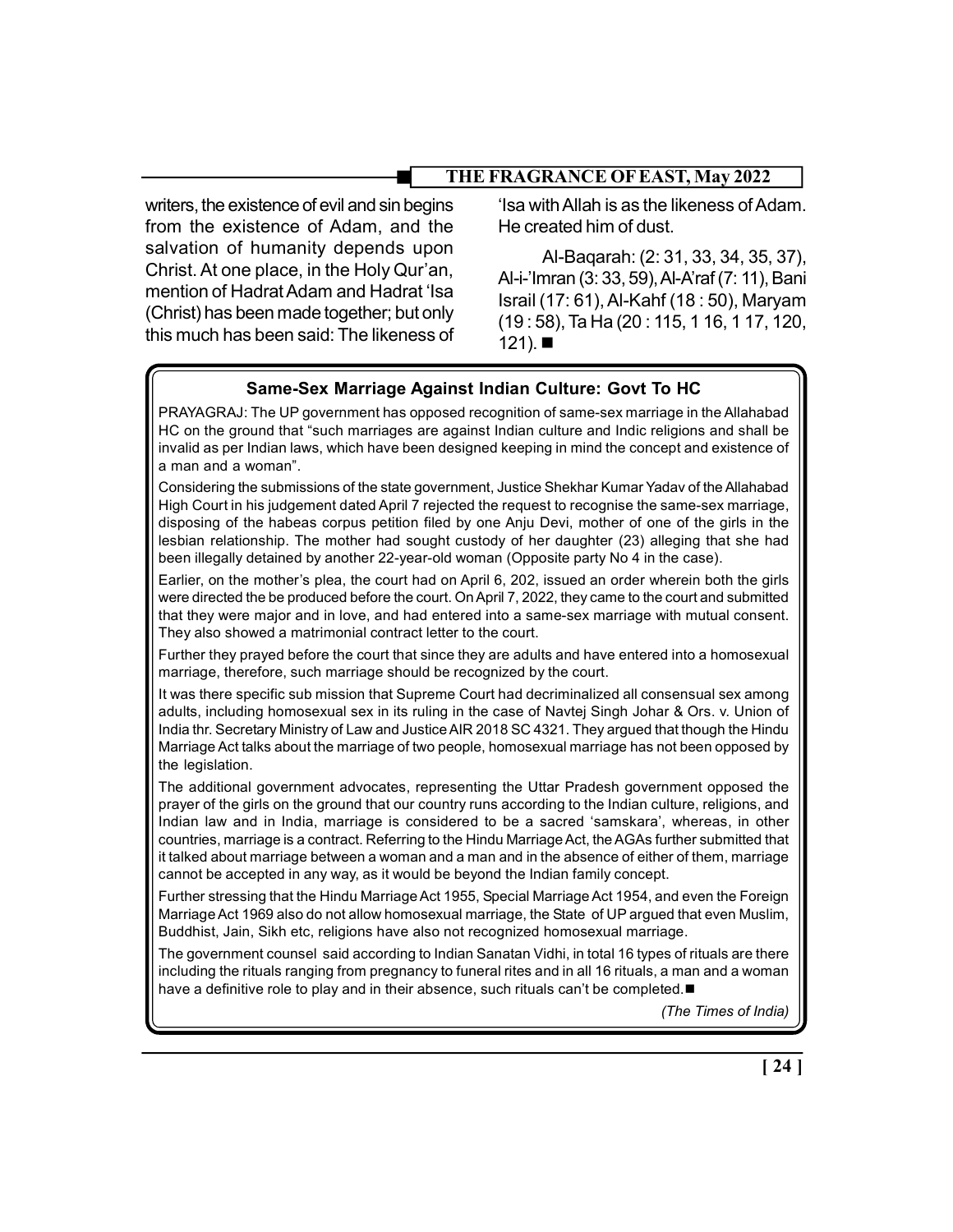# The True Standard of Values

#### - Sikandar Azam

In our beloved country the politics of hate for the Muslims has been ruling the roost for the last few years. Not a single day passes when the news of hate propaganda or harassment and subjugation of minorities, in particular Muslims, from some part of the country or the other, hit the headlines. We can say that the politics of hate has become the way of the world here. Let us discuss here what the divine guidance says in such circumstances.

A close study of the Qur'an reveals that Prophet Muhammad (PBUH), during the early days in Makkah wherefrom he started preaching the message of God to the Makkans, along with his followers had to face almost the same circumstances. At that time God related to His Prophet the story of Prophet Moses and Pharaoh to show to him and the world at large how He protected Moses right from the time he was born and how He foiled the plans of Pharaoh – and thereby to establish the true standard of values and power. The fact remains that the true power not only in our physical world but in the entire universe rests with the Lord Creator and none else. And whatsoever power we see the foolhardy wielding recklessly to subjugate 'others' is the power delegated by God in fact to test them how far they can go onto the path of recklessness.

Surah al-Qasas, the 28th Chapter of the Qur'an, presents this story in great detail. The Qur'an (28:4) says: "Pharaoh

exalted himself in the land and divided its people into castes." This is what we see today. How they are exalting in the land and how they are dividing the people of the land into 'we' and 'others'.

Then the Qur'an adds: "One group of them he persecuted…." This persecution of sorts is also being practised in sheer violation of the Constitutional norms and international covenants. In the same breath, the Divine Book asserts: "For certain, he was one who sows corruption." Here corruption has been used in its widest meaning, i.e. all the acts of exalting, dividing the people and persecuting them come under the purview of corruption.

In the very next verses, the Qur'an declares the ultimate end of the evildoers: "But it was Our will to bestow Our favour upon those who were oppressed in the land and to make them leaders, and to make them the ones to inherit (the land), and to establish them securely on earth, and to let Pharaoh, Haman and their hosts experience at their hands the very things against which they were taking precautions." (28:5-6)

Needless to say, no power on earth however mighty and however equipped with provisions can challenge the might of God. This warning of God is strong enough for the practitioners of corruption to think coolly and mend their ways.■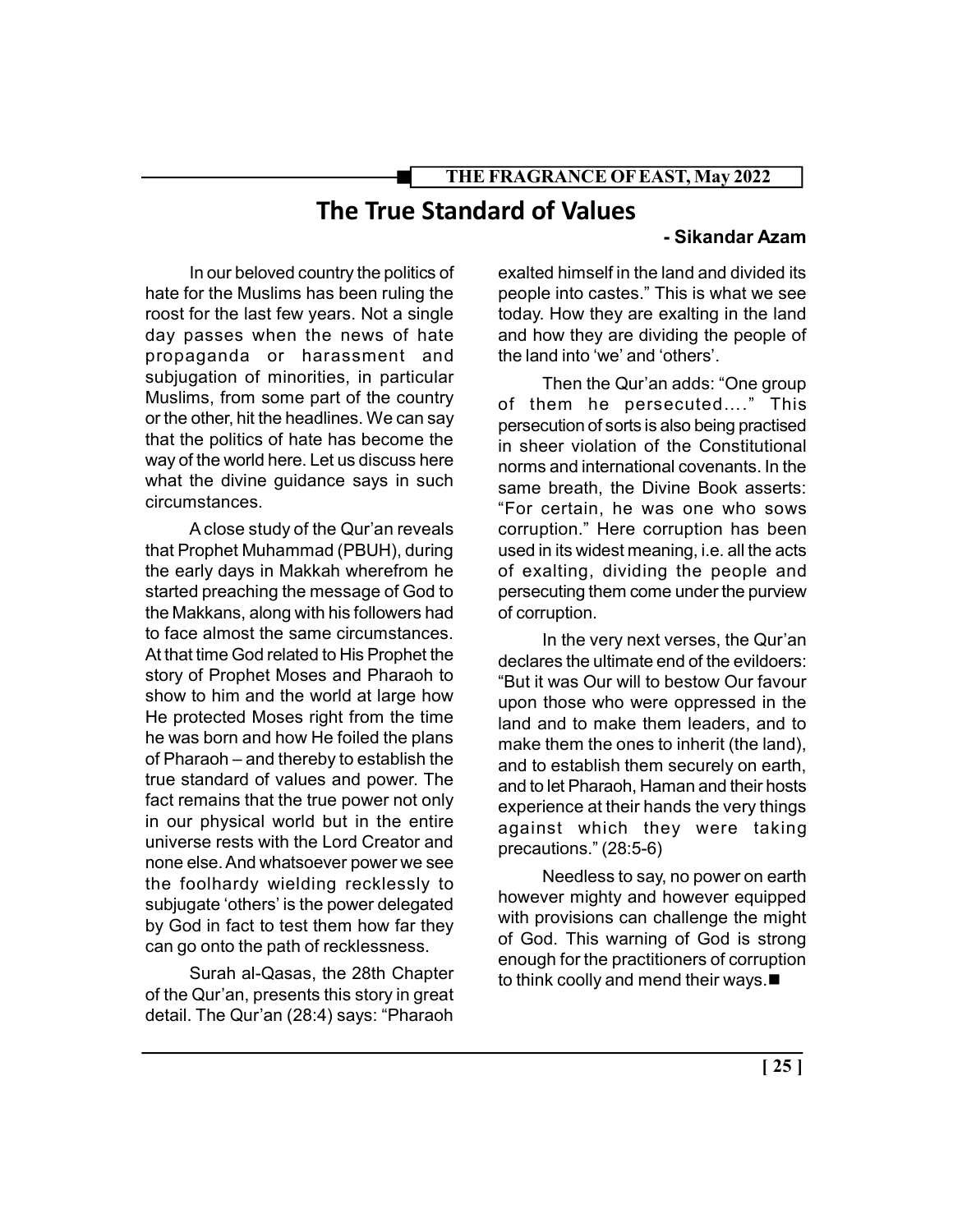# Three Basic Concepts of Islam

All prophets who had been sent by Almighty Allah for the guidance of people laid stress on three basic concepts of Islam i.e. At-thauheed (The oneness of Allah), Ar-Risalah (Prophethood), and Al-Akhirah (Hereafter).

These three basic concepts are embodiment of all Quranic injunctions and the do's and don'ts prescribed by prophetic traditions.

Needless to add that unlike other religions, the Islamic creed is based on dogmas. The holy Quran says: "Not a messenger did We send before thee without this inspiration sent by us to him: that there is no God but I, therefore, worship and serve Me. " (S 21, A 25)

Now come to the three basic concepts of Islam. The first and foremost tenet of Islam is oneness of Allah. For real objective of life is attainment of pleasure of Allah. Almighty Allah alone deserves worship. There is no deity except Him. If we worship except Him, it would be an act of polytheism. In Islamic concept polytheism is an unforgivable sin. It is contumacious treason against Him. This is a rebellion against the Creator. Almighty Allah forgives all sins except polytheism. The Holy Quran says: "Allah forgiveth not that partner should be set up in to Him; but He forgiveth anything else, to whom He pleaseth, to set up partners with Allah is to devise a sin most heinous indeed".

# - Obaidur Rahman Nadwi

(S 4, A 48)

Maulana S, Abul Hasan Ali Nadwi has precisely said: "Belief in Oneness of Allah is the first and foremost tenet of the Islamic faith. It does not leave any space for an intermediary between the worshipper and his Lord in matters of worship and supplication. It also does not allow any room for belief in the diversity of Gods, or in the existence of a person as Gods reflection, or in God merging with any of His creatures to become one with him. Instead in Islam a believer clearly confesses that there is no God but Allah, the Almighty, the Independent. He has no father, no son, and no associate of any kind. He alone is the Creator of the universe, exercises complete administration of the world, and holds full control of the land and the sky. He does not need help from anybody. Allah has always existed and shall exist for ever. His attributes are perfect, worthy of praise and glory. He is above all limitations and weaknesses, whatsoever. His knowledge encompasses all and everything. This whole universe came into existence at His will. He is the Living, the Hearing, the Seeing. There is none like Him. He alone deserves worship, the highest manifestation of reverence. It is He Who cures the sick, provides sustenance to creatures, and removes hardship from the suffering. To take anything except Allah as deity, to bow or prostrate in front of it in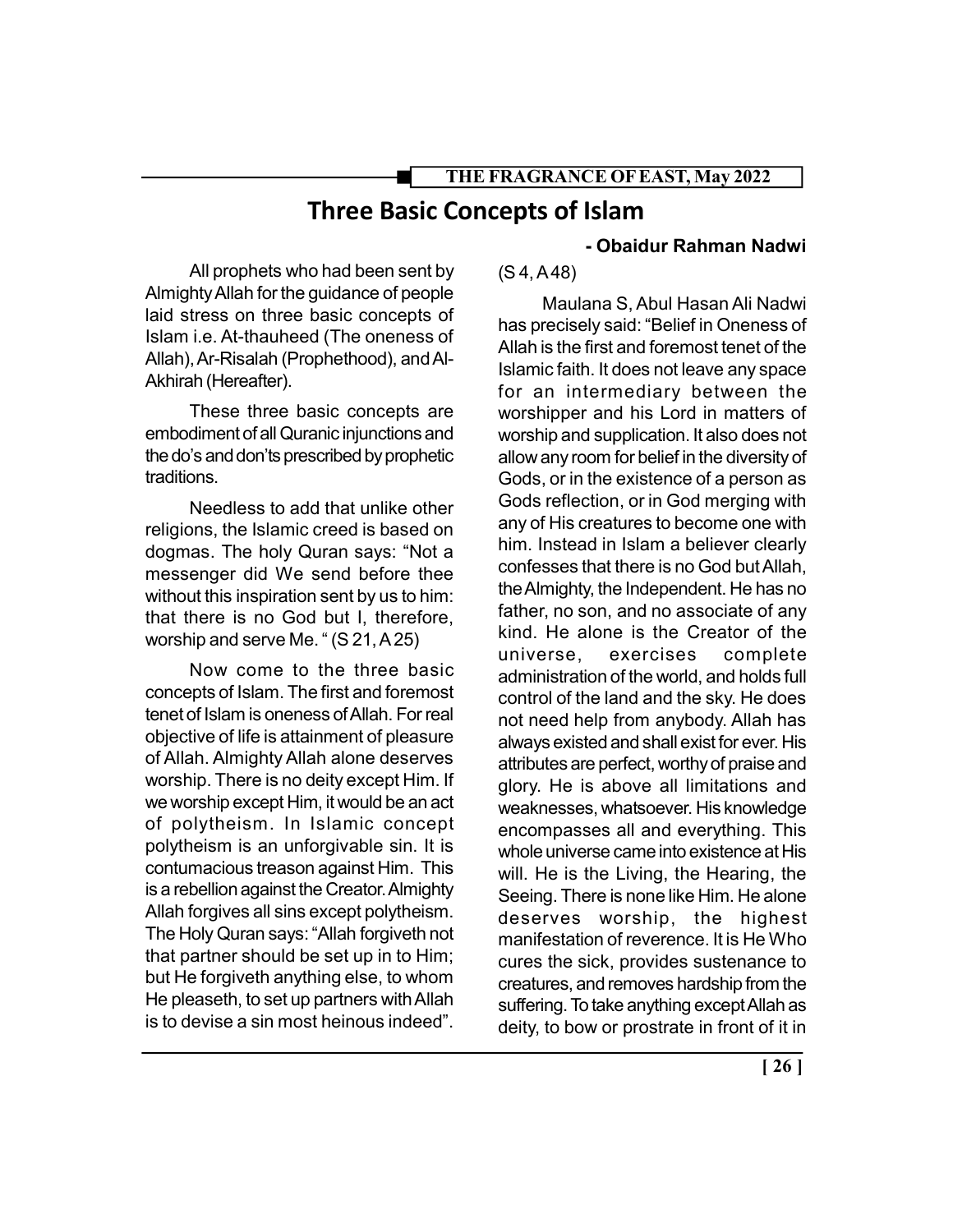devotion, and to supplicate to it for favours which are only in Allah's power (for example, granting a baby, bringing luck, reaching a devotee for help anywhere, hearing everything from any distance, and knowing the secrets of heart) is called, in Islamic terminology, Shirk (polytheism). It is the most serious sin which is not forgiven unless the person committing it offers sincere repentance. It is related in the Quran that Allah's power is such that when He intends to do a thing, He simply says "Be", and it becomes (Yassen: 82). He does not dwell in any specific place or direction. Whatever He wills comes to pass, for nothing can ever happen against His will. He is absolutely independent. Nobody can order Him for anything or question Him about any of his actions. Wisdom is His attribute and all His actions reflect wisdom, ultimately leading to good. None except Him is the true Lord". (Islam an Introduction, P. 4-5)

In this context it would be worthwhile to quote the following verses of the holy Quran.

"Allah! There is no God but He, the living things the self subsisting, supported of all. No slumber can seize Him nor sleep. His are All things in the heavens and on earth who is thee can intercede in His presence except as He permitteth? He knoweth what (appeareth to His creatures as) before or after or behind them. Nor shall they compass aught of His knowledge except as He willeth. His throne doth extend over the heavens and the

earth, and He beeleth no fatigue in guarding and preserving them for He is most high, the supreme in glory". (S 2 A 255)

"Allah is He, than whom there is no other God, Who knows all things both secret and open, He, most gracious, most merciful. Allah is He, than whom there is no other God, the sovereign, the holy one, the source of peace and perfection. The guardian of faith, the preserver of safety, the exalted in might, the irresistible, the justly proud glory to Allah! High is He above the partners they attribute to Him. He is Allah, the Creator, the Originator, the Fashioner to Him belong the most beautiful names: whatever is in the heavens and on earth, don't declare His praises and glory: and He is the exalted in might, the wise". (S. 59, A, 22-24)

There is nothing whatever like unto Him, and He is the one that hears and sees". (S. 42, A, 11)

It should be kept in mind that we cannot count Allah's bounties, blessings and the holy Quran says: "say: if the ocean were ink (where with to write out) the exhausted than would the words of my Lord, even if we added another ocean like it, for its aid". S.18, A.109). And again "And if all the ocean were ink, with seven yet would not the words of Allah be exhausted in the writing: for Allah is exalted in power, full of wisdom". (S. 3 1, A. 27)

The prophet says: "Verily, there are ninety-nine names of Allah, whosoever recites them shall enter paradise",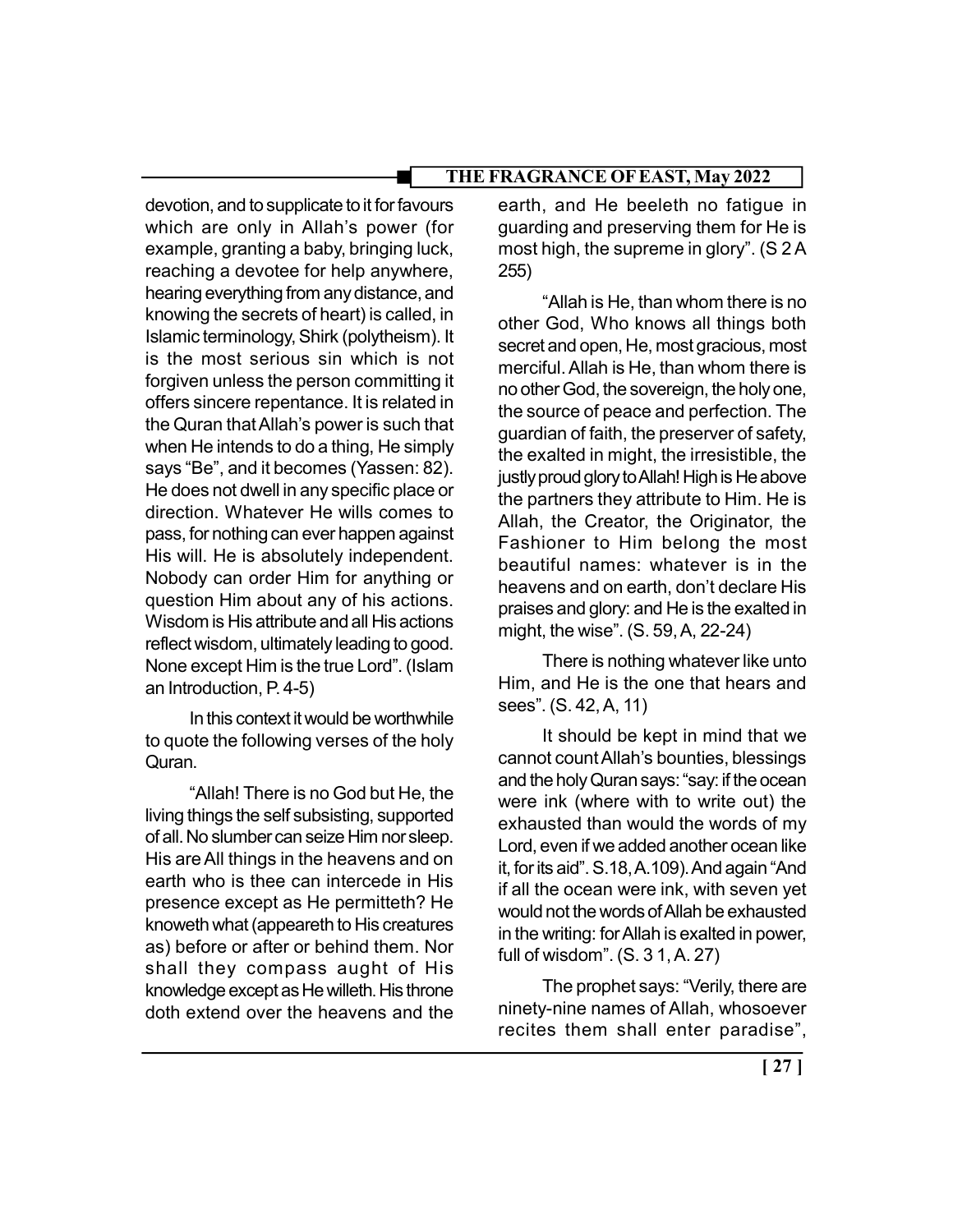#### (Bukhari and Muslim)

The holy Quran says: "Say: Call upon Allah, call upon Rahman: by whatever name ye call upon Him, (it is well): for to Him belong the most beautiful names". (S. 17, A. 110) . A hadith records the following ninety-nine names, as Asmaul Husna (beautiful Names)

| 1. | Al-Rahman         | = The Merciful   |
|----|-------------------|------------------|
|    | 2. Al-Rahim       | $=$ The          |
|    |                   | Compassionate    |
| 3. | Al-Malik          | $=$ The King     |
| 4. | Al-Quddus         | $=$ The Holy     |
| 5. | As-Salam          | = The Peace      |
|    | 6. Al-Mu'min      | $=$ The Faithful |
|    | 7. Al-Muhaimin    | = The Protector  |
|    | 8. Al-Aziz        | $=$ The Mighty   |
|    | 9. Al-Jabbar      | = The Repairer   |
|    | 10. Al-Mutakabbir | = The Great      |
|    | 11. Al-Khaliq     | = The Creator    |
|    | 12. Al-Bari       | $=$ The Maker    |
|    | 13. Al-Musawwir   | = The Fashioner  |
|    | 14. Al-Ghaffar    | = The Forgiver   |
|    | 15. Al-Qahhar     | = The Dominant   |
|    | 16. Al-Wahhab     | = The Bestower   |
|    | 17. Al-Razzaq     | = The Provider   |
|    | 18. Al-Fattarh    | = The Opener     |
|    | 19. Al-Alim       | = The Knower     |

 $20.$  Al-Qabiz = The Restrainer

| 21. Al-Basit               | = The Spreader     |
|----------------------------|--------------------|
| 22. Al-Khafiz              | = The Abaser       |
| 23. Ar-Rafi                | The Exalter        |
| 24. Al-Muizz               | = The Honourer     |
| 25. Al-Muzil               | = The Destroyer    |
| 26. As-Sami                | = The Hearer       |
| 27. Al-Basir               | = The seer         |
| 28. Al-Hakim $=$ The Ruler |                    |
| 29. Al-Adl                 | = The Just         |
| 30. Al-Latif               | = The Subtle       |
| 31. Al-Khabir              | = The Aware        |
| 32. Al-Halim               | = The Clement      |
| 33. Al-Azim                | $=$ The Grand      |
| 34. Al-Ghafur              | = The Forgiving    |
| 35. Ash-Shakur             | = The Grateful     |
| 36. Al-Ali                 | = The Exalted      |
| 37. Al-Kabir               | = The Great        |
| 38. Al-Hafiz               | = The Guardian     |
| 39. Al-Muqit               | = The Strengthener |
| 40. Al-Hasib               | = The Reckoner     |
| 41. Al-Jalil               | = The Majestic     |
| 42. Al-Karim               | = The Generous     |
| 43. Al-Raqib               | = The Watcher      |
| 44. Al-Mujib               | = The Approver     |
| 45. Al-Wasi                | $=$ The            |
|                            | Comprehensive      |
| 46- Al-Hakeem              | $=$ The Wise       |
| (Al-Hakim)                 |                    |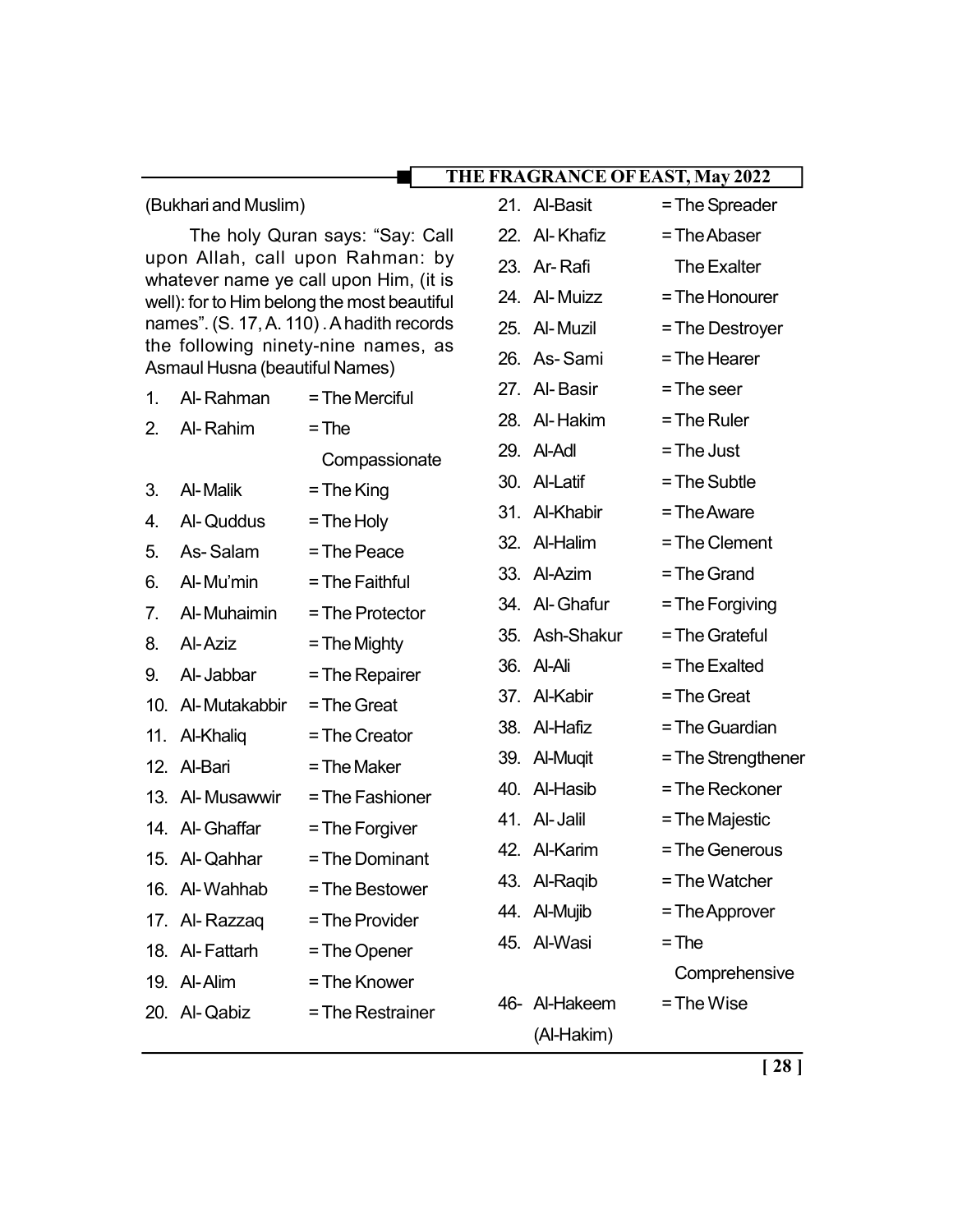|     |                   |                  |     | THE FRAGRANCE OF EAST, May 2022 |                      |
|-----|-------------------|------------------|-----|---------------------------------|----------------------|
|     | 47. Al-Wadud      | $=$ The Loving   |     | 73. Al-Akhir                    | $=$ The Last         |
| 48. | Al-Majeed         | = The Glorious   |     | 74. Az-Zahir                    | = The Evident        |
| 49. | Al-Bais           | = The Raiser     |     | 75. Al-Batin                    | = The Hidden         |
| 50. | Ash-Shahid        | = The Witness    |     | 76. Al-Wali                     | = The Governor       |
| 51. | Al-Hagg           | $=$ The Truth    |     | 77. Al-Muta'ali                 | = The Exalted        |
|     | 52. Al-Wakil      | $=$ The Advocate |     | 78. Al-Barr                     | = The Righteous      |
|     | 53. Al-Qawi       | $=$ The Strong   |     | 79. Al-Tauwab                   | $=$ The Accepter of  |
|     | 54. Al-Matin      | $=$ The Firm     |     |                                 | Repentance           |
|     | 55. Al-Wali       | = The Patron     |     | 80. Al-Muntaqim                 | = The Avenger        |
|     | 56. Al-Hamid      | = The Laudable   |     | 81. Al-Afuw                     | = The Pardoner       |
|     | 57. Al-Muhsi      | = The Counter    |     | 82. Ar-Ra'uf                    | $=$ The Kind         |
|     | 58. Al-Mubdi      | = The Beginner   | 83. | Maliku'l-Mulk                   | $=$ The Ruler of the |
|     | 59. Al-Mu'id      | = The Restorer   |     |                                 | Kingdom              |
|     | 60. Al-Muhyi      | = The Quickner   |     | 84. Zu'l-Jalali                 | = The Lord of        |
| 61. | Al-Mumit          | = The Killer     |     | Wa'l Ikram                      | Majesty and          |
|     | 62. Al-Hay        | $=$ The Living   |     |                                 | Liberality           |
|     | 63. Al-Qaiyum     | = The Subsisting |     | 85. Al-Muqsit                   | $=$ The Equitable    |
|     | 64. Al-Wajid      | = The Finder     | 86. | Al-Jami                         | = The Collector      |
|     | 65. Al-Majid      | = The Glorious   |     | 87. Al-Ghani                    | = The Independent    |
| 66. | Al-Wahid          | = The One        |     | 88. Al-Mughni                   | = The Enricher       |
|     | 67. Al-Samad      | = The Eternal    |     | 89. Al-Mu'ti                    | = The Giver          |
|     | 68. Al-Qadir      | = The Powerful   |     | 90. Al-Mani                     | = The Withholder     |
|     | 69. Al-Muqtadir   | = The Preventing |     | 91. Az-Zarr                     | = The Distresser     |
|     | 70. Al-Muqaddim   | = The Bringer    |     | 92. An-Nafi                     | = The Profiter       |
|     |                   | Forward          |     | 93. An-Nur                      | $=$ The Light        |
|     | 71. Al-Mutakhkhir | = The Deferrer   |     | 94. Al-Hadi                     | $=$ The Guide        |
|     | 72. Al-Awwal      | $=$ The First    |     | 95. Al-Badi                     | $=$ The              |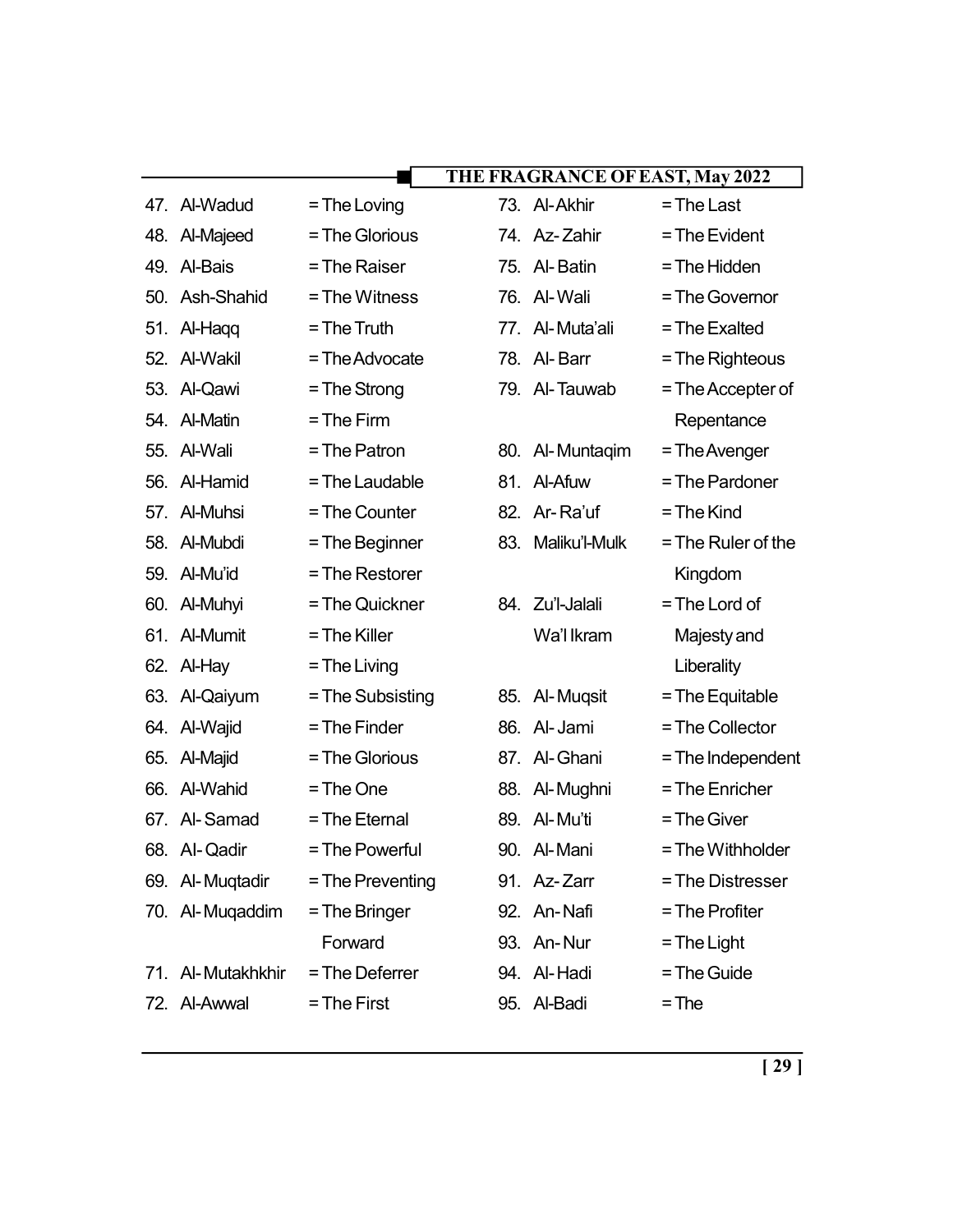|               | Incomparable      |
|---------------|-------------------|
| 96. Al-Baqi   | $=$ The Enduring  |
| 97. Al-Waris  | $=$ The Inheritor |
| 98. Ar-Rashid | = The Director    |
| 99. As-Sabur  | $=$ The Patient   |

Muhammad Kunju Salim Says: ''The essential dogma of Islam is Tawheed or belief in the Oneness of God; God is one and ONE only There is no other reality, Other than God. He is eternal and indivisible. It is condensed in a single phrase: La Ilah Illallah. The elements of the Absolute Unity of God even though occurs throughout Quran, they are predominant in Sura II. 256, Sura XXVII. 26, and Sura CXII. Sura XXVIII. 88 states the Unity of God precisely thus: "And cry not unto any other God along with Allah. There is no God save him. Everything will perish save His countenance. His is the command, and unto Him ye will be brought back". Again in Sura, CXII, it is given as follows: "Say! He is Allah, the One! Allah, the eternity, Besought of all! He begetteth not nor was begoteen. And there is none comparable unto Him".

God has absolutely no Partner and that no one is equal or rival to Him. He has no associate, nor sharer. He has taken no wife to Him, nor child, He has no beginning, not ending. Without having no form, or shape, He is colourless. He is the only Creator and Restorer of all things in the world and heavens. He is powerful, mighty, omnipresent, omnipotent and omniscient. He has full knowledge of all things of the

past, present and future, and knows all secrets however small it may be. These attributes are emanations of the Essence of God (Dhat) and not to be understood independently of the Essence of God. Allah willed that nothing could happen without His will, Knowledge, Decision, and Decree. He is the most Gracious. He rewards the good actions twice. He punishes the sinners by justice. He forgives by grace". (Islam Ethics and Teachings, P. 45-46)

In short, Allah is the Lord of mankind (Rabbin-Nas),king of mankind (Illahin-Nas) and The Lord of the universe (Rabbil Alameen).

Prof. Khurshid Ahmad writes in Islam: Its Meaning and Message: "But is (Tawheed) is not merely a metaphysical concept. It is dynamic belief and a revolutionary doctrine. It means that all menare the creators of one God they are equal. Discrimination based on colour, class, race or territory is unfounded and illusory. It is a remnant of the days of ignorance, which changed men down to servitude. Humanity is one single family of God and there can be no sanction for those barriers. Men are one and not bourgeois or proletarian, white or black, Aryan or non-Aryan, Westerner or Easterner. Islam gives a revolutionary concept of the unity of mankind". (P. 30)

## The second Tenet of Islam is Prophethood.

The holy Quran says, "There is no nation to whom a warner has not been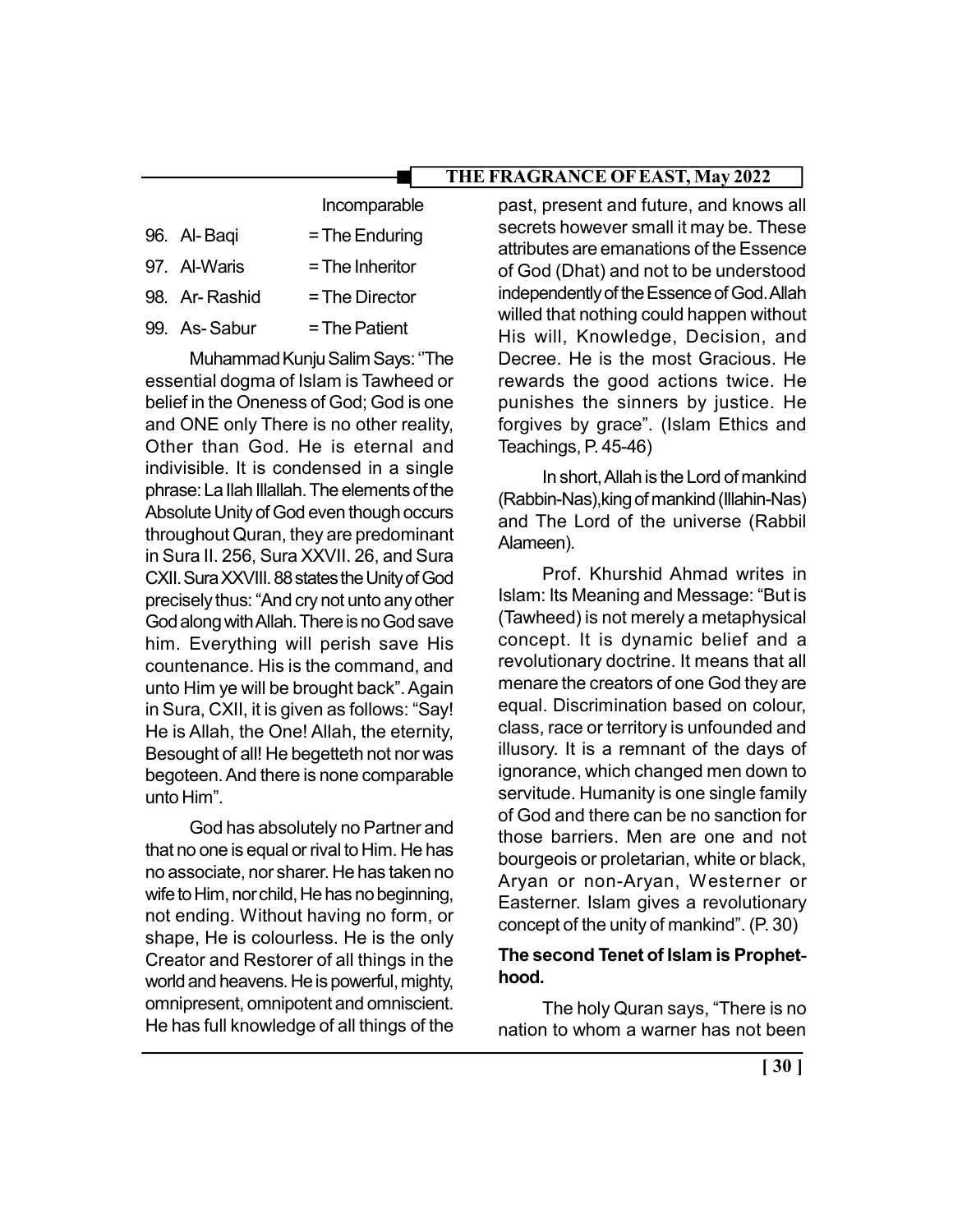sent." (35:24) To every people we sent a prophet to teach them to worship God and to avoid evil (16:36)".O ye who believe, believe in God and His apostle and the Book (Quran ) which He hath sent down to His apostle and scriptures which He hath sent down formerly. Whoever denieth God and His angles and His Books and His apostles and the Last Day hath strayed far from the truth (4:136) " We have sent to mankind messengers proclaiming the truth and warning that may henceforth have no excuse for ignorance" (4: 165)

It should be kept in mind that besides having reposed faith in all prophets and apostles, Muslims must also believe that prophet Muhammad is the last prophet of Allah and there would be no prophet after him. If anyone claims to be a prophet of Allah after Him, he would be a lair and an imposter. Almighty Allah sent a good number of prophets for guidance of mankind but the holy Quran has only mentioned 25 of them. The main plank of all prophets was to emancipate the people from superstitions and uncertainties and lead them to the right path.

Maulana Abul Hasan Ali Nadwi writes: "After the per-determined decree of God had been fulfilled, it was announced that no guidance in regard to the Cree and the Law, on which depends the salvation of man in this world and the next, shall henceforth be imparted through revelation or the angels or any new messenger of God, and that the communication of divine command through these sources shall be

terminated after Muhammad, the last of the prophets."

It is important to observe that the Quran repeatedly refers to the angels, particularly Gabriel, through whom divine revelations were sent down to the earlier prophets as well as to the last prophet of God for the edification and guidance of human beings.

"He sendeth down the angels with the spirit of His command unto whom He will of the Spirit of (saying): Warn mankind that there is no god save Me, so keep your duty unto Me."And lo! It is a revelation of the lord of the worlds, Which the True Spirit has brought down upon thy heart, that thou mayst be (one) of the warners, "In plain Arabic speech."

"And it was not (vouchsafed) to any mortal that Allah should speak to him unless (it be) by revelation or from behind a veil, or (that) He sendeth a messenger to reveal what He will by His leave. Lo ! He is Exalted, wise."

"Say: The Holy spirit hath revealed it from thy Lord with truth, that it may confirm (the faith of) those who believe, and as guidance and good tidings for those who have surrendered (to Allah)."

Nor doth he speak of (his own) desire,

"It is naught save an inspiration that is inspired which one of the mighty powers hath taught him one vigorous: and he grew clear to view when he was on the uppermost horizon. "Then he drew nigh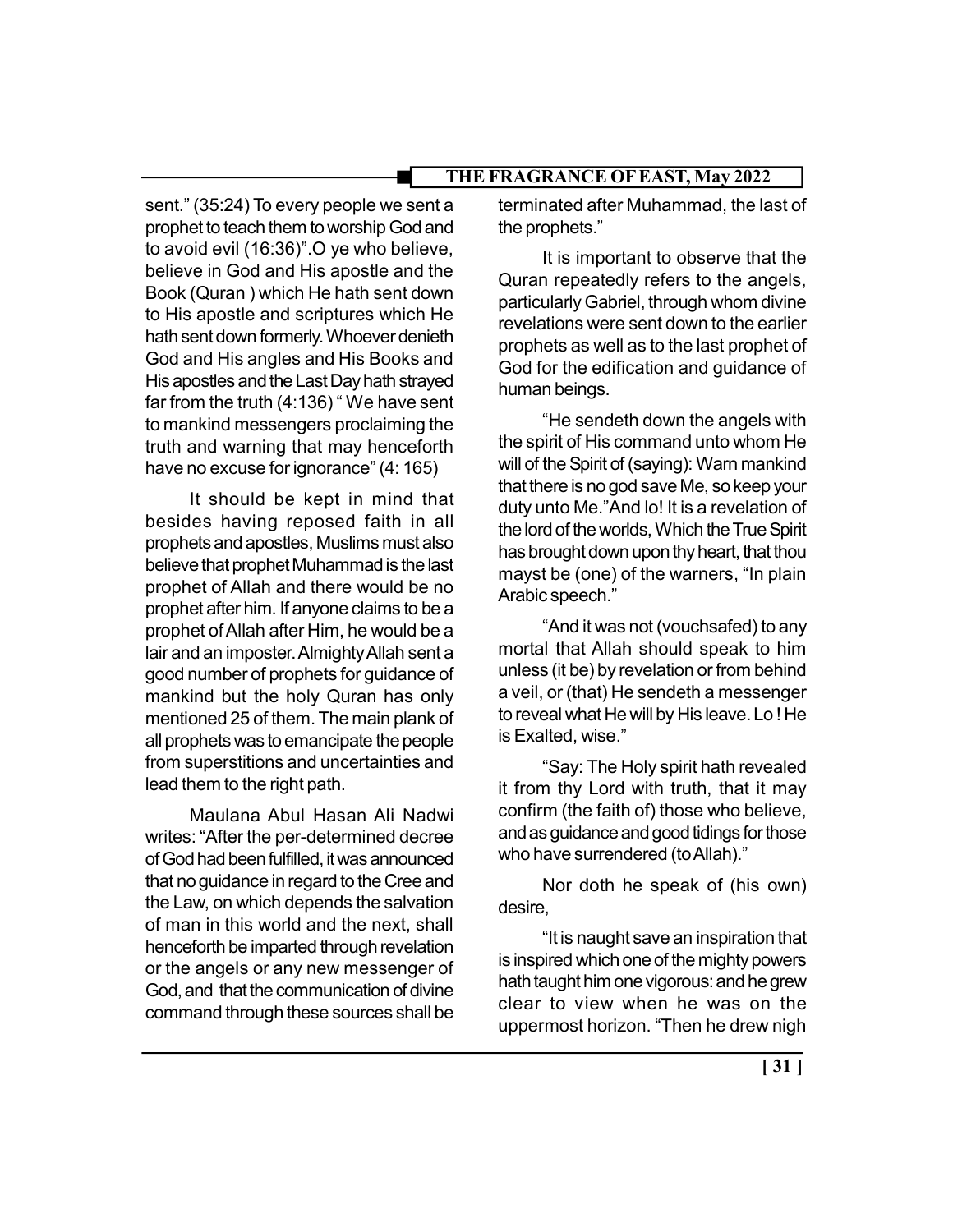and came down till he was (distant) two bows' length or even nearer, "And He revealed unto His slave that which He revealed." "Say (O Muhammad, to mankind): Who in an enemy to Gabriel !for he it is who hath revealed (this Scripture) to thy heart by Allah's leave, confirming that which was (revealed) before it, and a guidance and glad tidings to believers." "That this is in truth the word of an honoured messenger, mighty, established in the presence of the lord of the Throne, "(One) to be obeyed, and trustworthy: "And your comrade is not mad, "Surely he beheld him on the clear horizon: and he is not avid of the Unseen ,"But the inspirations, intuitions and spiritual visions perceptible to the evolved and elevated souls, betaking to vigils and meditations, have nothing to do with the revelations clothed in the dress of divine messages from the Most High to His apostles: since, such inspiration may sometimes be bestowed to those who are neither godly in spirit nor on the right path.

Termination of prophet-hood after Muhammad is an edict from God and it has been announced in no uncertain words such as to leave any doubt about its purpose and intention. Nobody can dispute this divine command unless he has an axe to grind or else a concealed reason for his conduct. (Islamic Concept of Prophethood, P. 152-155)

Maulana S.Sulaiman Nadwi writes in his book 'Muhammad the Ideal Prophet' : "A model which can serve as a standard

for every class of the people acting under different circumstances and states of human emotions will be found in the life of Muhammad (SAW). If you are rich ,there in the example of the tradesman of Mecca and the master of Bahrain's treasures: if you are poor, you can follow the internee of Shu'yeb Abi Talib and the emigree of Madina: if you are a king, watch the actions of the ruler of Arabia: if you are vassal, look at the man enduring hardships imposed by the Quraish of Mecca: if you are a conqueror, look at the victor of Badr and Hunayn: if you have suffered a defeat a defeat, take a lesson from the one discomfited at Uhad: if you are a teacher, learn from the holy mentor of the school of Suffah: if you are a student, look at the learner who sat before Gabriel; if you are a sermonizer, direct your eyes to the discourser delivering sermons in the mosque at Madina: if you are charged to preach the gospel of truth and mercy to your persecutors. observe the helpless preacher explaining the message of God to the pagans of Mecca: if you have brought your enemy to his knees, look at the conqueror of Mecca: if you want to administer your lands and properties, discover how the lands and groves of Bani al-Nadir, Khaibar and Fadak were managed: if you are an orphan, do not forget the child of Amina and 'AbdAllah left to the tender mercy of Halima: if you are young, see the character of Mecca's shepherd: if you have travelling business, cast a glance at the leader of caravan under way to Basra: if you are a judge or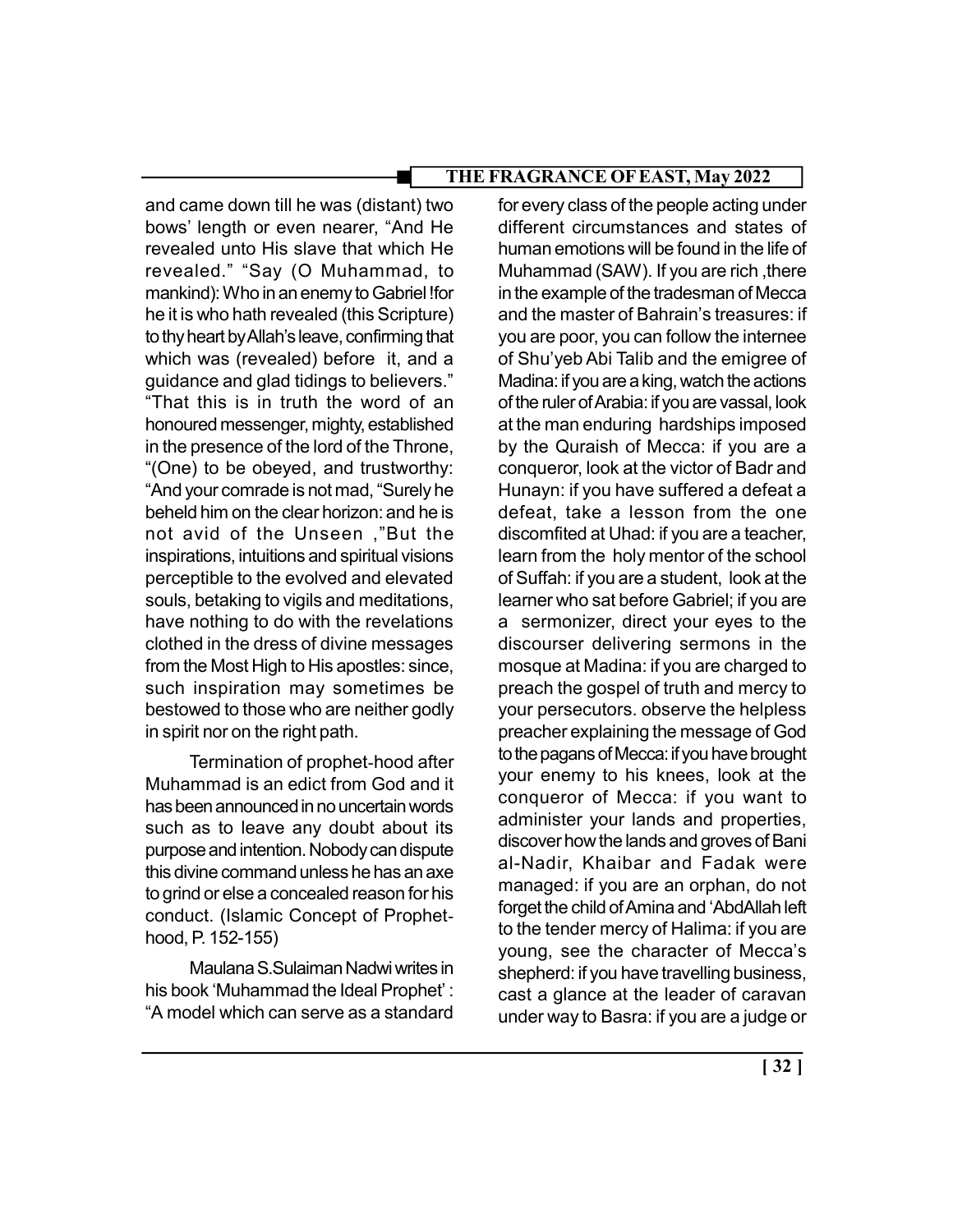arbiter, look at the umpire entering the holy sanctuary before the peep of the dawn and installing hajr-ul-Aswad in the Ka'aba, or the justice of peace in whose eyes the poor and the rich were alike; if you are a husband, study the behavior of the husband of Khadija and 'Ayesha: if you are a father, go through the biography of Fatima's father and grandfather of Hasan and Husain: in short, whoever and whatever you may be, you would find a shining example in the life of the holy prophet to illuminate your behavior. He is only beacon of light and guidance for every seeker after truth. If you have the life of the prophet of Islam before you can find the examples of all the prophets, Noah and Abraham, Jonah and Moses and Jesus. If the life and character of each prophet of God were deemed to be a shop selling the wares of one commodity, that of Muhammad (SAW) would verily be a variety store where goods every description can be had to suit the tastes and needs of all". (P. 64—65)

We are followers of the last prophet. It is imperative for us to carry out his teachings in letter and spirit .The Qur'an advises us; say: if you love Allah, follow me: Allah will love you and forgive your sins: for Allah is oft forgiving, most merciful (Al —Imran 3:31) And again: O' you who believe! Obey Allah and obey the messengers (Al-Nisa, A: 59), We sent not a messenger but to be obeyed, in accordance with the will of Allah (Al- Nisa, A:64)

 Our iman (faith) is not complete until we love Prophet Muhammad (PBUH) more than anyone else. The prophet said: You cannot be Muslim unless you love me more than yourself, your father and your sons and all other human beings." (Bukhari And Muslim)

# The Third Concept of Islam is Hereafter.

Contrary to other faiths Islam has a unique and different concept regarding the Day of judgement. It would not be an exaggeration to say that whole gamut of Islamic life depends on the Hereafter. The holy Quran says: "What is the life of this world but amusement and play? Man's real home is in the Hereafter, if only he knew".  $(29:64)$ 

It should be noted that a Muslim whatever he does in this world is for the Hereafter. A Muslim shirks in committing unholy acts for he will have to be accounted for them before Allah on the Day of Judgement. No doubt, the fear of the Hereafter baffles Muslims from perpetrating all sort of evil acts.

Maulana Manzoor Nomani has rightly said that "Faith in the Hereafter implies, in a word the placing of one's complete trust in the revelation made by the prophets that, at the end of this mortal life, there is to come another life and another world in which men will be requested for the good or evil they might have done during their earthly sojourn,"

The holy Quran says: "The dwellers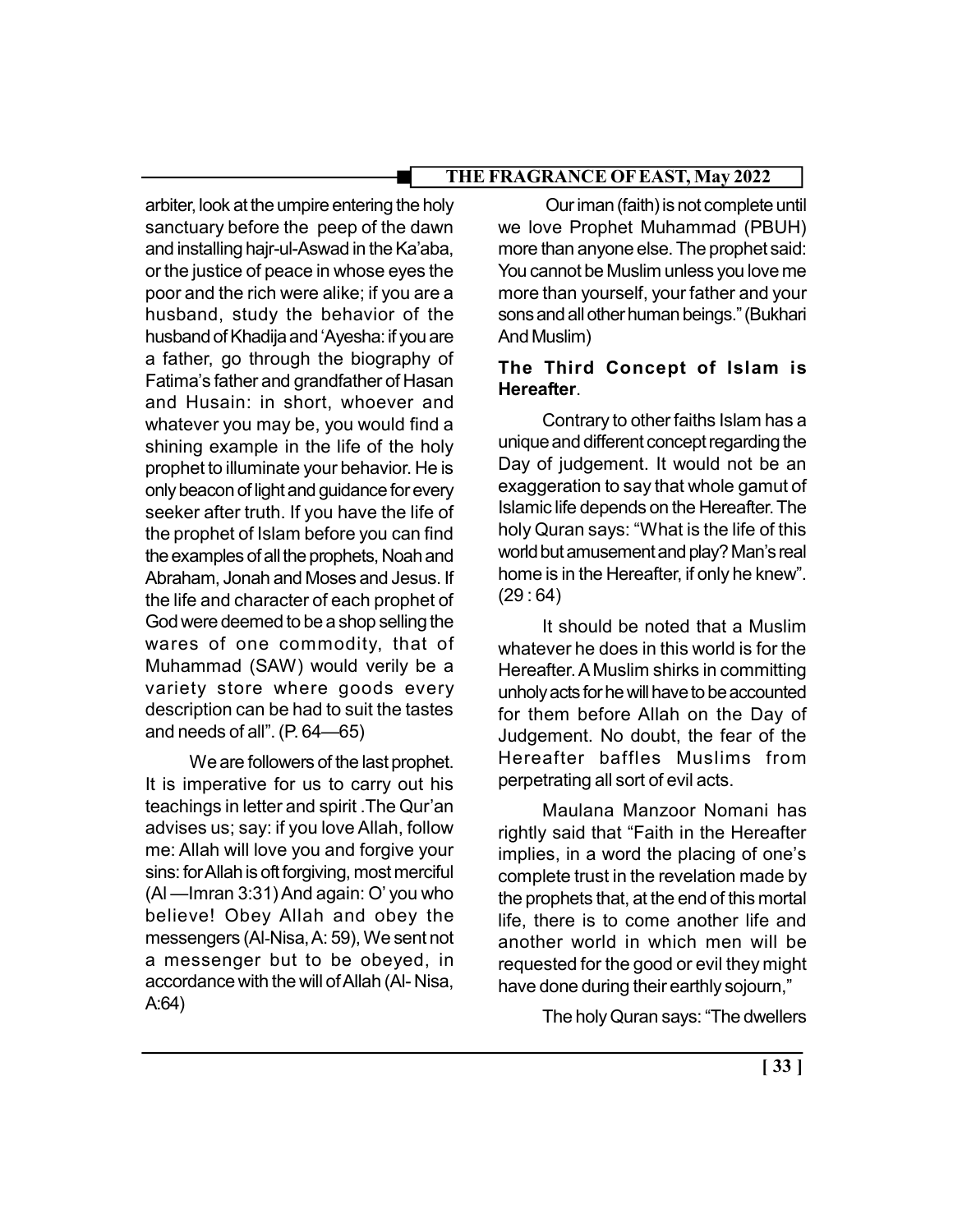of paradise will ask the inmates of Hell, what brought ye into Hell-fire? They will reply, "We were not of those who observed the prescribed prayers, and we indulged in vain talk with idle thinkers, and we questioned the happening of the Day of judgement, till death overtook us" (Q:74:42-47) It further says : "O mankind! fear your Lard ,for the convulsion the Hour (of Judgement) will be a thing terrible. Hour of terrible "(al-Hajj 22: 1) ''Tell my servants that I am indeed the of- Forgiving, Most Merciful. And My penalty will be indeed the most grievous penalty (al Hijr 15-49-50)

"O mankind! If you have doubt about the Resurrection, (consider) that We created you out of dust, then out of sperm, then out of a leech-like clot, then out of a morsel of flesh, partly formed and partly unformed, in order that we may manifest (Our Power) to you :and We cause whom We will to rest in the wombs for an appointed term, then do We bring you out as babes, then you are called to die, and some are sent back to feeblest old age, so that they know nothing after having known (much) and (further)you see the earth barren and lifeless but when We pour down rain on it: it is stirred (to life)it swells, and it puts forth every kind of beautiful growth in pairs, this is so ,because Allah is the Reality.It is the Who gives life to the dead and it is He Who was power over all things".(alHajj22:5-6) It is He Who sends the winds like heralds of glad tidings, going before His Mercy: when they have carried the heavy-laden clouds, We drive them to a land that is dead, make

rain to descend thereon, and produce every king of haruest therewith: thus shall We raise up the dead: perchance you may remember. (Al- Araf7 :57)

 "It is Allah Who sends forth the wind, so that the raise up the clouds and we drive them to a land that is dead, and revive the earth therewith after its death: even so (will be) the Resurrection!" (Fatir 35 : 9)

"And they say: "What When we lie hidden and lost, in the earth, shall we indeed be in a Creation they deny the meeting with their Lord! (Qaf50:3)

"They say: "What ! When we are reduced to bones and dust, should we really be raised up (to be) a new creation?" (al-Isra 17:49)

"A Sign for them is the earth that is dead. We do give in life, and produce grain there from, of which you do eat". (YaSin36:33)

"What! Are you more difficult to create or the Heaven (above) Allah has constructed?" (al-Nazi'at 79:27)

"See they not that Allah Who created the Heavens and the earth, has power to created the earth, has power to create the like of them (anew)?" (al-Isra 17:99)

"We give (new) like therewith to land that is dead: thus will be the Resurrection. (Qaf 50:11)

Say: "Travel through the earth and see how Allah did originate creation: so will Allah produce a later creation: for Allah has power all things." (al-Ankabut 29:20)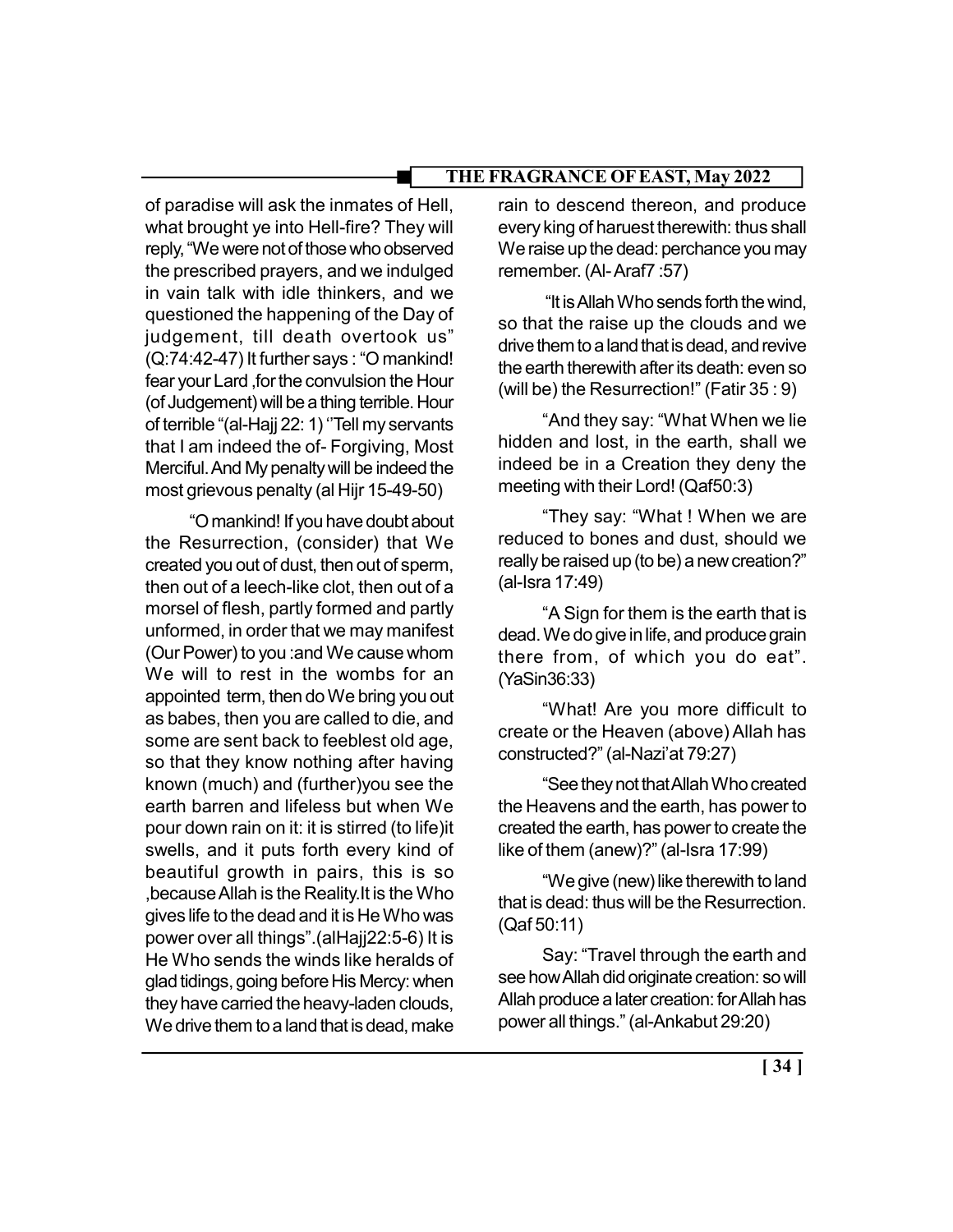In his book "Lift Up Your Hearts". Abdur Rashid Siddique writes: "It is worth remembering that the Hereafter will be metamorphoses and radical changes in everything. Material things will lose their weight and actions and deeds will have weight and can be measured. Reality of everything will be revealed. Inanimate objects and parts of the Human body will be able to speak! Thus, there is no escape from that Day, when the whole of mankind will be assembled and each one has to give account of his deeds individually before Allah (swt). There will be no one to help and to intercede on his behalf. Each one will be asked to recite his own record and judge for himself. There are many verses that graphically depict the Day of judgement. Even the very many graphic words used for that Day are indicative of its horror and its calamity' Some of these words are:

| al-Qari'ah                      | <b>The Calamity</b>                   |
|---------------------------------|---------------------------------------|
| al-Zalzalah                     | The Earthquake                        |
| al-Haqqah                       | The Reality                           |
|                                 | al-tammat al-kubra The Great Disaster |
| al-Sa'iaah                      | The Blast                             |
| yawm Thagil                     | A Hard Day                            |
| al-Yawm al-Muhit                | The Encompassing                      |
|                                 | Day                                   |
| yawm al-Fasl                    | The Day of                            |
|                                 | Separation"(P.30)                     |
| Muhammad kanju Salim says: "The |                                       |

approach of the Last Day will be preceded by certain sign-8 Lesser Signs (Isharatu-Saah) and 17 Greater Signs (Alamotus Satah)

# The Lesser Signs

- 1. The decay of faith among men.
- 2. Mean and worthless persons rising to eminence
- 3. Men will lose interest in religious matters, and they will be more interested in sexsual pleasures so that maid servants bear children of their masters.
- 4. Tumults and seditions,
- 5. There will be an outbreak of war probably with the Greeks or with the Romans
- 6. The world will have more distress and calamity. Wickedness and violence will prevail.
- 7. The provinces of al-Iraq and Syria stop paying tribute.
- 8. The buildings of al-Medina shall reach to as far as Mecca.

## The Greater Signs

- 1. The sun will rise in the west.
- 2. A monster called Dabbatul Arz having the head of a bull, the ears of an elephant, the horns of a stag, the neck of an ostrich, the breast of a lion, the colour of a tiger, the back of a cat, the back of a cat, the tail of a ram, the leg of a camel, and the voice of an ass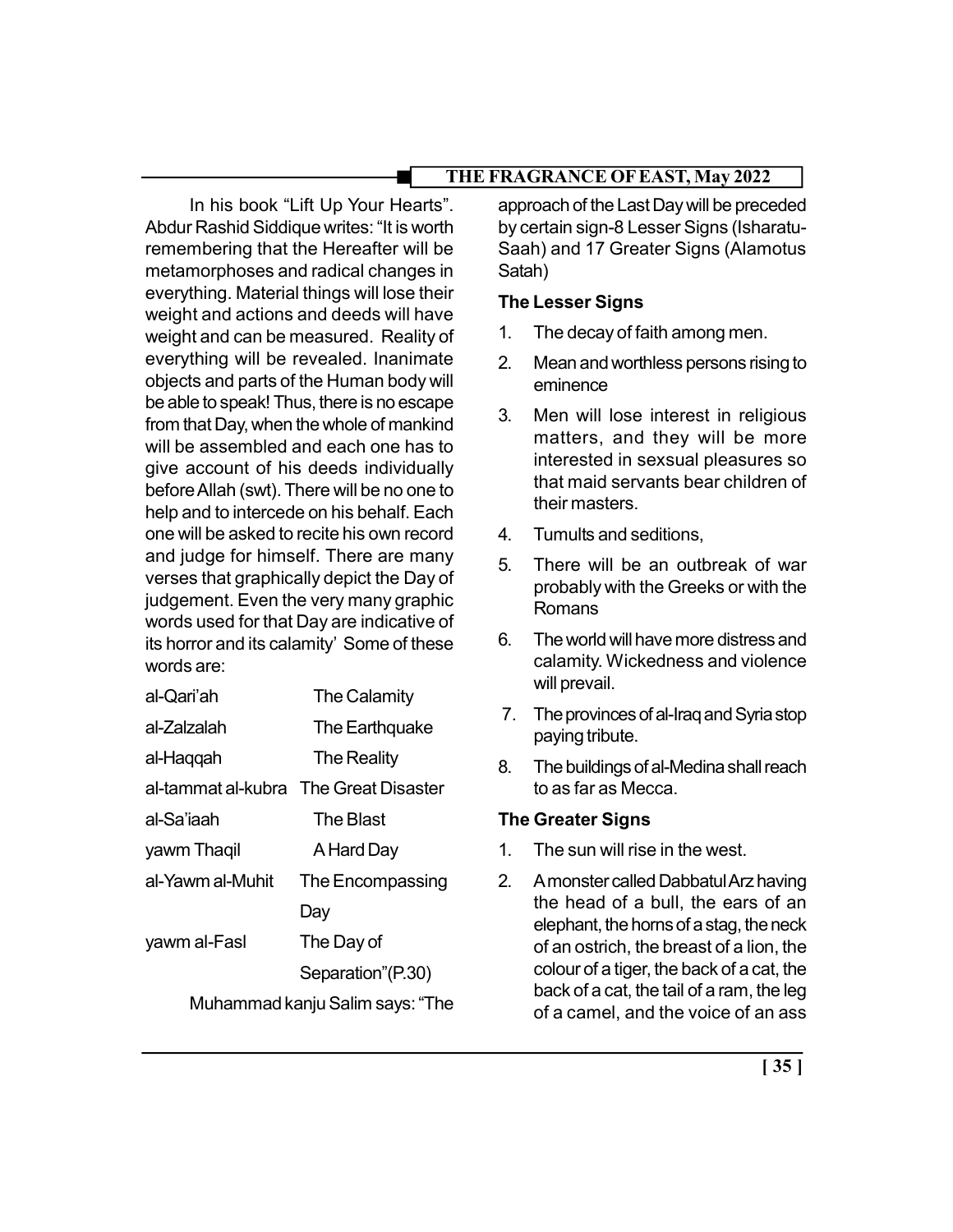will appear thrice in several places. Its swift movement makes overtaking it impossible.

- 3. In a war with the Romans or Greeks, Constantinople will (all to some 70,000 descendants of Isaac,
- 4. The coming of Anti-Christ (Dajal) an one-eyed false or lying Christ bearing on his brow the letters "KFR" signifying unbe- life who will ride a white ass for 40 days (equal to 440 ordinary days. One day is equal to one year, another to a month, another to a week and the rest will be ordinary days. One day is equal to one year, another to a month, another to a week and the rest will be ordinary days. Totaling all these will be equal to 440 days). He ride on until he is slain by Jesus.
- 5. The descent of Jesus on earth, near the white tower to the east of Damascus and conduct the mid- day prayer. Then he will slay the Anti-Christ at the gates of Lyda. He will marry and have children. He will rule the world for 40 years,
- 6. Wars with the Jews.
- 7. The re-appearance of the barbarous tribes' Gog and Magog and in the end they will be destroyed.
- 8. Clouds of smoke will fill the earth.
- 9. Three eclipses of the moon, one in the east, another in the west and the third in Arabia will be seen.
- 10. Al-lat and Al-Uzza will be worshipped especially in Arabia.
- 11. The river Euphrates will retreat, revealing heaps of gold and silver. This exposed wealth will be the cause of destruction of many.
- 12. Demolition of Ka'ba by Ethiopians.
- 13. Speaking of inanimate things.
- 14. An outbreak of fire in the province of al-Hijaz.
- 15. A descendant of kahtan will drive men before him with his staff.
- 16. The coming of Mahdi, that is one from the family of the prophet.
- 17. A wind shall blow and sweep away the souls of all who have but a grain of in their hearts.

In the Hadith literature, there is a Saying of Prophet related by Anas. He says that "the prophet had said. 'Verily decay of wisdom, ignorant people, drinking and open adultery are signs of the approach of Last Day'" (Imam Bukhari) (Islam —Ethics and teachings P.65-66)

S. Athar Husain has precisely said: "The life in this world is not an end in itself but is an organic stage of the eternal life and disappears to assume a higher form:

Your creation and resurrection are but as (the creation and raising of) a single soul. (41:27)

And surely from state to state shall ye be carried. (84:19)

This life is ephemeral no doubt but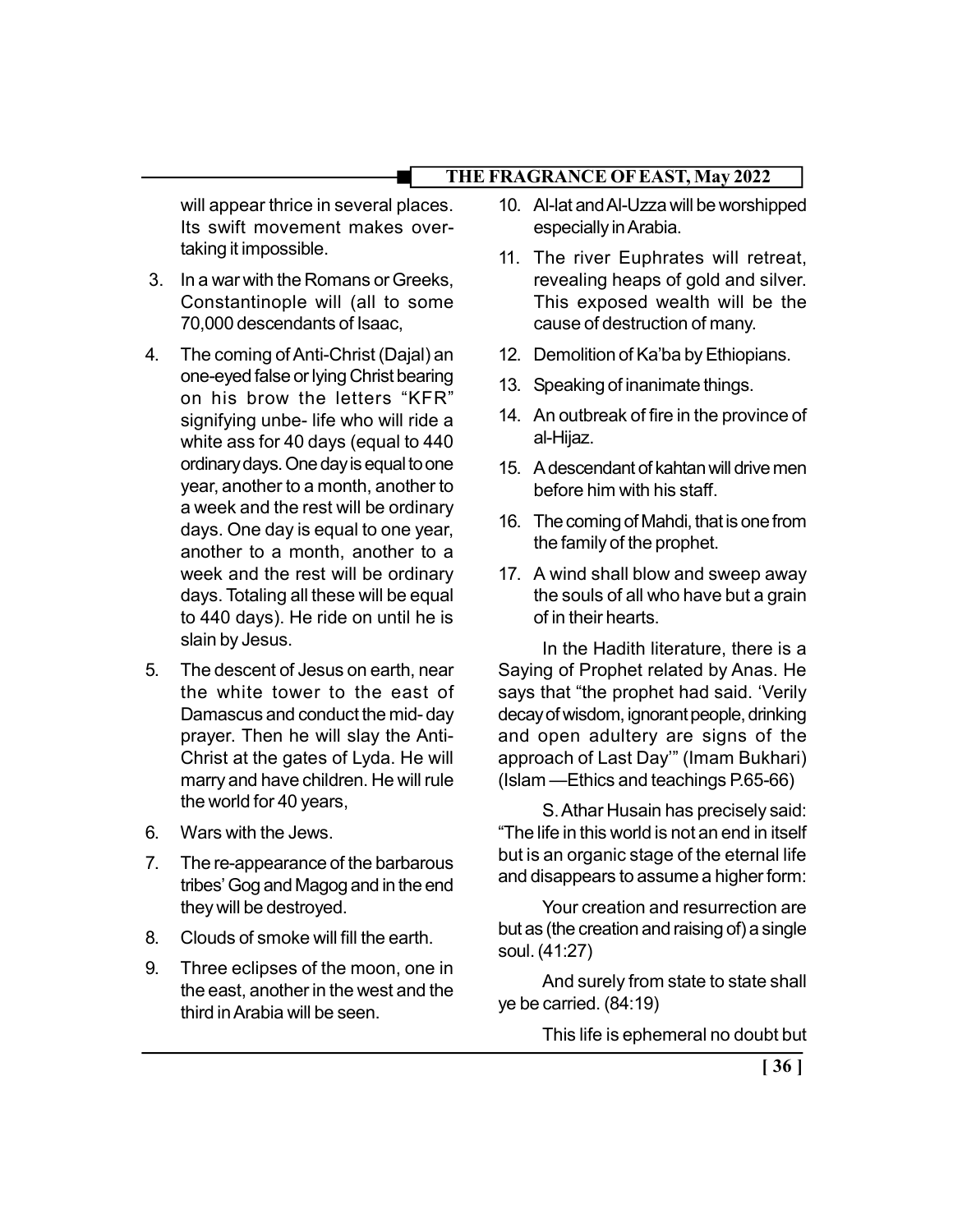it has a tremendous instrumental value. In fact, it is the key to the life hereafter. The earth is a testing ground and upon the achievements of this life will depend whether a man will enjoy eternal bliss 'what no eye hath seen and no ear hath heard and no mind of men hath conceived' or terrible agony, anguish and damnation in Hell.

The Quran uses a number of similes and metaphors to describe the eternal bliss of heaven and the terrible agony of hell, but in this earthly life, none can form even a remotely precise idea of that bliss or agony.

Those who believe and do right, joy is for them and bliss their journey's end.

What will convey to them what the consuming fire (hell), is; it is the fire kindled by God which hearts. (104:5-7)

The cardinal principle of this life according to Quran is its accountability in the hereafter. That alone gives it meaning and purpose. The reaction of one's deeds are ineffaceably imprinted on one's soul to be carried to the life beyond.

And every man's deeds have We fastened about his neck. And on the Day of Resurrection will we bring forth to him a book which shall be preferred to him wide open; 'Read thy book; there needeth none but thyself to make an account against thee this day.' (17:14-15)

Resurrection and life after death are as certain and inevitable as the life of his world. Resurrection is certain because

God has promised it; it is certain because justice and wisdom demand it for sake of just retribution for one's deeds. Or as Frithj of Schuon says, "one proof of immortality of the soul-which is essentially intelligence or consciousness-is that the soul could not have end beneath itself, in other words matter or the mental reflection of matter. The higher cannot be merely a function of the lower, it cannot be only a means in relation to what it surpasses."

The Quran makes it clear that this Universe has not been created for pastime nor is the life of this world a mere accident. Says the Quran, 'What! Deemed ye then that We created you for naught and that ye would not be brought back to Us.' (23:117) Having been created in the 'best of moulds' and as the highest form of Creation, man has not been created just to live for a few moments and then get completely annihilated. On the contrary, the earthly life has a definite purpose to serve and a goal towards which it has to move. And that goal is the 'Life Hereafter'. (The Message of Qur'an, p. 24-26)

In a nutshell, a Muslim cannot be perfect, unless he adheres to the above mentioned concepts of Islam. It is therefore a bounden duty of all Muslims to carry out the teachings of Islam and lead their lives as Almighty Allah stands for His beloved prophet Muhammad (PBUH) and asks him to say : Lo! My worship and sacrifice and my living and my dying are meant for Allah, Sustainer of the worlds.(Surah al-An'am: A, 162)■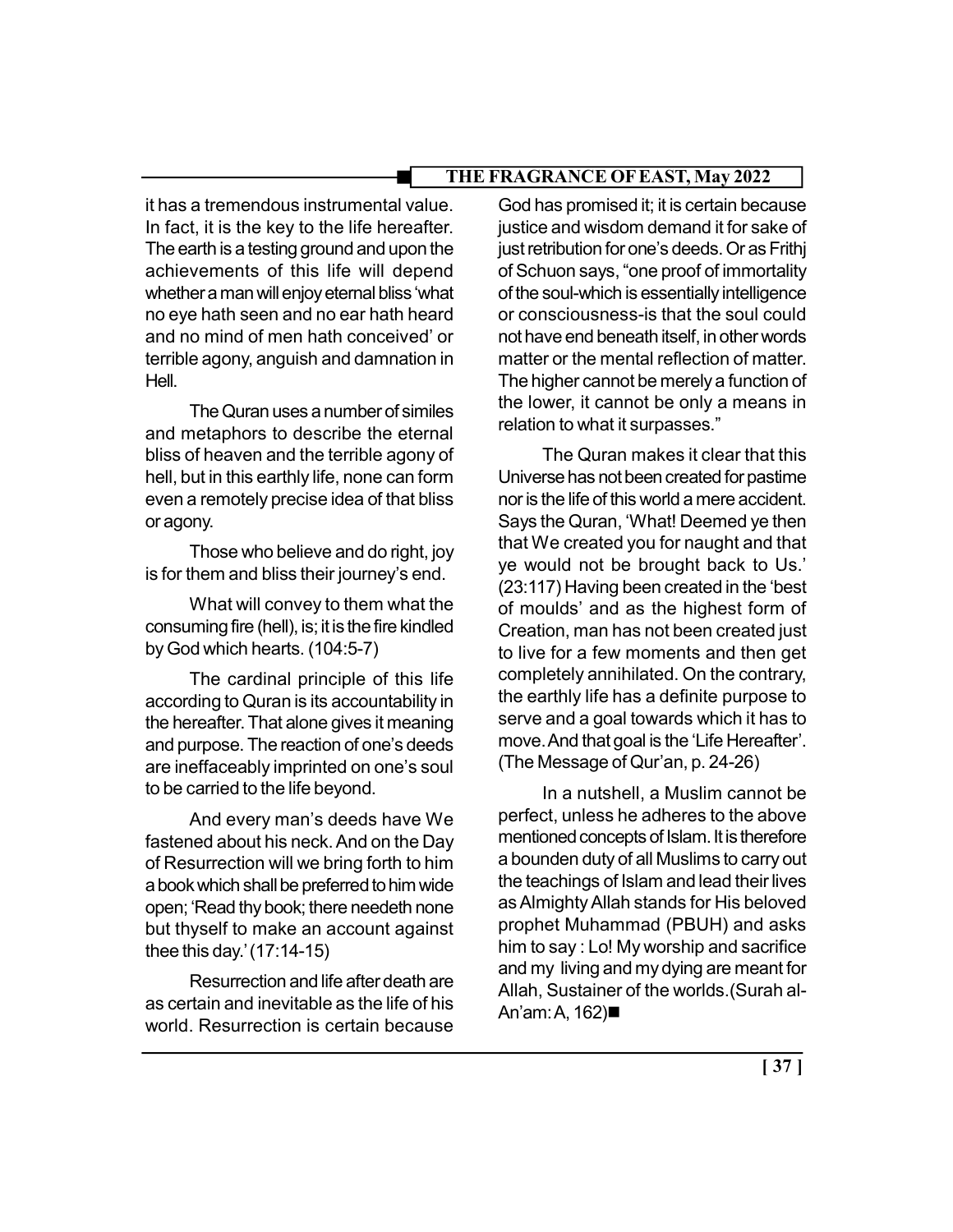# THE FRAGRANCE OF EAST, May 2022 A Tale of Two Real Humans

At a time when frantic efforts are being made to polarise and divide India's plural society on communal lines, reports of the members of one community coming to the aid of the people in need belonging to another community indeed leave a soothing effect. Two recent reports, one from Ballia district of Uttar Pradesh and the other from North Dinajpur district of West Bengal make the point home. Jagran.com on March 18 reported that a (burqua-clad) Muslim lady saved the life of a Hindu Brahmin lady, who was admitted to District Hospital Ballia. Manisha Pandey, wife of Gopal Upadhyaya of Tikhampur in Ballia district, was admitted with labour pain and advised caesarean; she required blood of AB Negative group. As AB Negative is the rarest blood type, even after frantic search her husband was unable to fetch even a single unit of the required blood. He contacted a donor Sagar Singh Rahul and sought his help. Sagar Singh contacted other donors but no one's blood matched the blood of the lady. Then Sagar Singh contacted Raju Khan of Gudri Bazar. Luckily, Raju Khan's wife Simmi Shaikh's blood group matched with Manisha Pandey's.

When Simmi came to know that a lady required blood of her group, both she and her husband Raju readily agreed to help the lady in need and

rushed to District Hospital Ballia where Simmi donated her blood to Manisha Pandey and thus helped save the life of Manisha and her newborn baby.

-

In another development reported on March 17, when Haslu Mohammad of Kachimuha in Raiganj, North Dinajpur district of West Bengal heard of his friend Achintya Biswas' condition and the doctors' advice for Biswas, 34, to undergo a kidney transplant as the only option to save him, he volunteered to donate one of his kidneys.

Mohammad applied to the state health department to seek approval. Then, his application was transferred to the local police to investigate if his motives were dubious. The investigation proved that Mohammad's offer was, indeed, noble. A local policeman reportedly said that a report is on its way to the state health department, giving him the green light to go ahead with the donation. Haslu's wife, Manoara, said her husband did what a human being is supposed to do for a friend, irrespective of which community we belong to.

Both Simmi Shaikh and Haslu Mohammad are being hailed for serving the cause of humanity by helping the persons in need save their life on totally humanitarian ground.

(Courtesy: RadianceViewsweekly)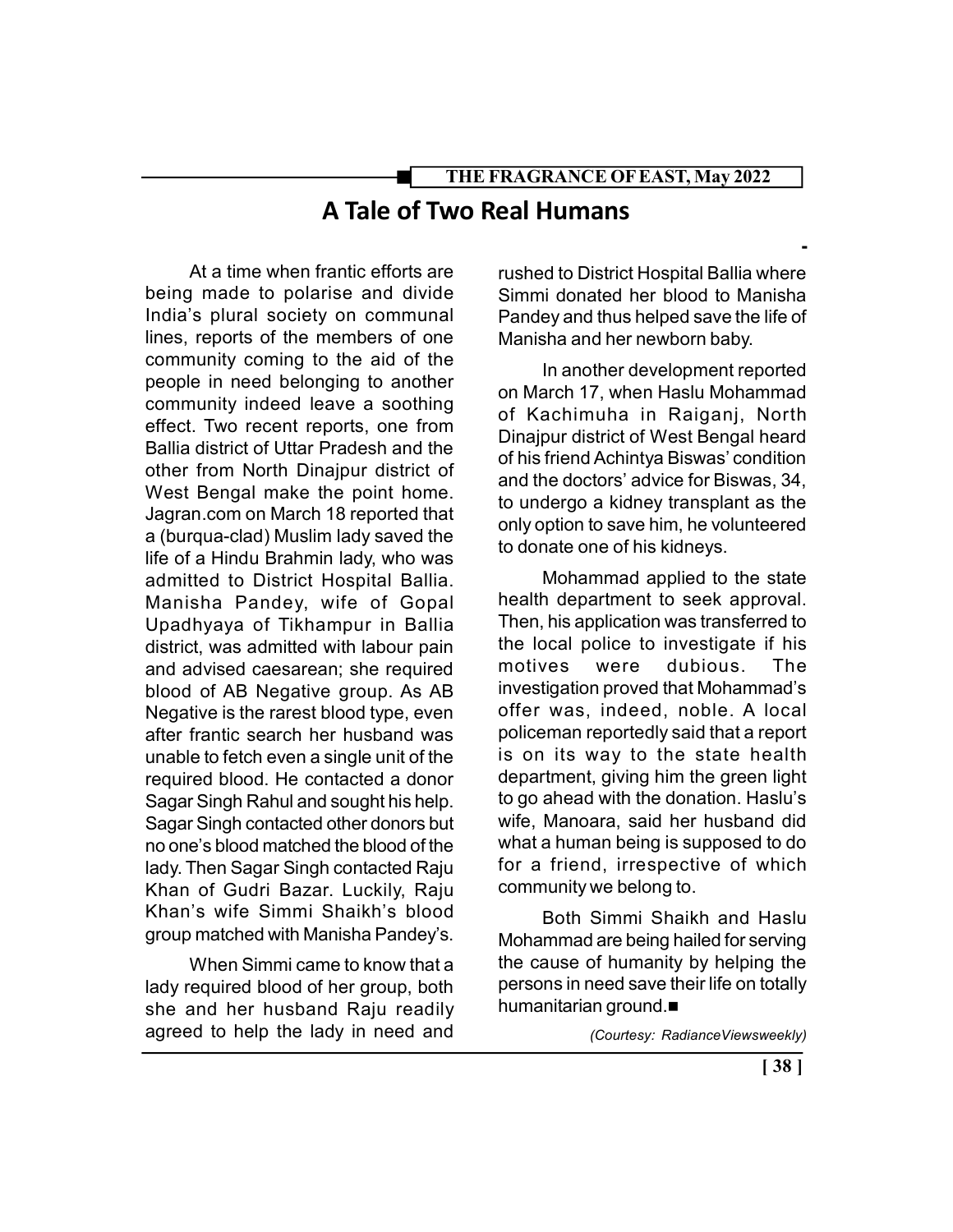# Around the World

#### IN HIROSHIMA, JAPAN PM, U.S. ENVOY WARN RUSSIA OVER NUCLEAR THREAT

TOKYO: Japan's prime minister and its US ambassador warned Russia against the use of nuclear weapons during a visit to Hiroshima, the site of an atomic bomb attack in World War II.

Their warning comes after Moscow refused to rule out deploying its nuclear arsenal, saying it could be used in the Ukraine war if Russia faced an "existential threat".

Japanese leader Fumio Kishida and Ambassador Rahm Emanuel visited a peace memorial park and museum, where the US diplomat called Russia's position "unconscionable".

Around 140,000 people died when Hiroshima was bombed in 1945, a toll that includes those who survived the explosion but died after from radiation exposure.

Three days later Washington dropped a plutonium bomb on the Japanese port city of Nagasaki, killing about 74,000 people and leading to the end of World War Il. The US remains the only country ever to have used nuclear weapons in conflict.

Emanuel issued a statement condemning Moscow's position.

"The history of Hiroshima teaches us that it is unconscionable for any nation to make such a threat," he said.

Kishida said "the horrors of nuclear weapons must never be repeated".

Meanwhile, Russia's "bragging' about its nuclear weapons is fuelling a dangerous arms race, Ukraine President Volodymyr Zelensky told the Doha Forum.

Zelensky also called on Qatar, which organises the annual meeting of international political and business leaders, to increase production of natural gas to counter Russian efforts to use energy as a weapon.

#### NO SURVIVORS IN PLANE CRASH WITH 132 ON BOARD, SAYS CHINA

BEIJING: Chinese authorities officially confirmed that there were no survivors in the crash of a China. Eastern 737-800 earlier this week with 132 people on board. The announcement by an official of the Civil Aviation Administration of China at a late-night news conference was followed by a brief moment of silence. Investigators have identified 120 of the victims through DNA analysis, state media reported. Construction excavators dug into the crash site in the search for wreckage, remains and the second black box, the flight data recorder.

#### HUBBLE SPACE TELESCOPE SPOTS OLDEST AND FARTHEST STAR KNOWN:

Astronomers announced the discovery of the farthest and oldest star ever seen, a dot of light that shined 12.9 billion years ago, or 900 million years after the Big Bang that gave to the universe. That means the light from the star travelled 12.9 billion light-years to reach Earth. The finding was part of efforts using the Hubble Space Telescope to search for some of the universe's farthest and earliest galaxies. By a lucky coincidence, the astronomers were able to discern a single star system within one of those galaxies. "It was an unexpected surprise to find something so small," said Brian Welch, a graduate student at Johns Hopkins University in Baltimore who is an author of a paper published in the journal Nature that describes the discovery.

#### MALIAN, FOREIGN SOLDIERS KILLED HUNDREDS: HRW

DAKAR: Malian troops and suspected Russian mercenaries allegedly executed around 300 civilian men over five days during a military operation in a central town, Human Rights Watch (HRW) said.■